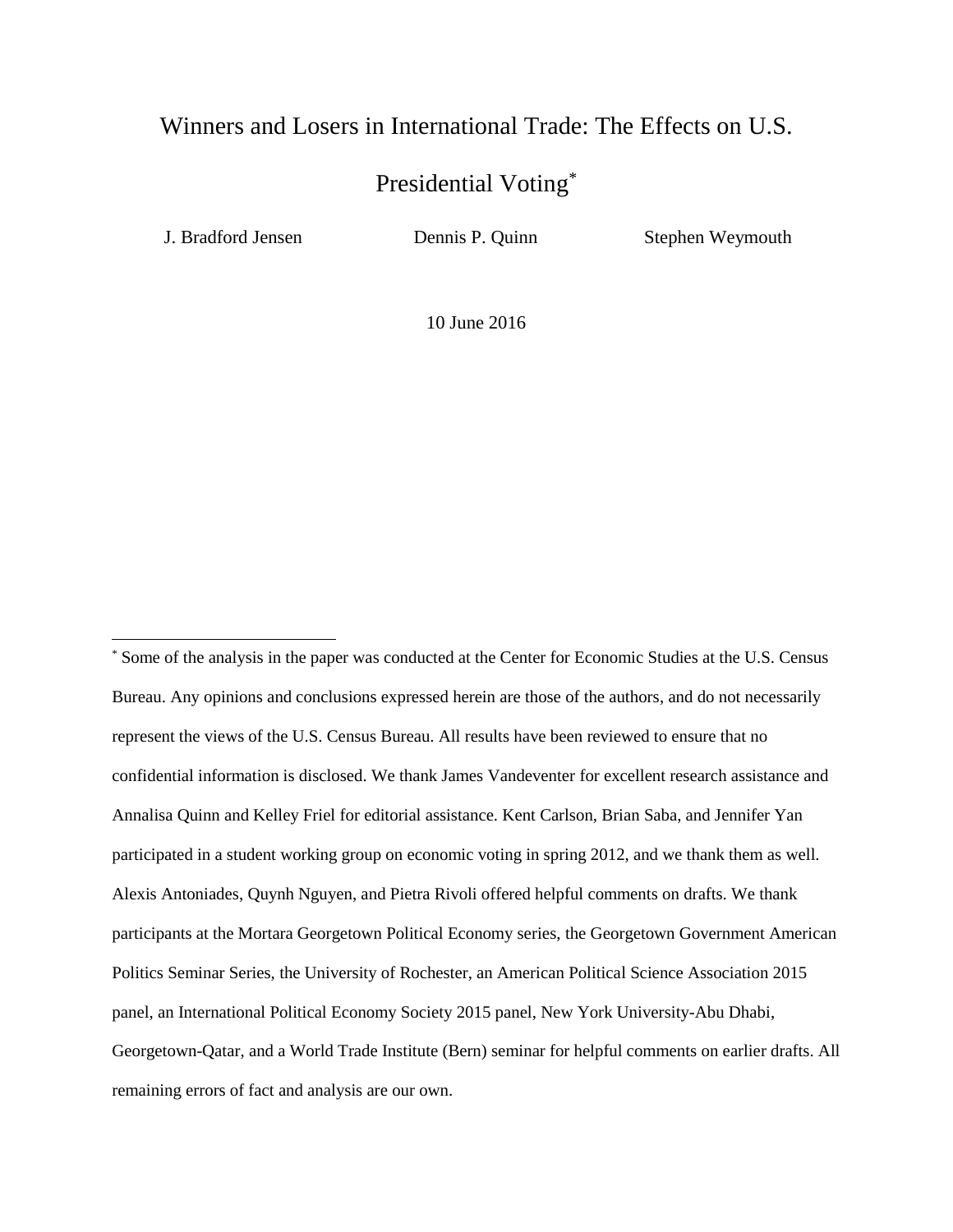# **Winners and Losers in International Trade: The Effects on U.S. Presidential Voting**

**Abstract** This paper demonstrates that international trade directly influences U.S. presidential elections. In contrast to prior studies, we explore the electoral implications of the increasing tradability of services and the large U.S. surplus in services trade. Our paper builds on prior work showing that job insecurity from import competition in manufacturing diminishes such support. We construct novel measures of the tradability of an industry using establishmentlevel data covering nearly all U.S. economic activity. We find increases in incumbent party vote shares in counties with concentrations of employment in high-skilled tradable services as well as goods, and decreases in counties with concentrations of employment in low-skilled manufacturing. Incumbent parties are particularly vulnerable to losing votes in swing states with high concentrations of low-skilled manufacturing workers. In national-level models, we show for the first time that increasing imports (exports) are associated with decreasing (increasing) presidential incumbent vote shares. These effects are large and politically consequential. We find an Electoral College incentive to protect the manufacturing sector and to oppose trade agreements.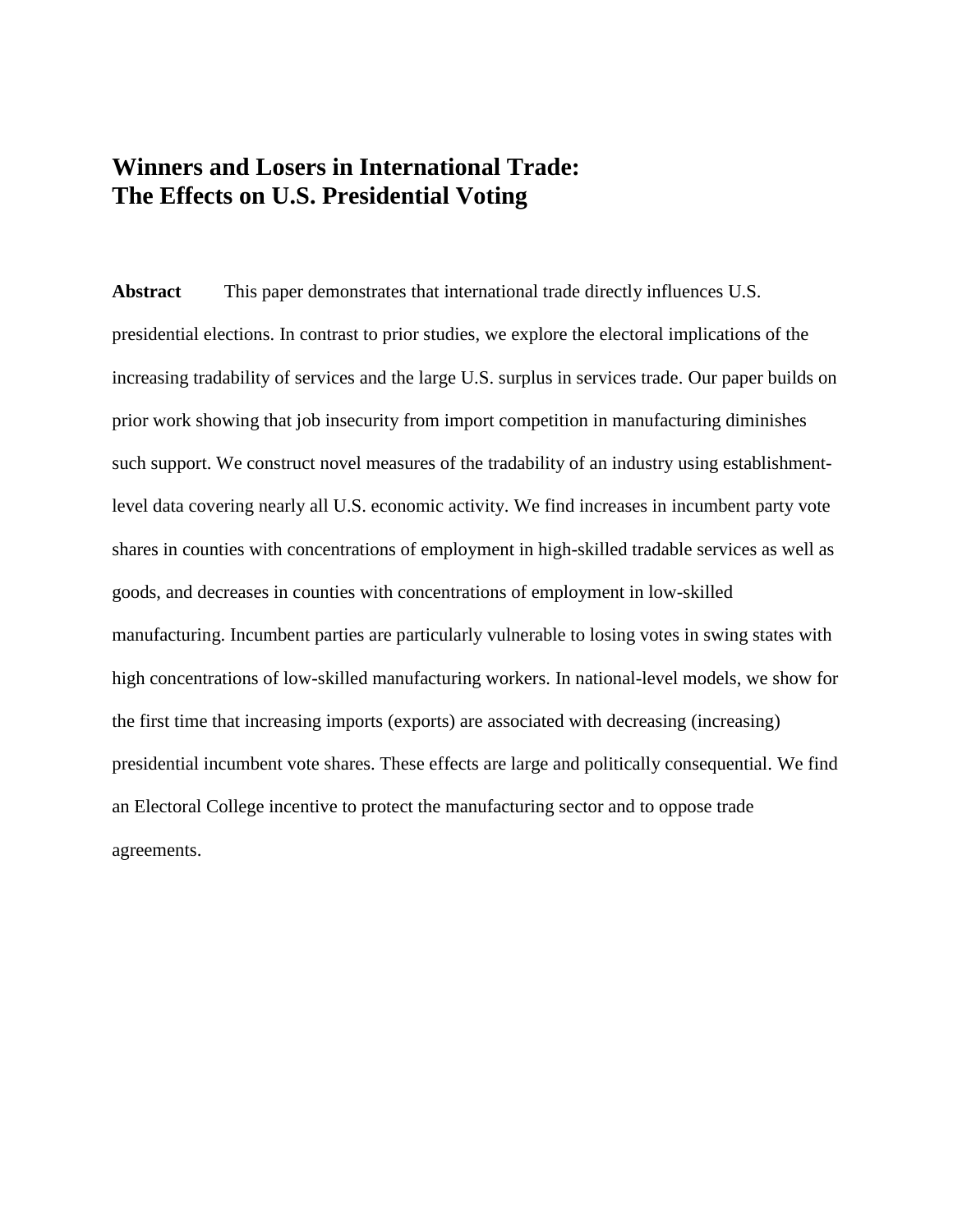Do the economic effects of international trade influence who wins the U.S. presidency? The expansion of international trade has produced favorable employment conditions for firms producing high-skilled tradable goods (e.g. petrochemical manufacturing) and services (e.g. software) because the United States has a comparative advantage in these activities. Likewise, trade has led to increased competition and unfavorable employment conditions for firms producing low-skilled goods (e.g. apparel). Building on research demonstrating that economic conditions explain support for incumbent presidents and their parties, $<sup>1</sup>$  we expect citizens to cast</sup> their votes for president in part based upon their employment exposure – either favorable or unfavorable – to trade. Employees in high-wage tradable goods and services sectors are more likely to support incumbent presidents and their parties, whereas those in low-wage manufacturing jobs will be more likely to support the opposition. Examining county-level election results from 1992 to 2012 and national-level results beginning in 1936, we find strong support for our argument: voters' exposure to trade influences who wins the U.S. presidency.

Our primary contribution is to examine both the favorable and unfavorable effects of trade exposure on U.S. presidential elections. To do so, we develop comprehensive measures of trade exposure in goods *and services* using census data covering nearly all economic activity in the United States. Including trade-exposed service workers in the analysis is important for three reasons. First, the manufacturing sector's share of employment has been in secular decline for decades; the manufacturing sector now accounts for less than 10 percent of the labor force. Second, trade in services is increasing, and now accounts for 30 percent of U.S. exports. Casual observation and recent studies suggest that trade in services significantly increases the trade

<sup>&</sup>lt;sup>1</sup> Fair 1978, Tufte 1978, Lewis-Beck and Tien 2008, Wright 2012, Margalit 2011.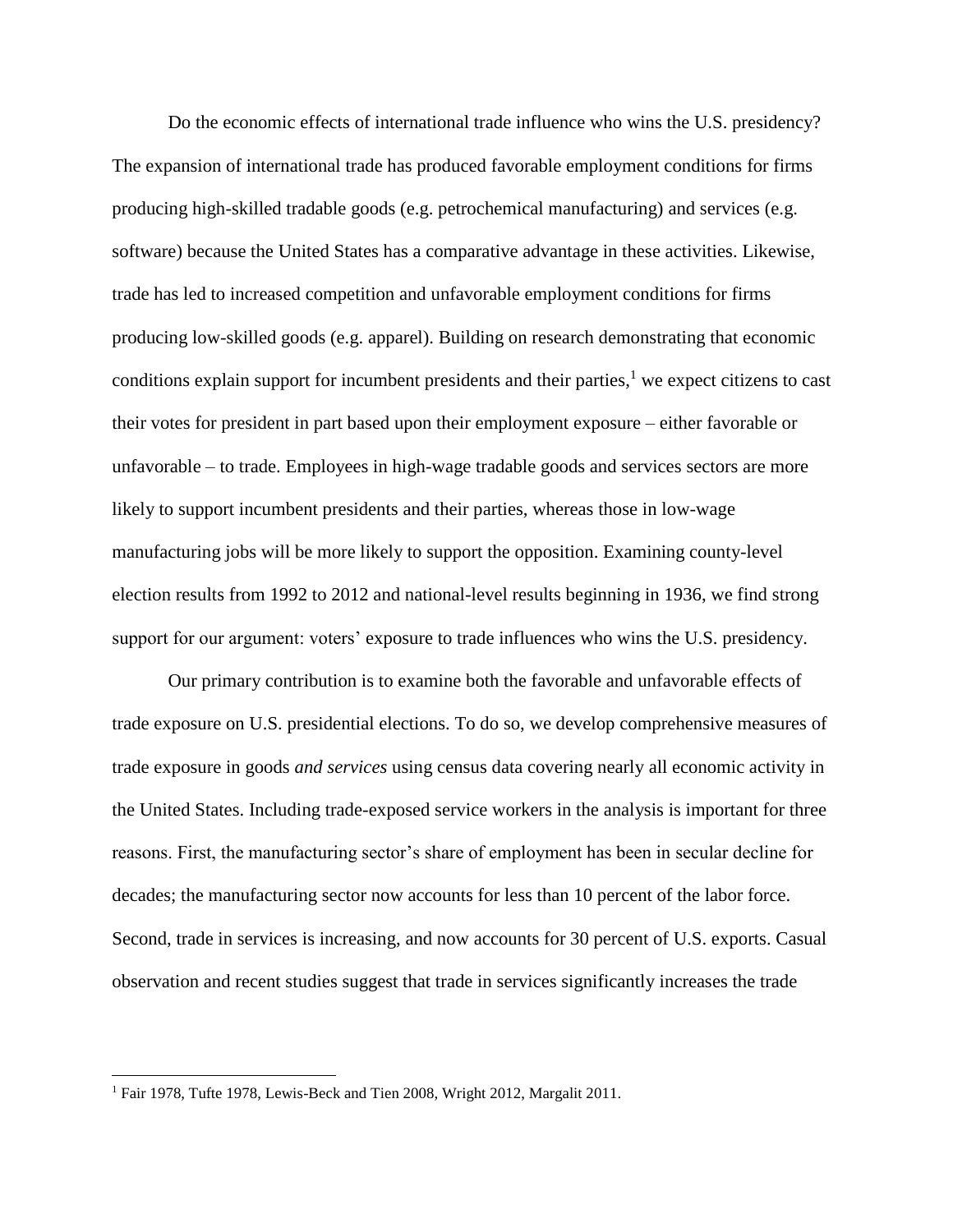exposure of the U.S. economy.<sup>2</sup> Third, tradable services have qualitatively different factor demands: they are significantly more skill intensive than either the manufacturing sector or nontradable services. $3$  The United States remains a relatively skill-abundant country, suggesting that it should have a comparative advantage in skill-intensive industries; the persistent and growing trade surplus in services demonstrates its comparative advantage in this sector.

Including tradable service workers enables us to identify those who are likely to gain from increased trade, and to determine the impact on trade-exposed manufacturing workers who are likely to lose from increased international competition.<sup>4</sup> We are thus able to determine the types of firms, industries and locations that benefit – or are displaced by – increased economic integration. We estimate how county-level variation in employment in firms in comparatively advantaged and disadvantaged sectors affects voting in U.S. presidential elections. County-level data also allow us to aggregate results by states. We compare the estimated results in swing states (in which the outcomes of U.S. presidential elections are generally determined) to those of non-swing states.

Our main results are as follows. We find that concentrations of workers in high-skilled exportable services and high-skilled exportable manufacturing are associated with increasing incumbent party vote shares. To our knowledge, we are the first to demonstrate that increasing

<sup>2</sup> See Jensen 2011 and Gervais and Jensen 2013.

<sup>3</sup> See Jensen 2011 and Gervais and Jensen 2013.

<sup>4</sup> See Bernard, Jensen and Schott 2006 and Autor, Dorn and Hanson 2013 for research documenting the impact of increased import competition on U.S. manufacturing industries. See Che et al. 2016 and Autor et al. 2016 for research on how Chinese imports affect U.S. voting in legislative elections.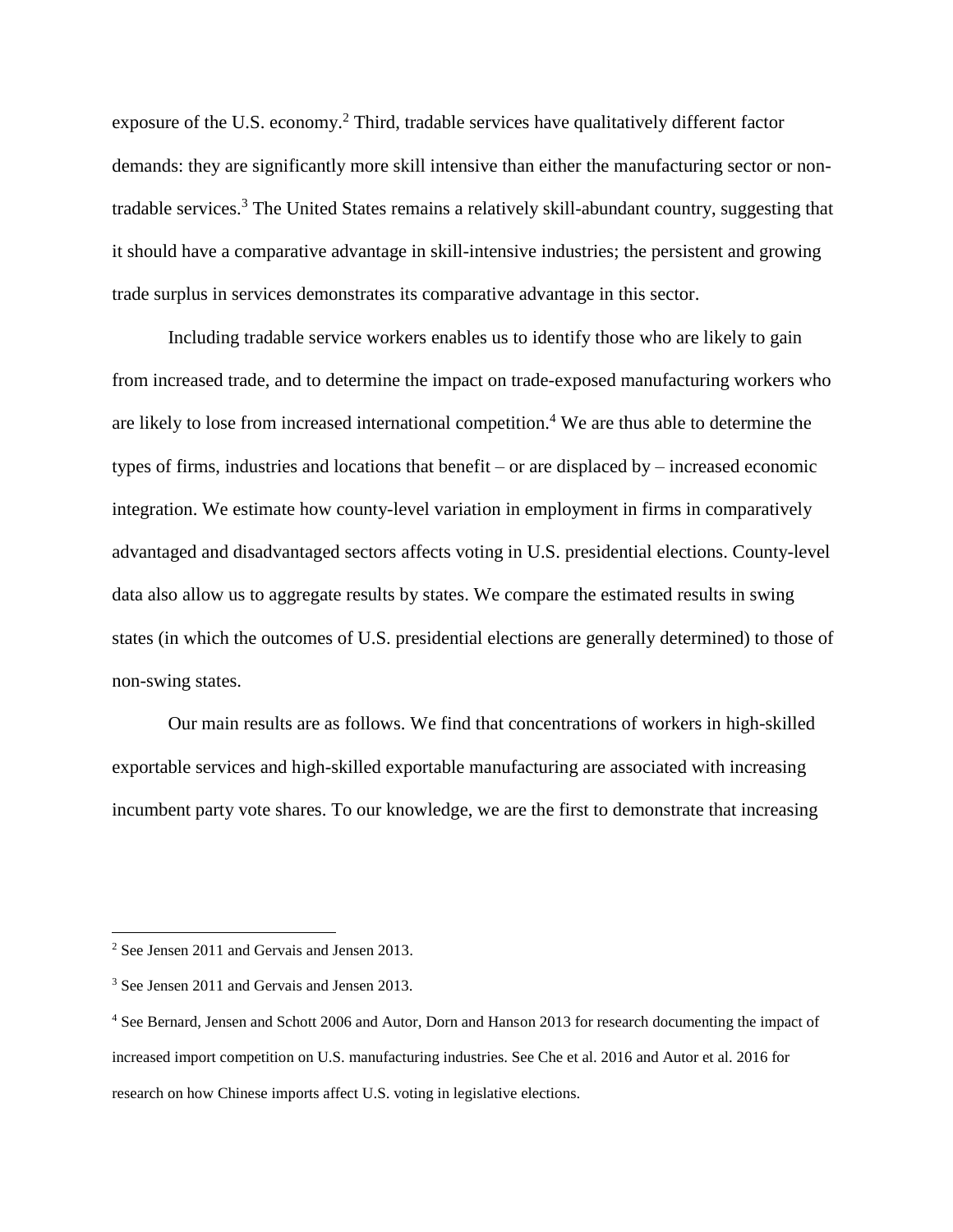employment in high-skilled industries affects voting. We confirm Margalit's<sup>5</sup> finding that manufacturing losses harm incumbent vote shares over an extended period (1996–2012).<sup>6</sup> Examining the crucial swing states, we find that the negative effect of comparatively disadvantaged manufacturing employment on incumbent vote shares is approximately three times as large as in nonswing states, which leads to a powerful Electoral College incentive to protect this sector. We also study, to our knowledge for the first time, the effects of trade in established U.S. national-level election models from the American politics literature. Our results indicate that voters punish (reward) the incumbent party against a backdrop of rising imports (exports).

This paper contributes most directly to a nascent literature on the effects of trade on voting. Building on recent research demonstrating that the employment dislocations and wage adjustments from trade are larger and more long-lasting than previously thought,<sup>7</sup> the work has focused on the effects of increasing import competition on citizen voting preferences.<sup>8</sup> This work, detailed below, finds that import shocks have a substantial effect on voting in congressional and presidential elections. With the exception of Margalit, the existing research focuses exclusively on the electoral effects of manufacturing import competition from China.

In contrast, our paper examines how the tradability of industry output creates the potential for voting to reflect the divergent distributional effects among losers *and winners* in international trade. By focusing on trade's varied distributional consequences, we contribute

<sup>5</sup> Margalit 2011.

<sup>6</sup> Margalit 2011 examines the 2000 and 2004 elections.

<sup>7</sup> Autor, Dorn, and Hanson 2013.

<sup>8</sup> Margalit 2011; Feigenbaum and Hall 2016; Autor, Dorn, Hanson and Majlesi 2016, Che, Lu, Pierce, Schott, and Tao 2016.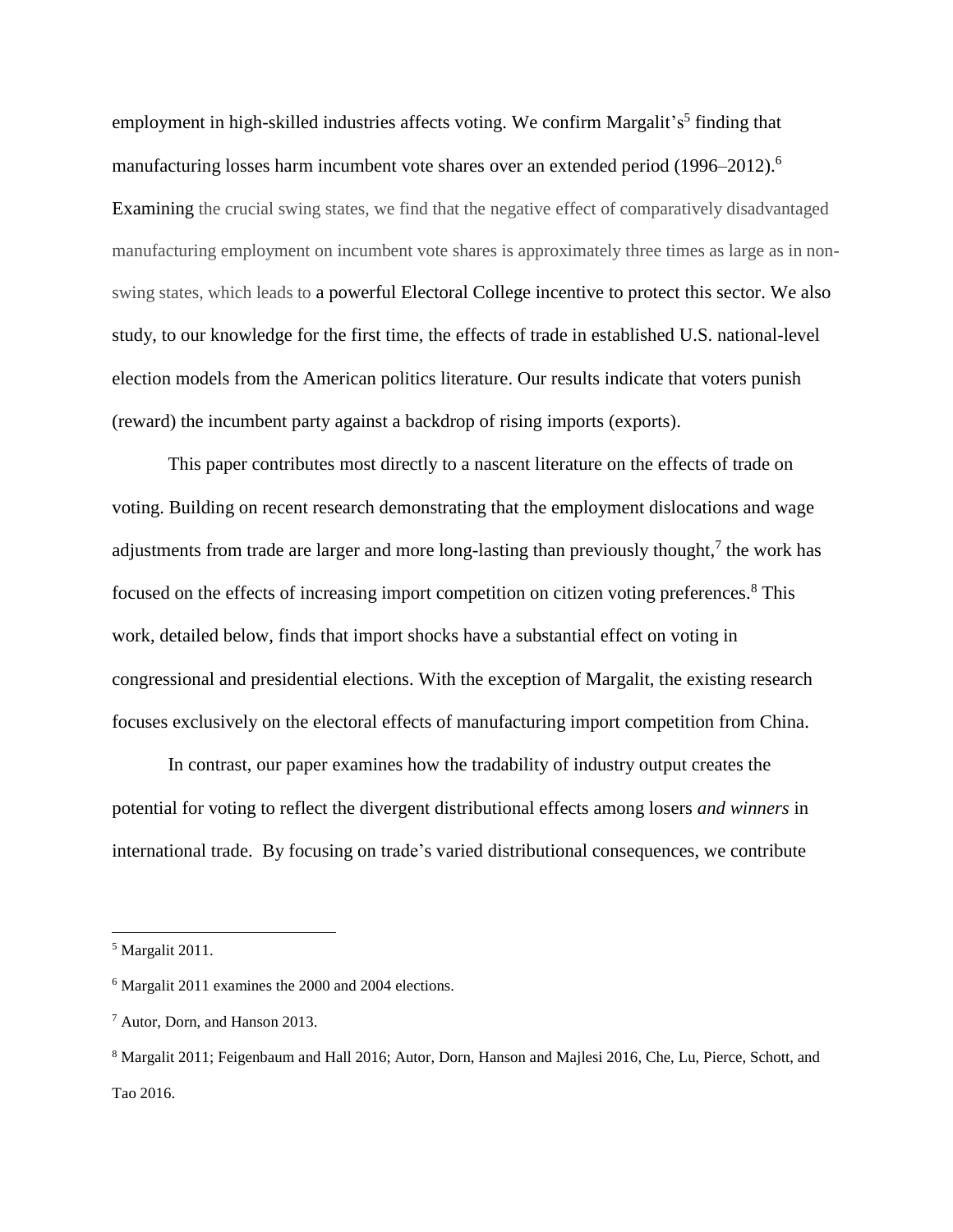more broadly to a large literature examining how firms' and individuals' exposure to the global economy affects support for trade. Prior work demonstrates that firms' demands for trade protection (or liberalization) depend on their international integration through global supply chains and trade patterns,<sup>9</sup> or as a result of industry characteristics such as the degree of exchange rate pass-through to prices<sup>10</sup> or global sourcing.<sup>11</sup> Evidence from survey data finds that the globalization of production increases wage and employment volatility, leading workers to feel economically insecure.<sup>12</sup> Less is known about whether exposure to these factors affects voter support for incumbent presidents.

Our paper also relates to studies examining how the subnational distribution of economic activity in comparatively advantaged and disadvantaged sectors influences trade policymaking. Following Rogowski, who argues that political divisions over trade reflect factor-based distributional concerns,  $^{13}$  a number of studies link the expected winners and losers of global trade and financial flows to U.S. international economic policymaking in Congress. Hiscox finds that legislator support for trade between 1824 and 1994 reflects the expected gains and losses experienced by class- and industrial-based constituencies.<sup>14</sup> Other studies examine how industry structure at the district level, which proxies for concentrations of voters with similar economic interests, influences legislator voting on trade and other international economic policymaking

<sup>9</sup> See, for example, Milner 1988; Jensen, Quinn, and Weymouth 2015; Blanchard and Matschke 2015.

<sup>10</sup> Broz and Werfel 2014.

<sup>11</sup> Chase 2003; Manger 2009.

<sup>&</sup>lt;sup>12</sup> Scheve and Slaughter 2004; Walter 2010.

<sup>13</sup> Rogowski 1987, 1990.

<sup>&</sup>lt;sup>14</sup> Hiscox 2002. See also Baldwin and Magee 2000 and Fordham and McKeown 2003.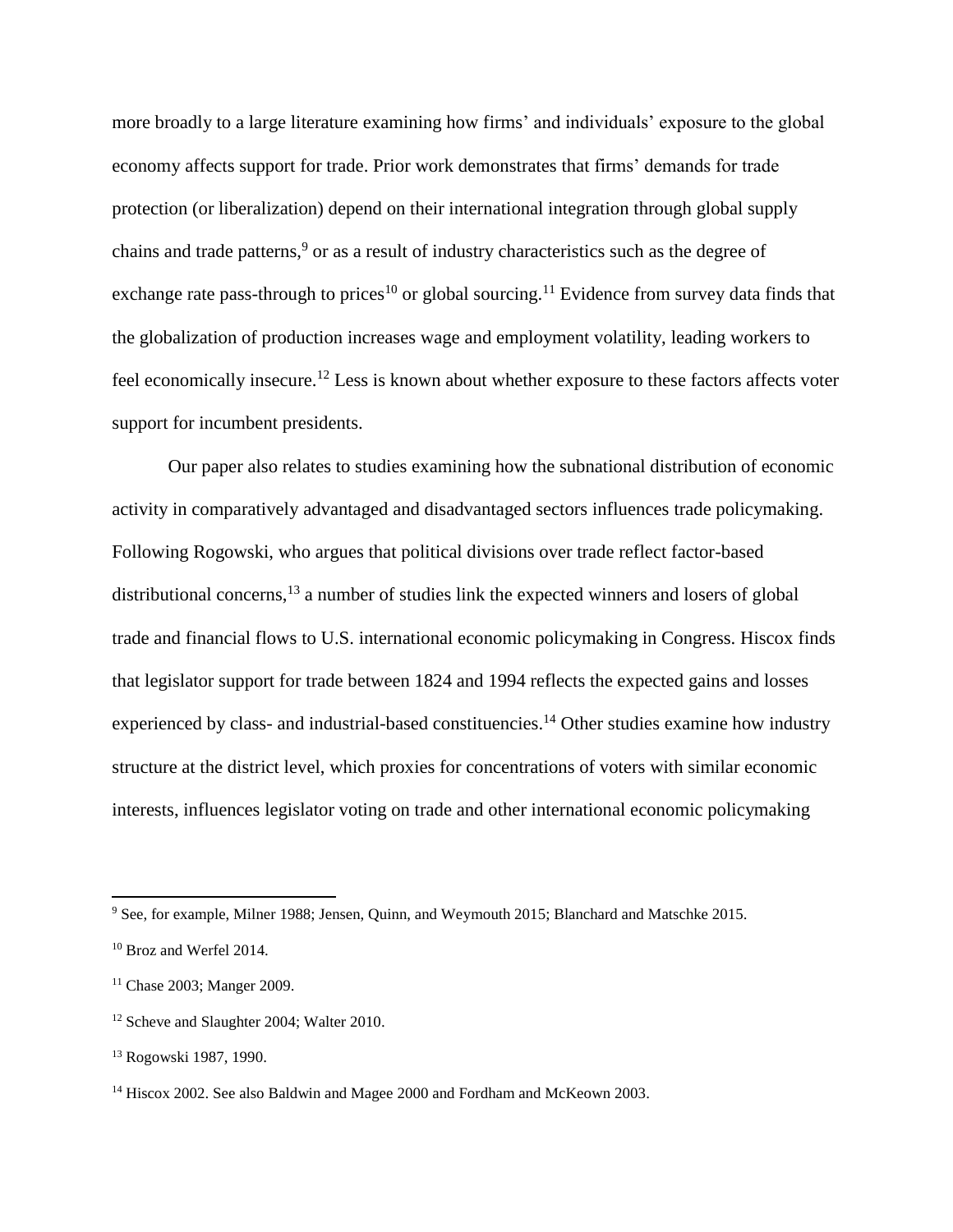issues.<sup>15</sup> Districts with concentrations of high-skilled voters are associated with greater legislator support for trade.<sup>16</sup> Representatives from districts affected by import competition from China<sup>17</sup> and those representing higher concentrations of offshorable employment<sup>18</sup> vote in a more protectionist manner. If trade has the distributional consequences implied by these studies and developed in the ensuing section, voters who are harmed by (benefit from) trade will be more likely to shift away from (toward) the incumbent or the incumbent's party.

## **U.S. Trade Integration and Presidential Voting**

We draw on a long tradition in the American politics literature investigating how economic conditions affect voting. These established national-level (macro) studies show that voters are more likely to reward incumbent presidents and their parties during good economic times, and to reward the opposition when economic conditions deteriorate.<sup>19</sup> Starting with the Fair and Tufte

<sup>&</sup>lt;sup>15</sup> An important assumption of this work is that the distributional consequences of policy reflect local-level economic characteristics.

<sup>&</sup>lt;sup>16</sup> Milner and Tingley 2011. Conconi, Faccini, and Zanardi 2012 demonstrate that congressional support for trade promotion authority reflects how export oriented the constituency is compared to the country as a whole. Rickard 2015 demonstrates the linkage between export success in a Congressional House member's district and his or her likelihood to support TAA.

<sup>&</sup>lt;sup>17</sup> Feigenbaum and Hall 2015

<sup>18</sup> Owen 2015.

<sup>&</sup>lt;sup>19</sup> Initial works in the area include Fair 1978 and Tufte 1978. Other contributions include the papers in a 2008 special issue of the *Journal of International Forecasting* Campbell and Lewis-Beck 2008. See also Fair 2009, Erikson 2009, Lewis-Beck and Stegmaier 2000, and Lewis-Beck and Nadeu 2011. Lewis-Beck and Tien 2008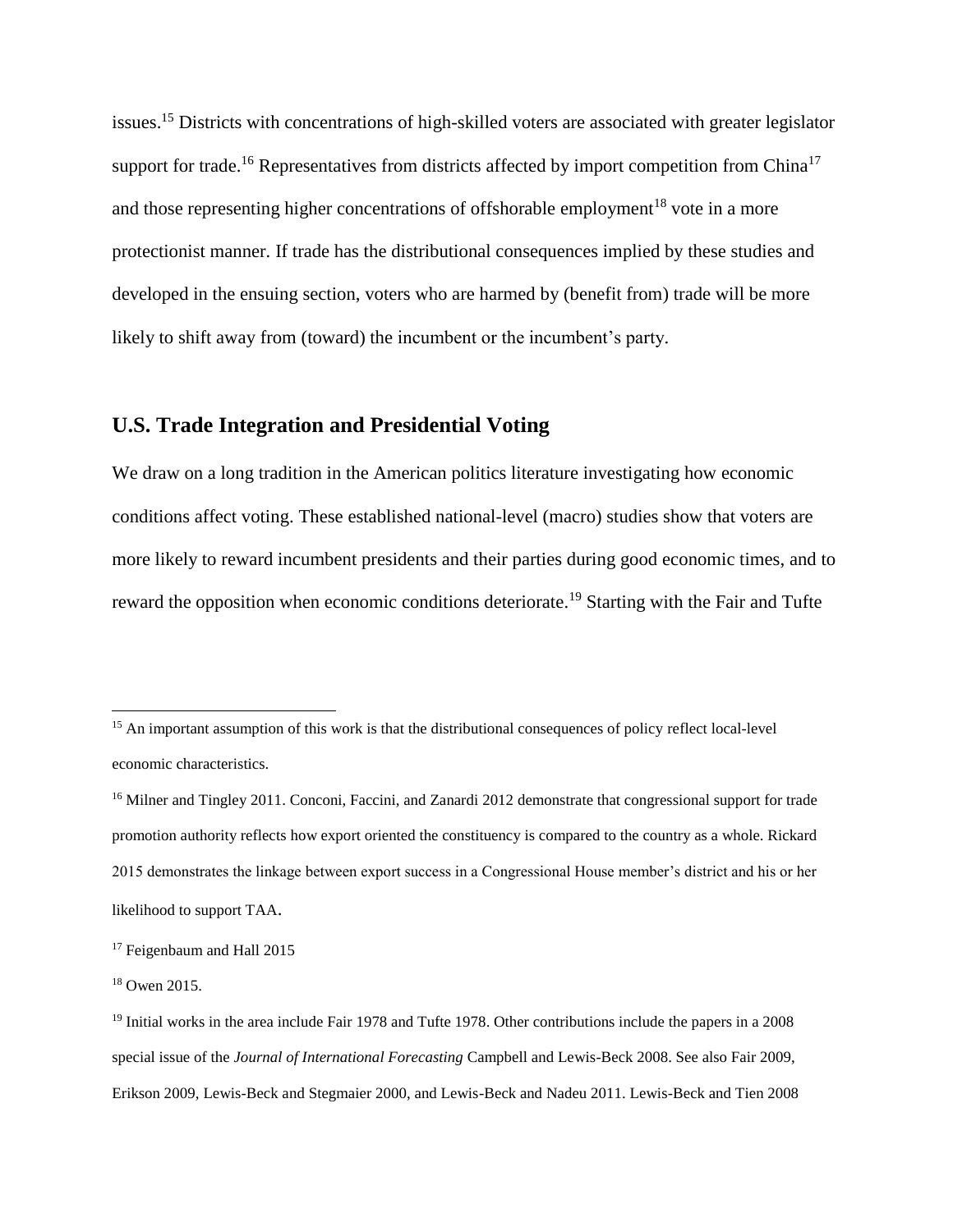models, scholars have empirically demonstrated that positive economic performance strongly improves either incumbent or incumbent party re-election prospects. 20

The macro voting models are necessarily parsimonious, however, because of the few degrees of freedom involved in the data, and have yet to include trade variables explicitly.<sup>21</sup> Invariably, macro models assume that certain aspects of economic performance are the key determinants of incumbent vote shares: economic growth, $^{22}$  disposable income, employment, job growth<sup>23</sup> and business sentiment<sup>24</sup> are contending variables. Quinn and Woolley show that economic volatility drives down vote shares for incumbent candidates and parties in a comparative, cross-national setting.<sup>25</sup> Given the few degrees of freedom and the many competing plausible correlates of incumbent vote shares, it is not surprising that trade variables have so far been omitted in general from the discussion.

While the macro studies have neglected the direct impact of trade on voting outcomes, as noted above, several recent studies examining subnational election results have found trade's

<sup>22</sup> Fair 2009.

provide a comprehensive review of the literature. See also the April 2014 special issue of *PS*, "US Presidential Election Forecasting."

 $^{20}$  Fair 1978 and Tufte 1978. See the reviews in Campbell 2008, Kayser and Leininger 2015, and Lewis-Beck and Tien 2008.

 $^{21}$  Most studies date from either 1948 or 1952, owing to changes in the U.S. economy after the Second World War. Fair 2009, discussed below, is an exception.

<sup>23</sup> Lewis-Beck and Tien 2008.

<sup>24</sup> Erikson 2009.

<sup>&</sup>lt;sup>25</sup> Quinn and Woolley 2001. For a contending view on the effects of economic volatility, see Hibbs 2000, who suggests that volatility is not relevant in the U.S. setting at the macro level.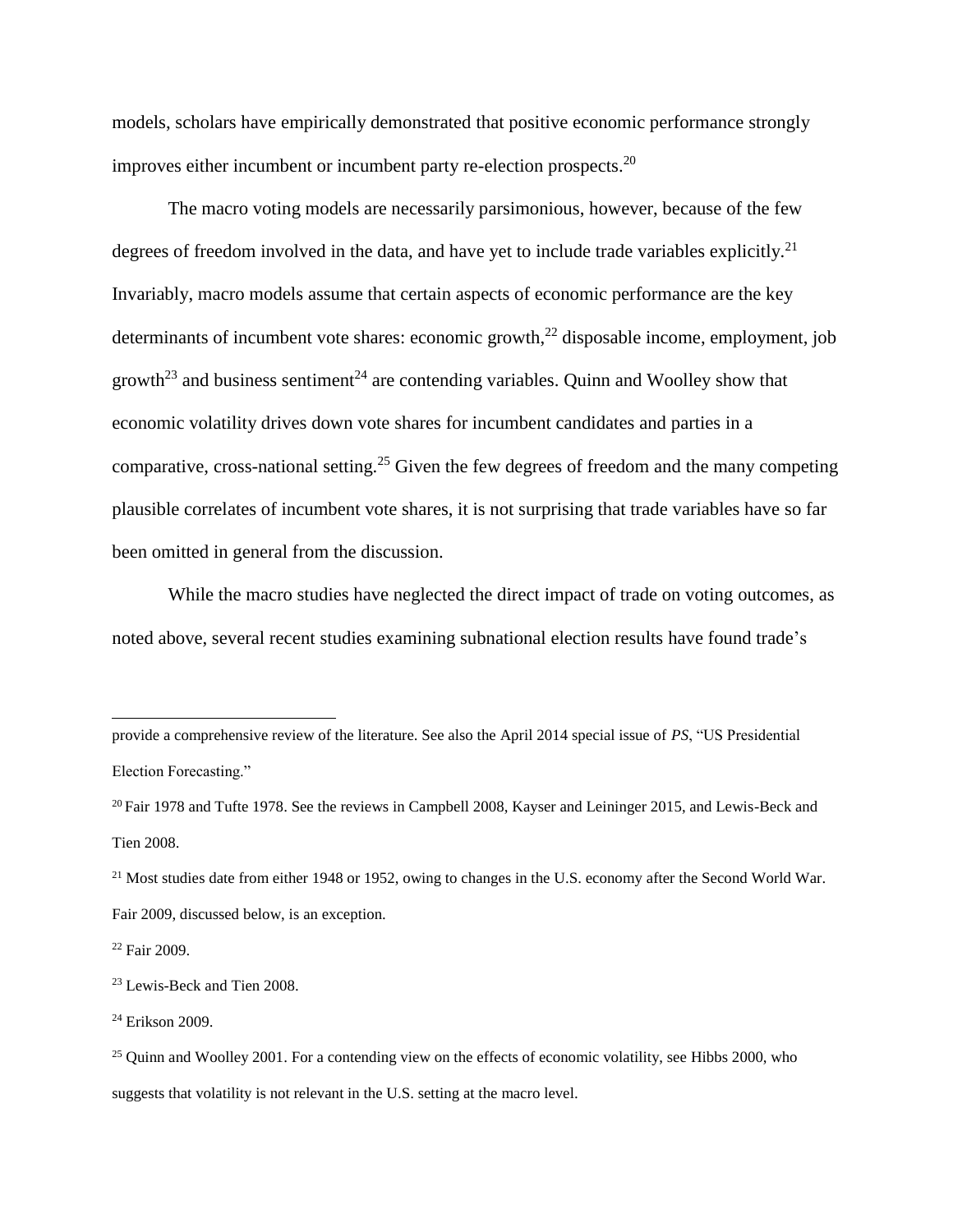distributional effects influence how people vote. Examining county-level election results, Margalit demonstrates that job loss from import competition – measured as applications for Trade Adjustment Assistance (TAA) – had a negative aggregate effect on the incumbent vote share in the  $2004$  election.<sup>26</sup> Studying the specific effects of economic shocks from Chinese import competition, Feigenbaum and Hall find that legislators from exposed districts vote in a more protectionist manner,<sup>27</sup> while Autor et al. find increased polarization in U.S. congressional districts.<sup>28</sup> Che et al. show that congressional districts that face more competition from China are more likely to elect Democrats, and that Democrats are more likely to oppose free trade legislation.<sup>29</sup> These studies are persuasive in demonstrating that foreign competition affects electoral and other outcomes, although trade exposure in low-skilled manufacturing is unlikely to be the only channel through which international integration influences voting behavior.

We propose two modifications to the existing literature. We argue and demonstrate using newly available measures of trade exposure in services that the trade's likely winners – workers employed in tradable, high-skilled industries – are more likely to vote for incumbents and their parties. That is, we explore the electoral consequences of the gains, as well as the losses, from trade. We also extend the macro voting models to include trade indicators, including changes in imports and exports. Next, we develop a conceptual framework to guide our analysis.

 $^{26}$  Margalit (2011, 175). Antoniades and Calomiris (2014) study county-level presidential voting and find that constrained credit conditions hurt incumbent vote shares.

<sup>&</sup>lt;sup>27</sup> Feigenbaum and Hall 2015.

 $^{28}$  Autor et al. 2016. They demonstrate that districts that experienced a larger import shock were more likely to remove moderate incumbents (that is, to replace a moderate Republican with a more conservative Republican or a moderate Democrat with a more liberal Democrat).

 $29$  Che et al. 2016.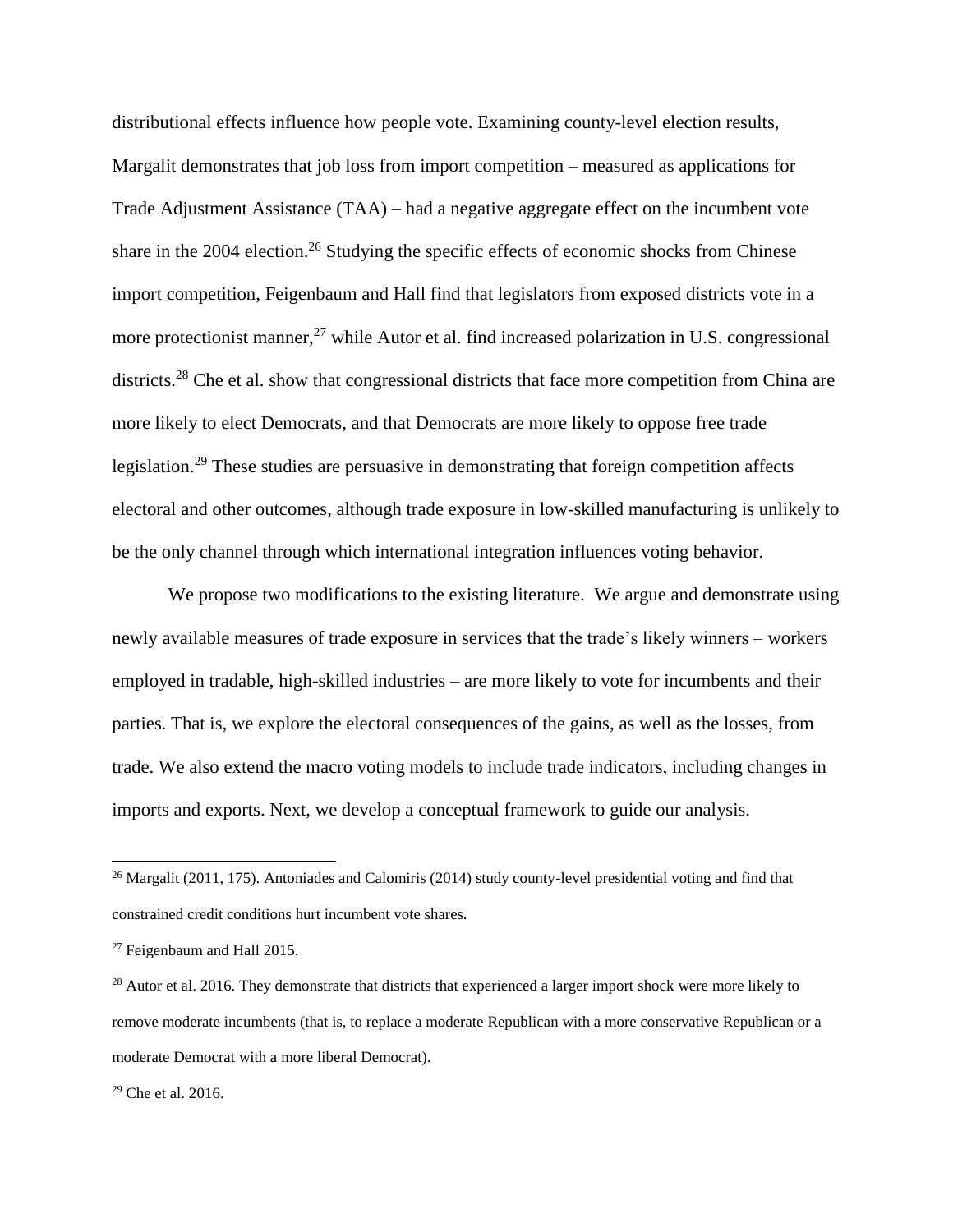#### *The Possible Effects of Trade Integration on U.S. Presidential Voting*

We hypothesize that service sector trade exposure is also likely to influence voting behavior in U.S. elections. Our hypothesis is based on three main facts.

First, the service sector is large, accounting for at least half and, depending on how it is defined, upwards of 80 percent of the U.S. labor force.<sup>30</sup> (In contrast, the manufacturing sector is a relatively small share of the labor force – accounting for less than 10 percent in 2012.) Figure 1 shows the changing levels of employment in two broad categories of employment that are largely tradable – manufacturing (NAICS 31–33) and business and professional services (BPS, NAICS 54–56). The figure indicates that employment in BPS has nearly doubled since 1990, whereas manufacturing employment has contracted by nearly a third.<sup>31</sup> If even some relatively small portion of the service sector is trade exposed, increased international integration potentially affects a larger number of service jobs than manufacturing jobs.

Second, while services were traditionally considered to be largely non-tradable, the 'tradability' of the service sector has increased markedly with technological changes and

<sup>30</sup> U.S. Census Bureau, 2012 Economic Census, USDA Agricultural Census, and Census of Governments. If we define services as business services NAICS industries in the 1950s plus personal services NAICS industries in the 1960s, 1970s, and 1980s – but exclude retail and wholesale trade and government – the service sector accounts for about 50 percent of the labor force. If retail and wholesale trade; transportation, warehousing, and utilities; and government are included in the service sector, it would account for more than 80 percent of the labor force. <sup>31</sup> We distinguish below between and among types of tradable and non-tradable services and manufacturing goods.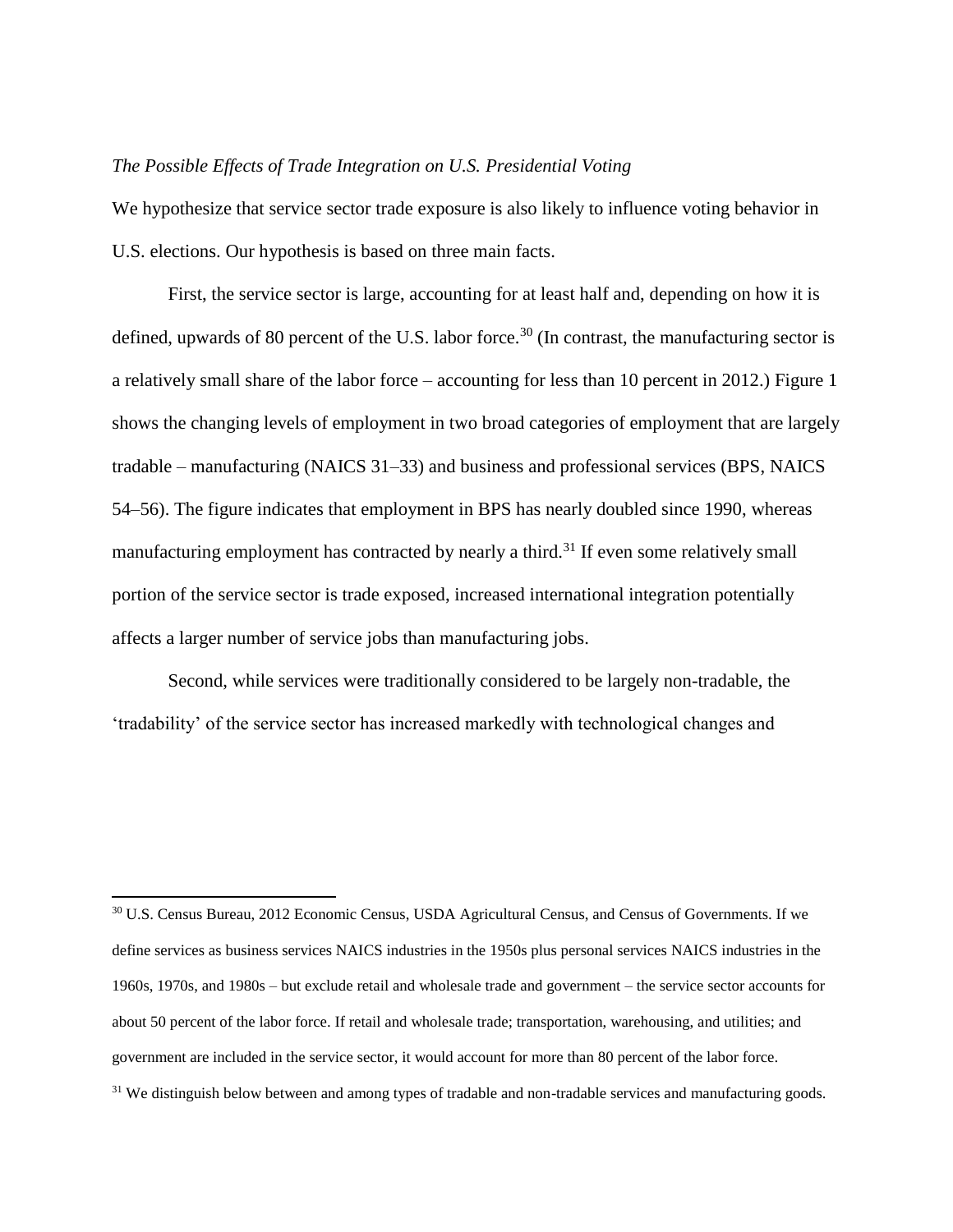financial current account liberalizations. Services accounted for 33 percent of the value of U.S. exports in the first quarter of  $2016$ .<sup>32</sup>

Third, tradable services are more skill-intensive than both non-tradable services and the manufacturing sector. Jensen and Kletzer, Jensen, and Gervais and Jensen report that tradable services are significantly more skill-intensive (as measured by educational attainment or average earnings) than service industries classified as non-tradable and the manufacturing sector.<sup>33</sup> Because tradable services differ in their intensity of use of high skilled labor relative to other sectors, they are likely to face different levels of competition and different levels of opportunity from increased international integration. Heckscher-Ohlin trade theory suggests that regions with an abundant factor will have a comparative advantage in industries that make intensive use of that factor. The United States is still skill-abundant vis-à-vis the rest of the world – suggesting that it should have comparative advantage in skill-intensive activities like tradable services. The United States' persistent and growing trade *surplus* in services is corroborating evidence that it indeed has a comparative advantage in services (in stark contrast to its large and persistent trade deficit in goods).

Because the United States is a relatively high-skill-abundant country, it has a comparative advantage in high-skilled activities and a comparative disadvantage in low-skilled activities. Jensen argues that tradable business service activities are consistent with U.S. comparative advantage, and that therefore, firms and workers in high-skilled tradable service activities will

<sup>&</sup>lt;sup>32</sup> Bureau of Economic Analysis BEA. For example, through the 1950s, U.S. services exports were less than 1 percent of U.S. GDP, and roughly 15 percent of the total value of U.S. exports. In the 2010s, U.S. services exports are 4–5 percent of GDP. Authors' calculations from BEA data.

<sup>&</sup>lt;sup>33</sup> Jensen and Kletzer 2005, Jensen 2011, and Gervais and Jensen 2013.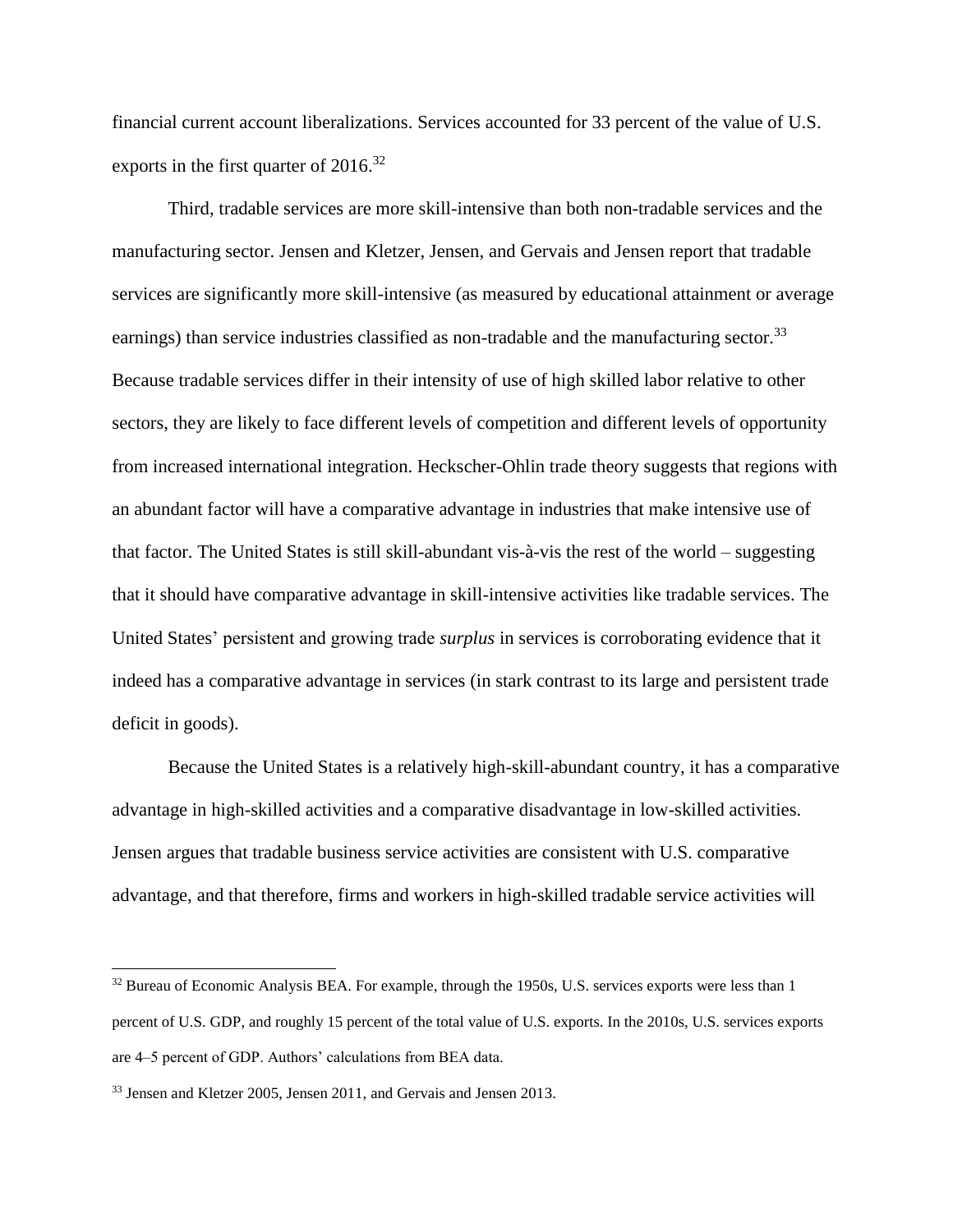benefit from the increased tradability of services.<sup>34</sup> By contrast, firms in low-skill, laborintensive tradable manufacturing industries tend to face greater import competition, particularly as trade agreements have brought previously trade-isolated countries, especially China, into the global economy. <sup>35</sup> The differential effects of trade exposure on workers in these two tradable sectors suggest that their voting behaviors will differ.

The differences in the effects of trade exposure are compounded by differences in wage premia across sectors. Previous empirical literature strongly suggests that workers with similar skills receive higher wages in the manufacturing sector than in the service sector.<sup>36</sup> Because that premium is significantly reduced if the worker leaves the sector, workers in the manufacturing sector suffer greater harm when being displaced from their job compared to workers in the service sector.

#### *Tradable Services*

If employment in tradable services is higher than in the manufacturing sector, and if the workers employed in tradable services are qualitatively different than those in the manufacturing sector,

<sup>34</sup> Jensen 2011.

<sup>&</sup>lt;sup>35</sup> Bernard, Jensen and Schott 2006 document these patterns. One study finds that import competition resulting from China's integration into the world trade system explains a quarter of the decline in U.S. manufacturing employment since 1990 Autor, Dorn and Hanson 2013.

<sup>&</sup>lt;sup>36</sup> See, for example, Krueger and Summers 1988. In 2009, the wage premium in tradable manufacturing for those industries in which fewer than 20% of employees had college degrees (compared to services industries with similar employee educational attainment levels) was \$9,136. (The average wages, given the 20% educational attainment cutoff, in the sectors were \$39,906 and \$30,770, respectively.) Authors' calculations from Census Data.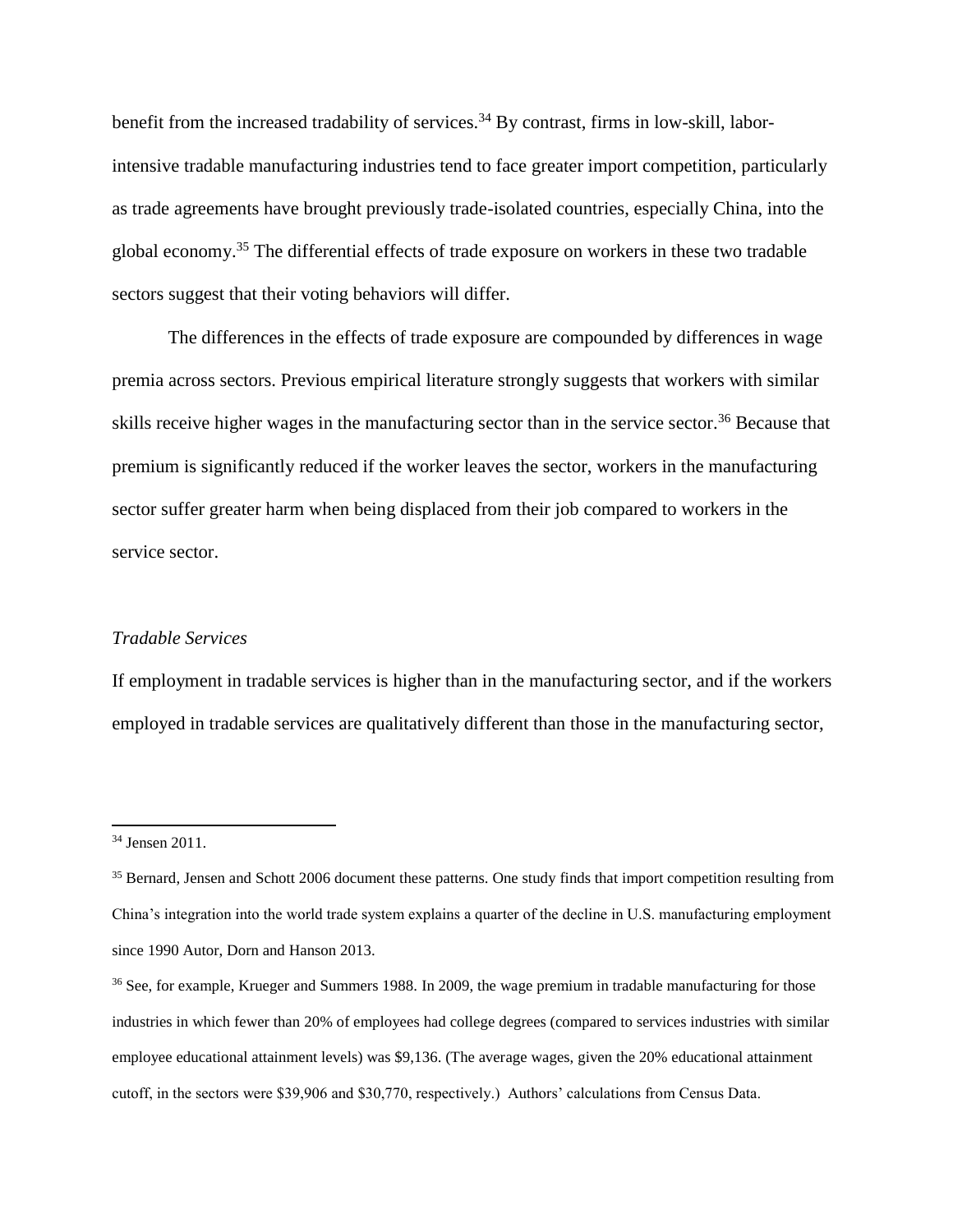then tradable service workers may influence elections differently than manufacturing workers do. To empirically investigate this possibility, we need to identify employment in tradable services.

While we would ideally use statistics on international trade in service flows to identify tradable and traded services (as can be done for trade in manufacturing), the U.S. trade-inservices data, which are collected by the U.S. Bureau of Economic Analysis (BEA), are inadequate for our purposes. An important shortcoming of the BEA trade-in-services data is that, in contrast with merchandise trade statistics that are produced for 10,000 manufacturing product categories – allowing detailed identification of the trade exposure of individual manufacturing industries – service trade data are only available for about 30 categories (beginning in 2006). Prior to that year, fewer than 20 categories are available for trade in services. The highly aggregated categories of services trade are therefore certainly combining tradable and nontradable industries into the same category, making identification of exposed industries difficult.<sup>37</sup> Another shortcoming is that the BEA data are believed to understate the size of trade in services because official BEA trade statistics are potentially missing a significant share of service trade. Because services do not pass through ports (as merchandise does), the data collection system for international trade-in-services statistics relies on surveys instead of Customs forms. Relatively small budgets for service trade data collection and relatively high reporting thresholds (BEA requires firms to report service transactions greater than \$6 million; in contrast, the reporting threshold in manufacturing is \$2,500) suggest that the services trade is not well measured.<sup>38</sup>

l

 $37$  See Gervais and Jensen 2013 for evidence on the heterogeneity in tradability across industries within service sectors.

<sup>38</sup> See Jensen 2011 and Sturgeon et al. 2006 for more details.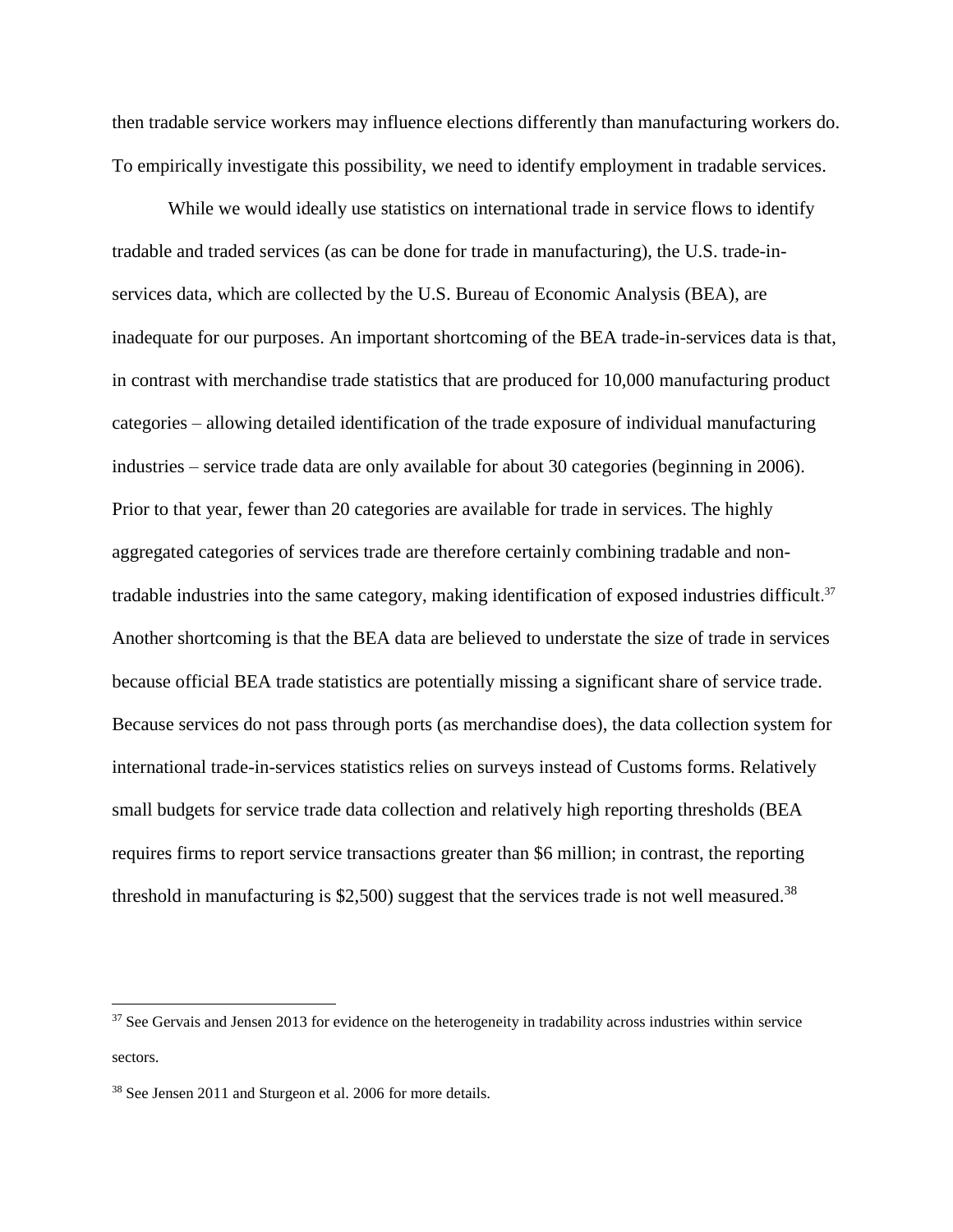Given these data limitations for trade in services, we instead identify variation in tradability among disaggregated industries within the manufacturing and services sectors by adapting the methodology developed in Jensen and Kletzer<sup>39</sup>, who classify industry tradability according to the geographic concentration of the six-digit NAICS industry in the United States.<sup>40</sup> They make the assumption that when production exceeds local demand, the excess supply must be consumed elsewhere  $-$  that is, exported to another region.<sup>41</sup> For example, grocery stores are distributed throughout the United States in proportion to population. For grocery stores, trade costs are high, so local demand is served by local production: low concentration implies low tradability. In contrast, software production is highly concentrated in Silicon Valley and Seattle. In software, trade costs are low, so production is concentrated in a few regions and shipped around the country (and around the world). This intuition can be applied to goods as well as services, and allows us to construct consistent measures for the whole economy.

In particular, we use the Gini coefficient of the geographic concentration of production above what would be predicted by local demand to identify tradable industries.<sup>42</sup> Since we have a good understanding of the tradability of manufactured goods, we use the manufacturing sector as the basis for setting the cutoff for the geographic concentration Gini that signifies tradability. We define the tradability cutoff as the Gini coefficient that classifies 90 percent of manufacturing

<sup>41</sup> Ibid.

<sup>39</sup> Jensen and Kletzer 2006.

<sup>&</sup>lt;sup>40</sup> NAICS is the North American Industrial Classification System used by U.S., Canadian, and Mexican government agencies to classify products produced by establishments.

 $42$  We classify the manufacturing and service industries as being tradable according to this definition using data from the 1992 Economic Census. For a more formal development of the intuition, see Gervais and Jensen 2013.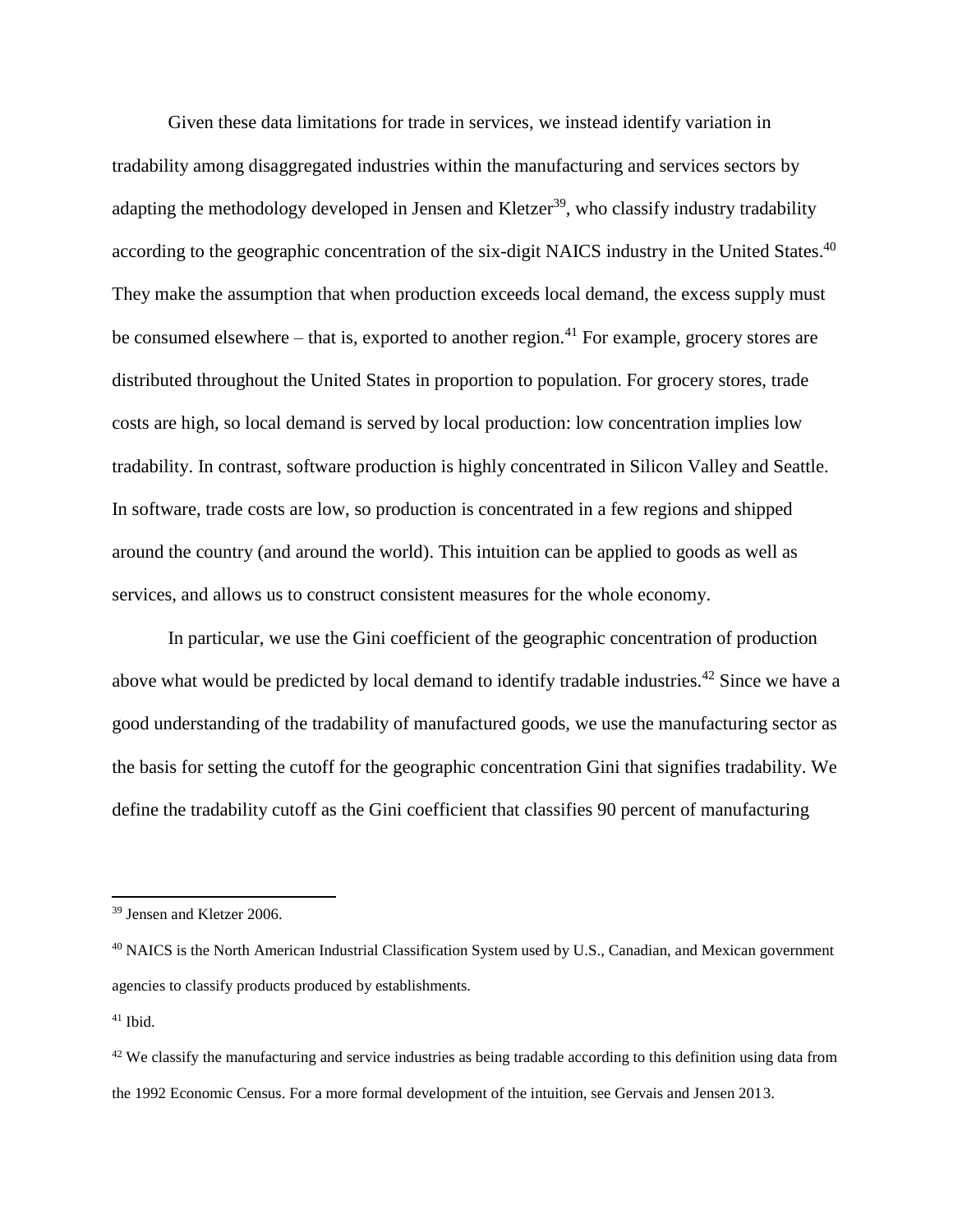sector employment being tradable.<sup>43</sup> We use the same Gini coefficient as the tradability cutoff for the service sector. If the Gini coefficient for a service industry is above the threshold that results in 90 percent of manufacturing sector employment being classified as tradable, that industry is classified as tradable.

We note here that we adopt the definition of services trade defined by balance-ofpayments accounting conventions and the World Trade Organization's General Agreement on Trade in Services (GATS). <sup>44</sup> These include cross-border exports ("Mode 1"), services consumption abroad ("Mode 2"), a commercial presence abroad ("Mode 3) and foreign services contractors abroad ("Mode 4"). Our measure of tradability, which is based on the geographic concentration of production in the United States, captures the employment impact of Modes 1, 2 and 4. <sup>45</sup>

Tradability under GATS differs from the concept of offshorability, which relates to the ability to perform work from abroad. Not all tradable services and not all tradable manufacturing jobs are offshorable.<sup>46</sup> For instance, tradable service industries include U.S.-based tourism-

 $43$  See Jensen 2011 for further discussion of choosing a tradability cutoff.

<sup>&</sup>lt;sup>44</sup> See [https://www.wto.org/english/tratop\\_e/serv\\_e/cbt\\_course\\_e/c1s3p1\\_e.htm#boxa.](https://www.wto.org/english/tratop_e/serv_e/cbt_course_e/c1s3p1_e.htm#boxa)

<sup>&</sup>lt;sup>45</sup> Mode 3 service exports are those that require "face to face" interactions to undertake commercial activity and which therefore require a commercial presence abroad. For example, Walmart, in order to do sell products in India, needs to establish a commercial presence in India. We deem it unlikely that Walmart (or other service firm) workers in the U.S. will be concerned about the impact of service firms' Mode 3 investments in other countries. Our methodology does not include Mode 3 type services in tradable services.

<sup>&</sup>lt;sup>46</sup> There are two notions of offshorability. The first is related to moving particular tasks in the production process (typically back-office service activities) overseas. (The second is described in the footnote below.) Measures of the first type of offshorability are typically constructed using occupation characteristics from the O\*Net database, a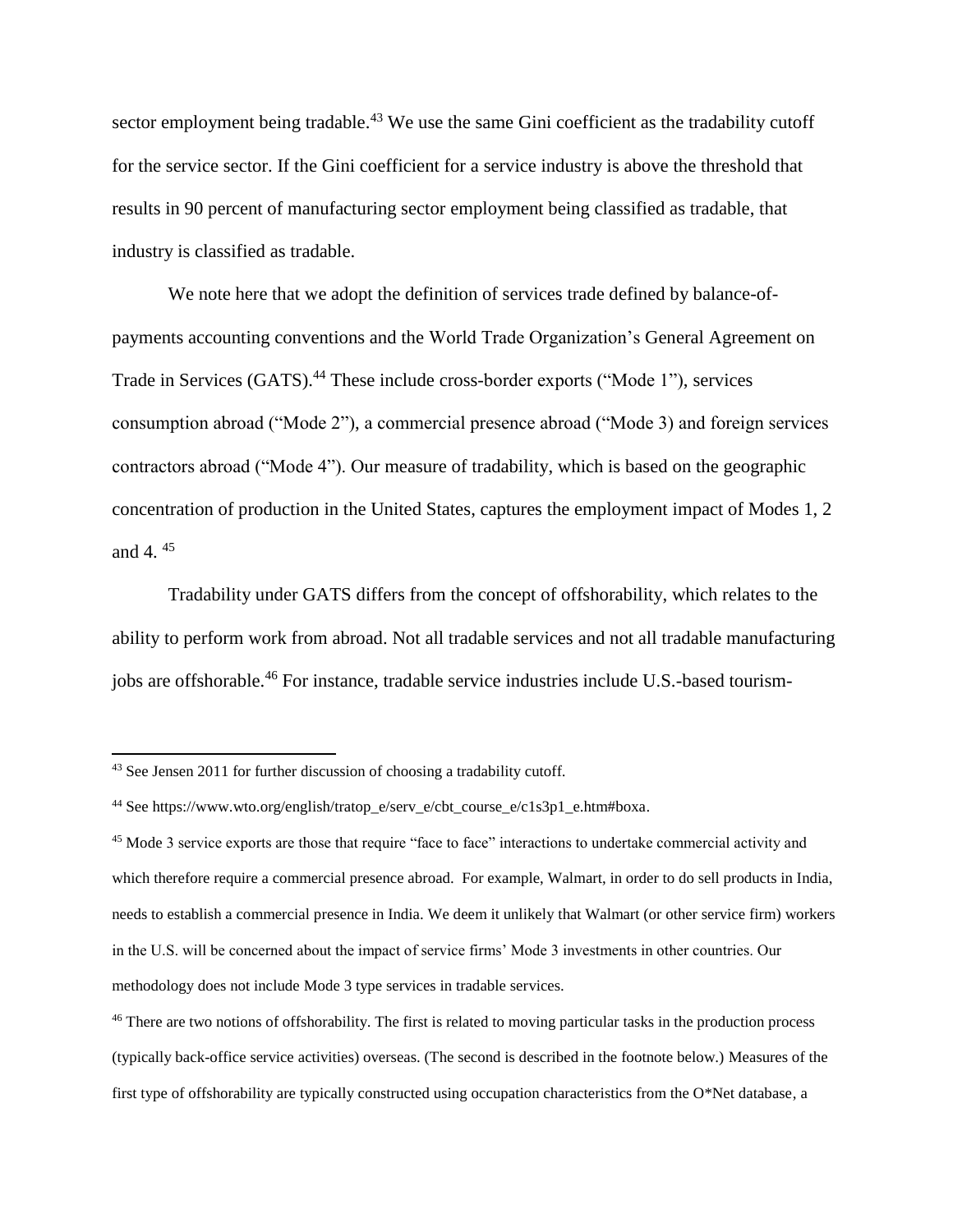related industries. (For example, Disney World is an exporter of amusement park services under the Balance of Payments Manual classification when non-residents "consume" a U.S. service.) Moreover, most manufacturing jobs require workers to be physically present in an establishment to complete a job, implying tradability of the product, but not offshorability of the manufacturing job. $47$ 

Table 1 provides examples of industries that we classify as tradable and non-tradable, high skilled and low skilled, manufacturing and services. The results are intuitively appealing. The manufacturing industries classified as tradable are well-known examples of manufacturing industries that are geographically concentrated and traded. Those classified as non-tradable – corrugated boxes, cement and quick printing – all have high transport cost-to-value ratios. In these industries, production is distributed throughout the United States, and international trade shares are low.

catalog of occupational titles and job descriptions. See, for example, Crino 2010, Jensen and Kletzer 2010, Oldenski 2014, and Owen and Johnson 2015. This conception of offshorability has important political implications. See Owen 2015 and Walter 2016. An important limitation of the implementation of offshorability measures for this study is that most manufacturing production jobs require the worker to be physically present to complete a task. Thus, in this methodology, manufacturing industries often end up being classified as non-tradable because they are non-offshorable, against all reasonable evidence. Most manufacturing is clearly contestable by imports. See Jensen and Kletzer 2006, 2010 for a discussion.

 $\overline{\phantom{a}}$ 

 $47$  The second conception of offshorability – different from the task-based conception – is, for example, embedded in the TAA legislation, in which a company relocates a plant abroad for comparative advantage reasons, and the workers are therefore eligible for TAA owing to their jobs being offshored. Our measure of trade contestability picks up the risks of such relocations.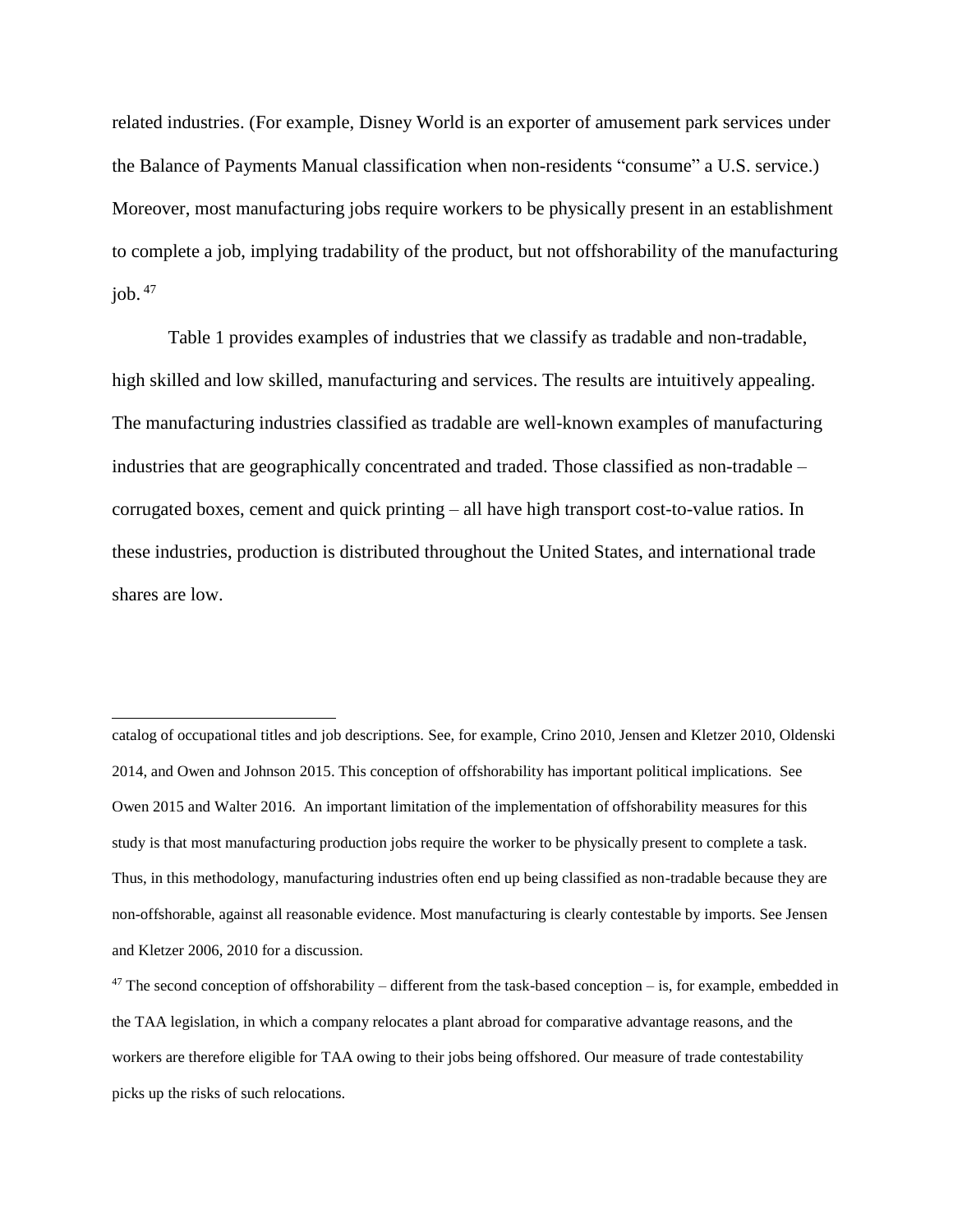The service industries are also intuitively appealing. Computer system design services, investment banking and software publishing are all highly tradable and geographically concentrated in the United States. The same is true for credit card issuing, amusement parks, and limousine services. The latter two are tourism-related industries that are geographically concentrated; they are examples of Mode 2 trade, serving customers from all over the world. The non-tradable service industries make sense as well. Restaurants, dentist offices and grocery stores all have high trade costs relative to value. Production in these industries is distributed throughout the country.

In addition to tradability, we also expect that skill intensity is an important dimension for trade exposure. High-skilled intensive activities are consistent with U.S. comparative advantage, and thus the United States should specialize in these activities (that is, these industries should grow relative to others) in the face of trade liberalization. In contrast, low-skilled intensive industries are not consistent with U.S. comparative advantage and should shrink in response to trade liberalization.<sup>48</sup> We use average wages at the establishment (described in more detail in the empirical methodology section) to identify workers in high- and low-skill firms.

Thus, we distinguish between and among: goods and services that are tradable vs. nontradable (that is, internationally contestable or not), high- vs. low-skilled work (consistent with U.S. comparative advantage) and manufacturing vs. services industries (owing to inter-industry wage differentials). Given these distinctions, we propose that:

<sup>48</sup> For example, Bernard, Jensen and Schott 2006 find significant variation in manufacturing firm survival probabilities and employment growth across and within industries that is consistent with import competition affecting low-wage manufacturing industries and firms more than capital-intensive firms and industries. Autor, Dorn and Hanson 2013 exploit this variation across manufacturing industries to identify the impact of China's rise.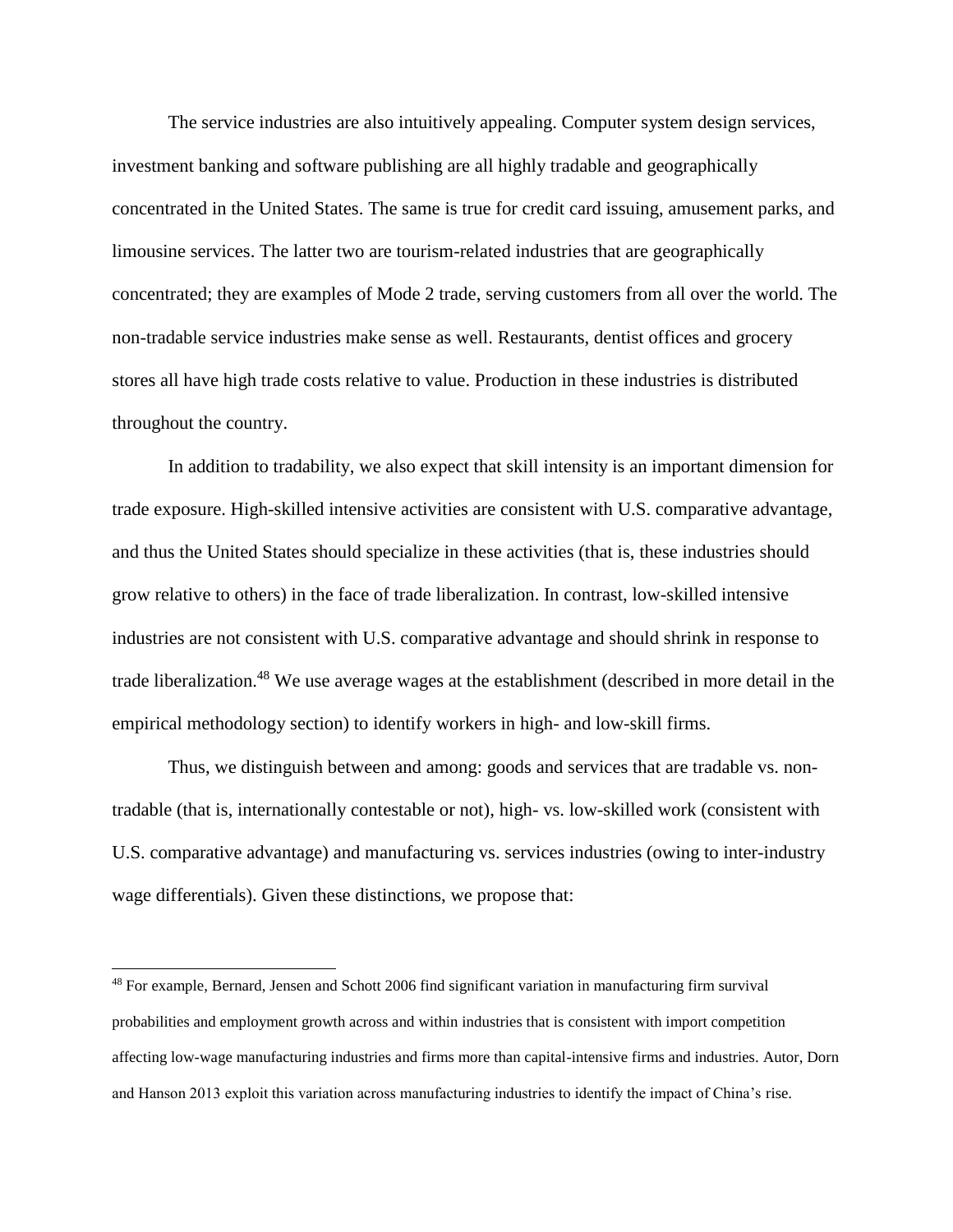- Low-skilled tradable manufacturing workers are experiencing deep economic losses due to international trade competition, because their products are tradable and intensively use factors in which the United States lacks a comparative advantage. Moreover, low-skilled manufacturing workers receive a relatively large inter-industry wage differential compared to their peers in service sector work. Employees in low-skilled tradable manufacturing firms are likely to vote against incumbents.
- High-skilled tradable service workers are gaining from increased globalization because of the United States' comparative advantage in high-skilled activities, which is consistent with U.S. factor abundance in educational attainment. These employees are likely to vote for incumbents.
- High-skilled workers in manufacturing have a wage premium (owing to inter-industry wage differentials) that contributes to the sector's potential import vulnerability, as employee wages are "higher" than skills require. However, the United States has factor abundance in skilled workers, which some U.S. manufacturing firms use intensively. We expect, on average, support for incumbents from employees in high-skilled manufacturing.

We have ambiguous expectations regarding how trade exposure affects voting among workers in low-skilled tradable services. The risks that these workers will be displaced are lower than for their manufacturing low-skilled counterparts, because their alternative employers pay similarly (that is, services have lower inter-industry wage differentials).

We use employment concentrations of *non-tradable* manufacturing and services workers in a county as base cases for comparing the effects of trade integration to those of technological innovation. We know that the non-tradable manufacturing and service sectors have both experienced productivity improvements from technological changes, but because these sectors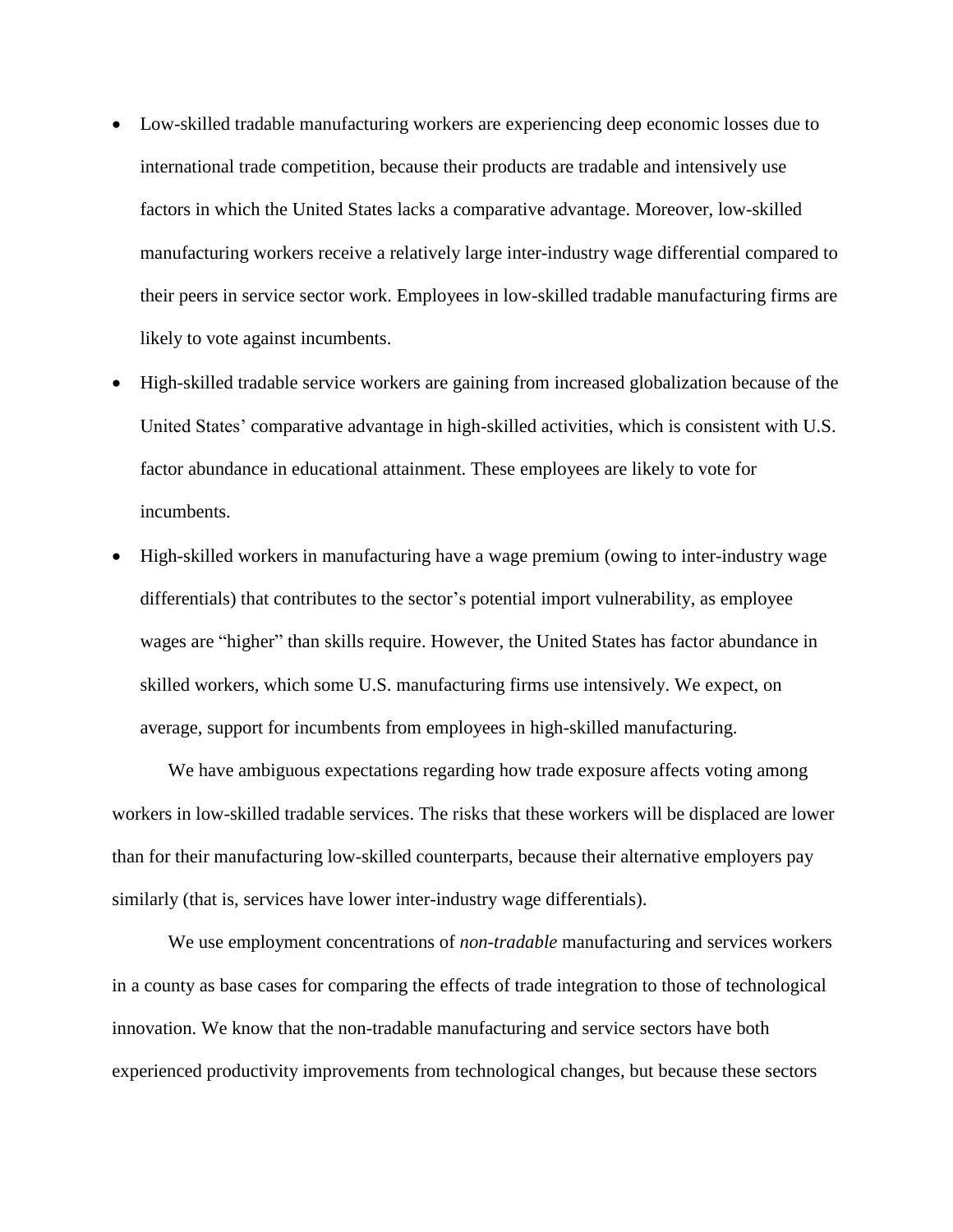are shielded from global competition, productivity gains (and job losses) have been limited.<sup>49</sup> We do not expect employment in non-tradable industries to influence presidential voting.

Our argument does not require employees of companies to understand the broad distributional effects of trade. Indeed, the overwhelming evidence is that most citizens have only a modest understanding of the effects of trade.<sup>50</sup> Rather, we expect that employees will understand their employers' economic circumstances. Employees in firms producing in comparatively disadvantaged tradable sectors likely recognize that their jobs are contestable and are thus vulnerable to increased trade competition. Trade is likely to affect workers before the effects of either imports or exports are reflected in the unemployment rate. Even before importcompeting firms cut jobs, workers can anticipate the effects of reduced production orders (for example, shorter hours, reduced wages and eventual layoffs). Employees of firms in the importcompeting sector might retain their jobs or find new ones, but the terms of employment are likely to worsen in quality. In contrast, employees of firms in industries in which the United States has a comparative advantage are more likely to experience the benefits of U.S. trade integration. These heterogeneous distributional consequences imply that subnational voting for incumbent parties will reflect concentrations of employment activity in winning and losing firms.

#### **Empirical Implications**

<sup>49</sup> Mano and Castillo 2015. Distinguishing between the effects of technological innovation and globalization on changes in wages and employment is difficult because, as Adam Smith observed centuries ago, increasing the size of the market spurs innovation, and vice versa.

<sup>50</sup> Gussinger 2009, Rho and Tomz forthcoming.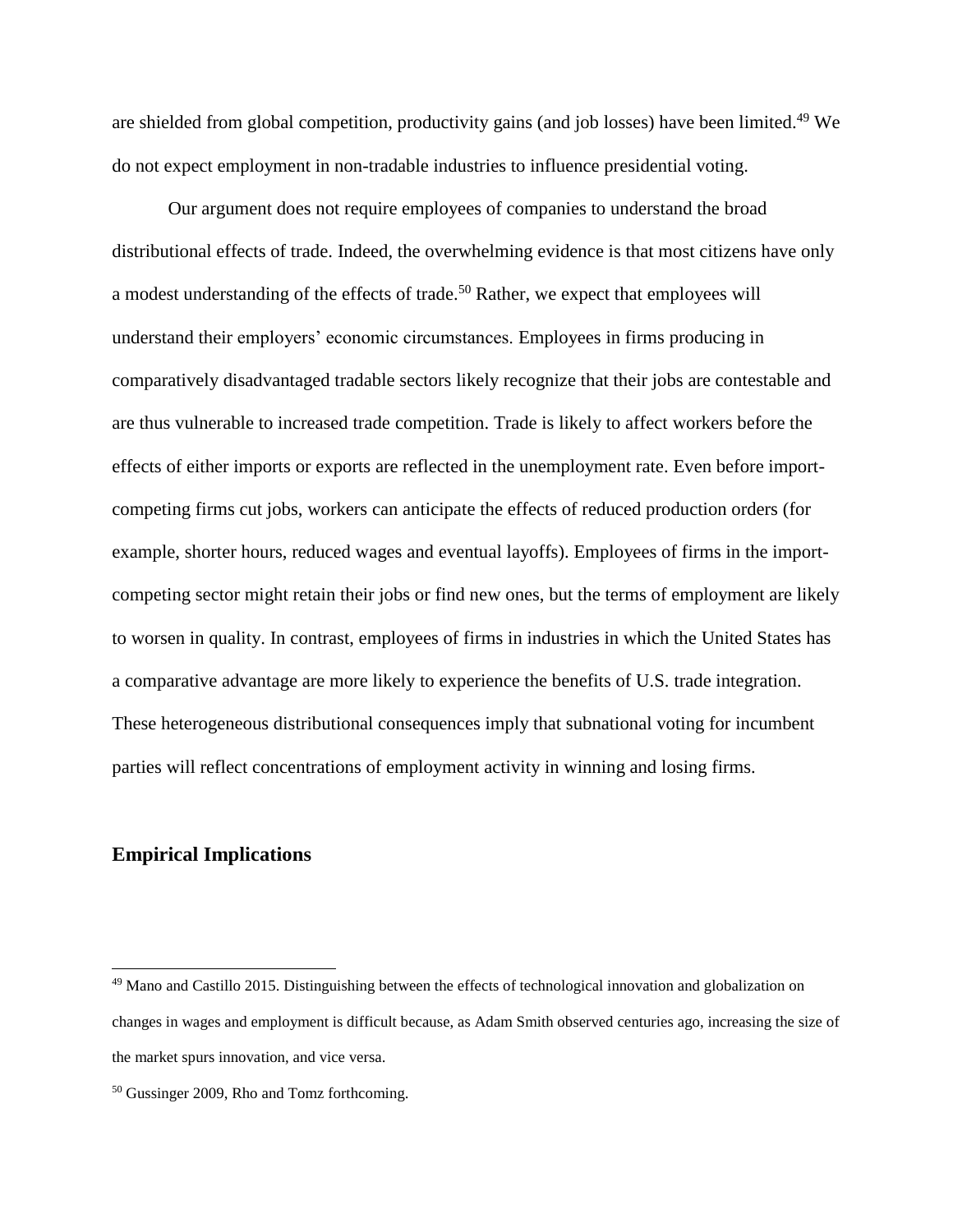Here we summarize the empirical implications of our conceptual framework that we will examine using county- or national-level data.

At the county level, we expect:

H1. The concentration of employment in high-skilled tradable services and manufacturing will be associated with increasing support for the incumbent.

H2. A concentration of employment in low-skilled tradable manufacturing will be associated with decreasing support for the incumbent.

H3. There will be no statistically meaningful association between the concentration of employment in non-tradable industries and support for the incumbent.

At the national level, we expect:

H4. Imports (exports) will be associated with decreased (increased) support for the incumbent. The correlations will be larger in the manufacturing sector.

#### **Voters' Trade Exposure and Presidential Voting at the County Level**

We first examine the determinants of incumbent party vote share at the county level. The baseline ordinary least squares (OLS), year- and county-fixed effects model is:

*ΔIncumbent 2-Party Vote Sharei,t = ß0 + ß1 (Unemployment Ratei,t) + ß2 (Δ Unemployment (1-*

*yeari,t))* + *ß3 (Unemployment Volatilityi,t) + ß4(LnAveragePayi,t ) + ß5 (Δ Average Pay*   $(1-year)_{i,t} + \beta_0(High-Wage\ Tradable\ Manufacturing\ Employment_{i,t}) + \beta_7(Low-Wage)$ *Tradable Manufacturing Employment<sub>i,t</sub>*) +  $\beta$ <sub>8</sub>(*High-Wage Tradable Services Employment*<sub>*i,t*</sub>) +  $\beta$ 9(*Low-Wage Tradable Services Employment*<sub>*i,t*</sub>)+  $\varphi_i$  +  $\tau_t$  +  $\varepsilon_{i,t}$ *t=1992, 1996, 2000, 2004, 2008, 2012* (1)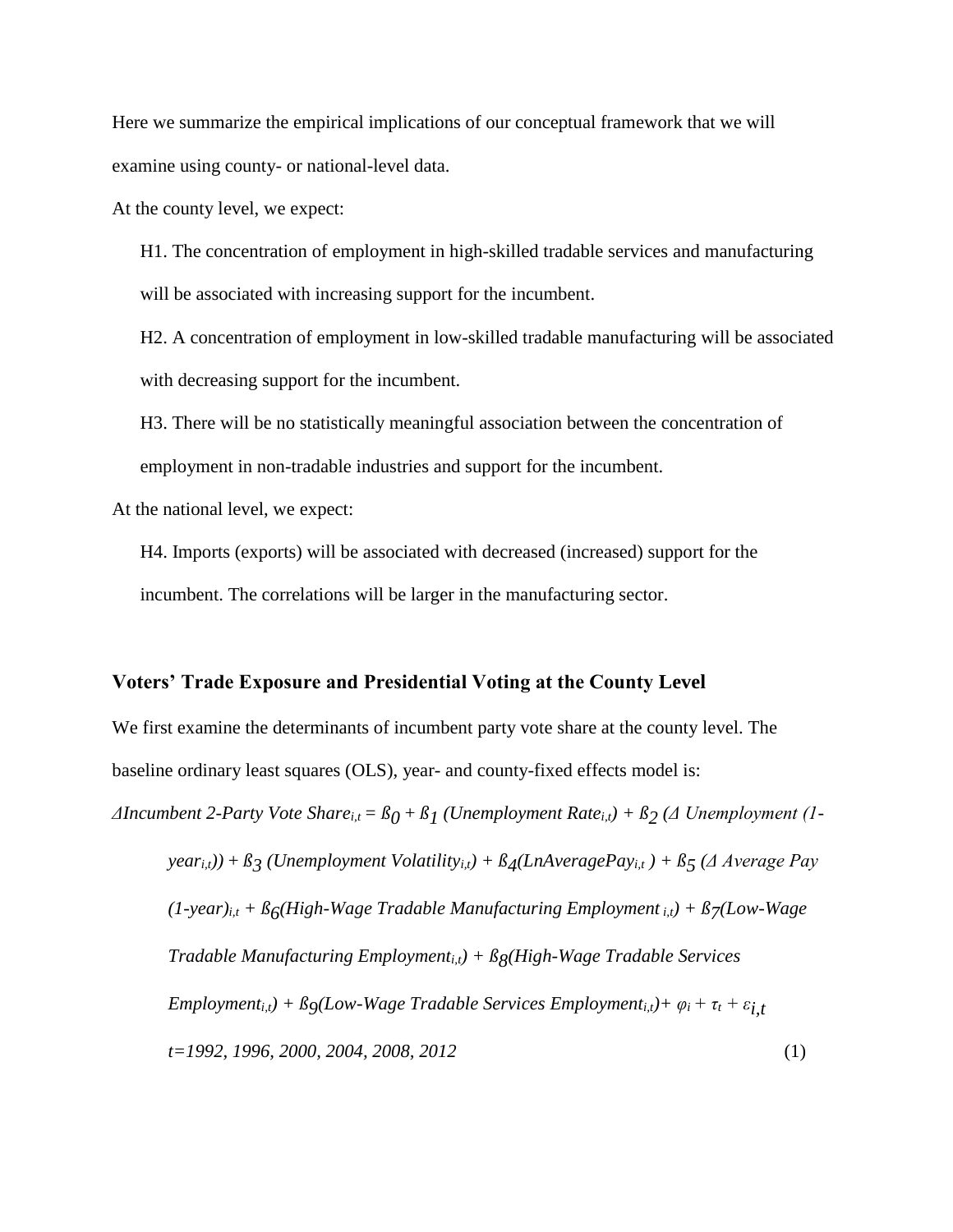The dependent variable, *ΔIncumbent 2-Party Vote Share<sub>i,t</sub>*, is the change in incumbent party vote as a share of the total Democratic and Republican votes in county *i* in year *t*. The models begin in 1992 because the key census coverage of all services industries begins in that year. We include county  $φ<sub>i</sub>$  and election year  $τ<sub>t</sub>$  dummies.<sup>51</sup>

#### *Trade Exposure in Services and Manufacturing*

We generate a number of different measures of voters' exposure to trade. Our goal is to examine the international exposure of the entire local economy – not merely to assume, for example, that all manufacturing industries are trade exposed. For this task, we need to classify workers according to their skill and the tradability of the goods or services produced by their employer.

Our measures of economic contestability capture employment in high- and low-wage tradable services and manufacturing. To capture county-level variation in trade exposure within sectors, we rely on confidential, establishment-level data from the Census Bureau's Longitudinal Business Database (LBD), which contains information on plants and other establishments in the Census Bureau's County Business Patterns (CBP) program.<sup>52</sup> The CBP program covers most of

<sup>&</sup>lt;sup>51</sup> A Hausman test of random vs. fixed effects rejects the random-effects model: an  $\chi^2$  test produces a typical value of over 500. An alternative to year fixed effects is to enter an indicator for the number of continuous successive terms of a presidential party *Duration*. The post-estimation properties of county models with *Duration* are very poor at the county level, however. An alternative to county fixed effects is to include prior incumbent vote share as a regressor *Incumbent 2-Party Vote Share*<sub>it-1</sub>, as in Fair 2009 and Powell and Whitten 1993. Diagnostic statistics for the county-level regressions suggest that the fixed-effects model is preferred. In contrast, at the macro level the lagged vote share is entered, which improves the diagnostic statistics.

<sup>52</sup> See Jarmin and Miranda 2002.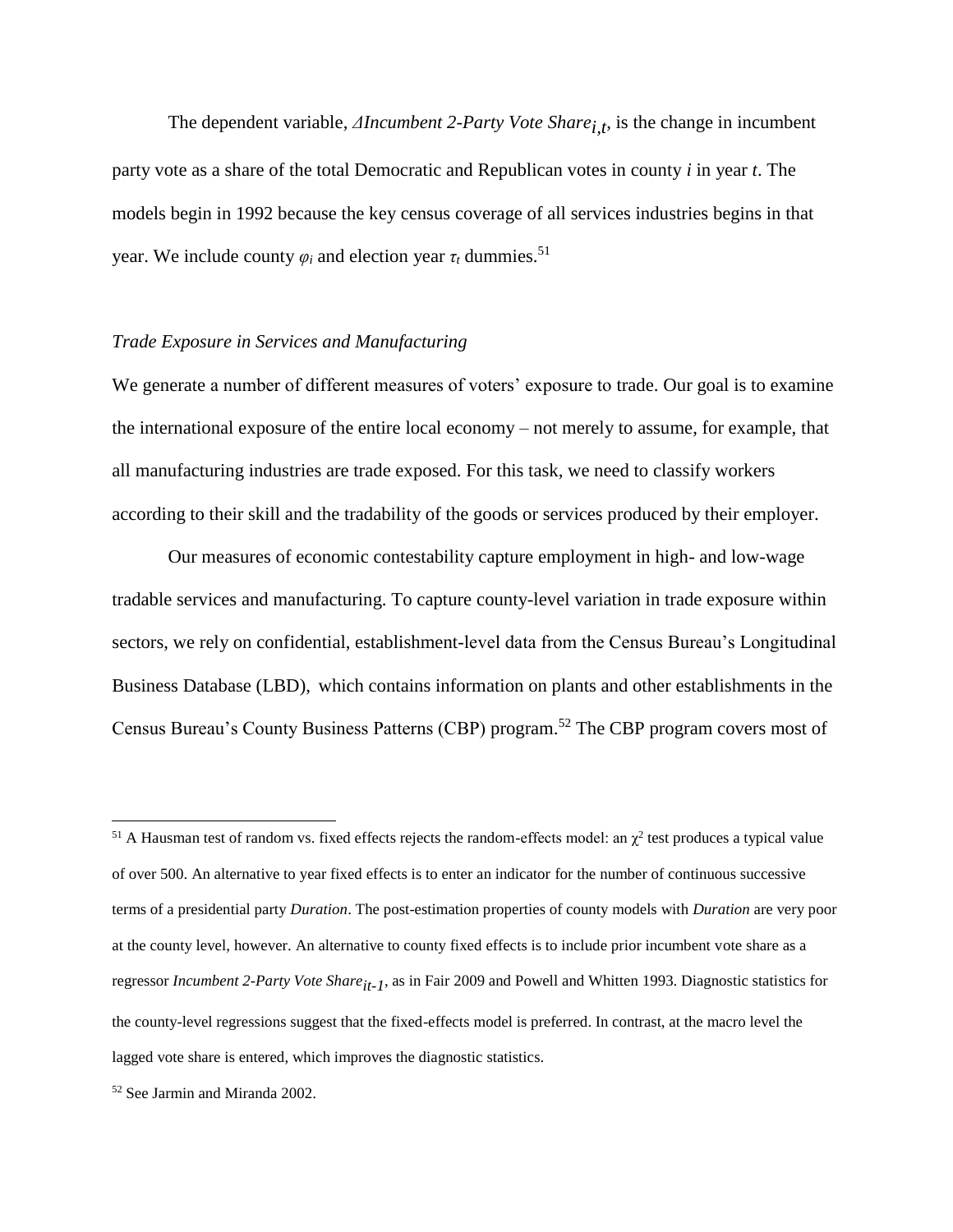the country's private sector economic activity.<sup>53</sup> The data allow us to measure the number of employees who are: (1) engaged in tradable activities and producing goods and services for which the United States has a comparative advantage (for example, high skilled, capital intensive) and (2) in positions vulnerable to import competition, such as low-skilled manufacturing.<sup>54</sup> We categorize establishments based on the sector and the tradability of the industry to construct measures of the number of jobs in a county that is potentially exposed to international trade.

We classify employment in establishments as high or low skilled using the median national household income in the relevant year as the threshold for "high wage."<sup>55</sup> Workers are classified as high wage and high skill if their place of employment has average wages above the national median household income. Using these data, we are further able to distinguish between employment in high-wage, highly traded industries and employment in non-traded industries. We sum across establishments to capture the number of workers in each county that is in each of

<sup>&</sup>lt;sup>53</sup> The major exclusions are self-employed individuals, employees of private households, railroad employees, agricultural production employees and most government employees.

<sup>&</sup>lt;sup>54</sup> We use "tradability" as defined in Jensen and Kletzer 2006 and conceptualize tradable activities as those that are internationally "contestable" as described in Leamer 2007. See below for a more detailed discussion.

<sup>&</sup>lt;sup>55</sup> Appendix Figure A1 demonstrates the relatively strong correlation between wages and education in both the manufacturing and tradable services sectors. Nontradable service sector jobs exhibit a much lower correlation between wages and education than either of the other sectors.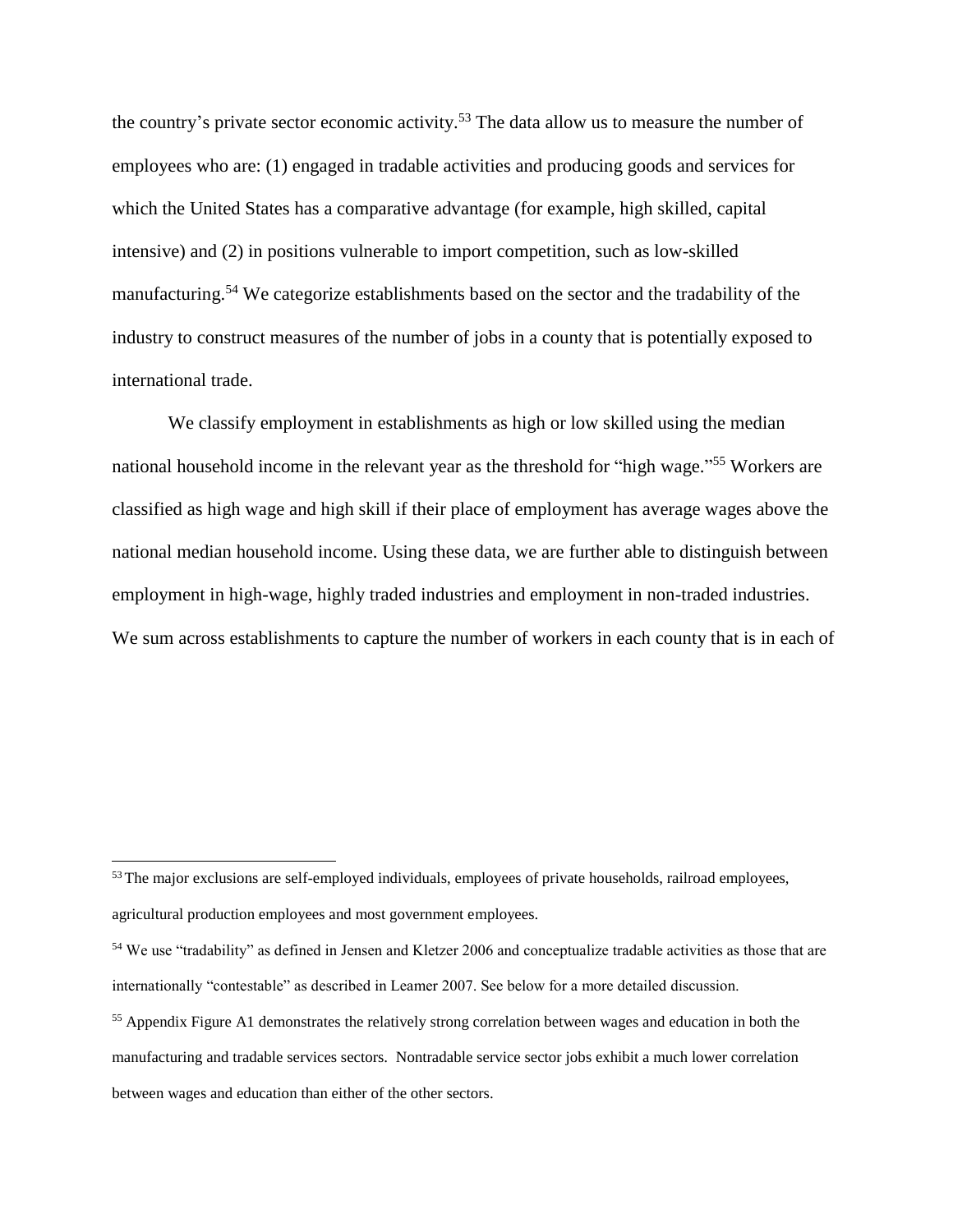the following bins: high-wage tradable services, high-wage tradable manufacturing, low-wage tradable services, low-wage tradable manufacturing.<sup>56</sup>

We also construct measures of the number of workers in the manufacturing sector, the number of workers at manufacturing establishments that export (derived from establishmentlevel responses to the Census of Manufacturers question about whether the establishment has direct exports), and the number of workers at establishments that export with high and low wages. We aggregate establishment-level employment for each category to the county level.

We also construct measures of the number of workers in non-tradable services and manufacturing goods, distinguishing between high- and low-skilled employment. We do so to distinguish the potential effects of job losses or gains from technological innovation vs. from trade. The indicators are entered as control variables.

Our estimates control for economic conditions using county-level data on unemployment and wages. The variable *Unemployment Volatility* is the standard deviation of the unemployment rate in county *i* over the three years prior to the election year and the election year.<sup>57</sup> The income data are from the Quarterly Census of Employment and Wages, conducted by the Bureau of Labor Statistics (BLS). We also enter change in unemployment from the year prior to the election and change in average income.

<sup>56</sup> An alternative to counties is commuting zone CZ or labor market LM data from either the Department of Agriculture or the Census Bureau, respectively. We rely on county-level analysis because voting data per se are not collected for either CZs or LMs.

<sup>57</sup> For example, in 1996, *Employment Volatility* is the standard deviation of the unemployment rate in county *i* for the years 1993, 1994, 1995 and 1996. The unemployment data are from the BLS.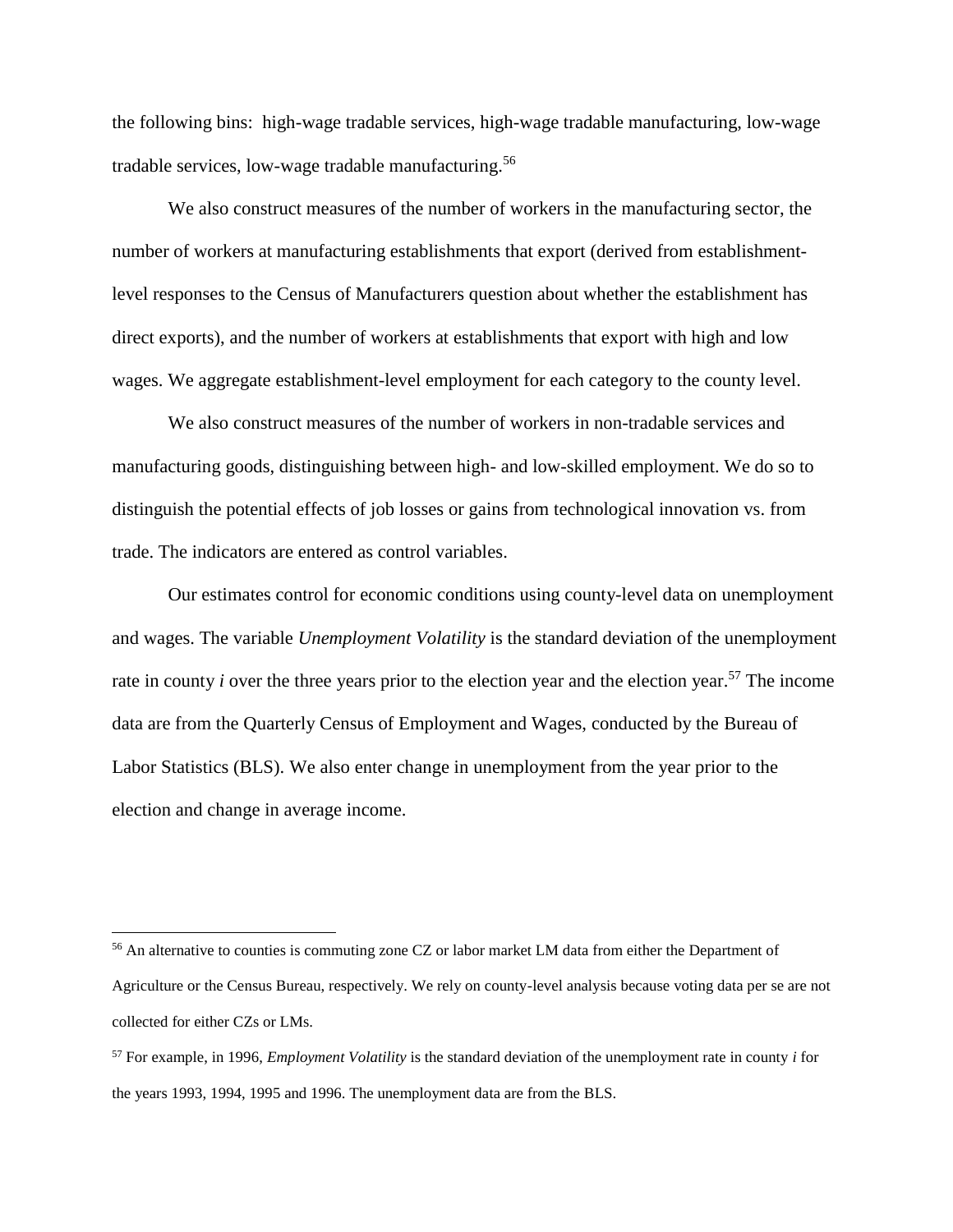Following Margalit, some of our models control for aggregate job losses due to globalization – the lagged sum of the estimated number of workers filing for TAA as a share of the labor force.<sup>58</sup> Following Wright, some of our models include a Democratic incumbent indicator interacted with either unemployment levels or changes in unemployment (for example, *Democratic Incumbent x ΔUnemployment (1-year)i,t*). 59

The analysis with census microdata includes 3,105 U.S. counties for which complete economic and voting data are available for our period of study (1992–2012). Consistent with Margalit (2011) and Wright (2012), we exclude Alaska because the voting data are reported in districts that cannot be mapped to specific counties.

#### *County-level Election Results*

The results using the census microdata measures are presented in Table 2. Column 1 examines the relationship between the levels of employment at manufacturing establishments that export and incumbent party presidential vote shares. We find a negative relationship between employment in low-skilled manufacturing firms that export and incumbent vote shares. This result is consistent with prior findings in Feigenbaum and Hall, and Margalit, in which exposure to competition from low-wage imports influences either Congressional roll-call votes or incumbent president vote shares, respectively.<sup>60</sup> However, since this measure is unavailable for a

<sup>58</sup> Margalit 2011. The TAA data come from Public Citizen. Available at http://www.citizen.org/Page.aspx?pid=4536 accessed March 2, 2015.

<sup>59</sup> Wright 2012.

<sup>60</sup> Feigenbaum and Hall 2015, Margalit 2011.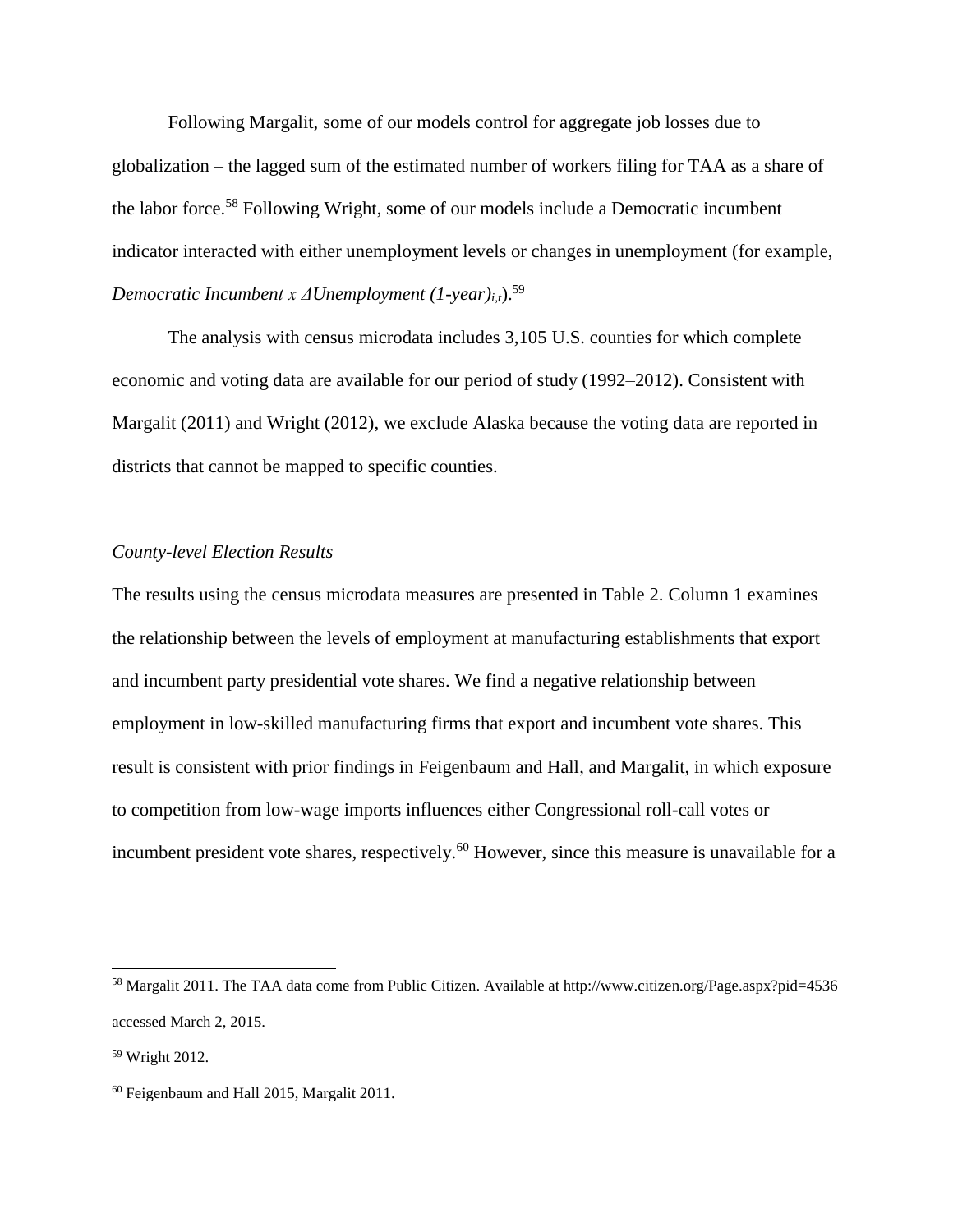wide range of export industries, especially in services (as noted above), the rest of our estimates rely on our measures of trade-exposed employment.

We find that exposure to trade strongly influences presidential voting. The results in Column 2 use our preferred indicators of tradability in services and manufacturing. They indicate that employment in low-skill tradable manufacturing industries is associated with lower incumbent vote shares. In contrast, employment in high-wage tradable services and high-wage tradable manufacturing is associated with higher incumbent vote shares. Both estimated coefficients are statistically significant.

The results are politically meaningful. Substantively, a one-standard-deviation increase in (the log of) high-wage tradable manufacturing employment is associated with a 0.5 percent increase in incumbent vote share. The estimates indicate substantively larger effects for lowwage manufacturing, where a one-standard-deviation change is associated with a decrease of 1.3 percent. For high- and low-wage tradable services, a one-standard-deviation change increases incumbent vote share by 1.3 percent and 1.5 percent, respectively.

In results not reported to save space, we add four indicators of non-tradable high- and low-skilled goods and services to Model 1.2.<sup>61</sup> The coefficient estimates for the non-tradable sectors are not statistically significant in this (or other) models, and the estimated effects of the indicators for the tradeable sectors retain the general size, sign and level of statistical significance.

l

<sup>&</sup>lt;sup>61</sup> Formally, these indicators are  $\beta_{10}$ High-Skill *Non-Tradable Manufacturing Employment*  $_{i,t}$  +  $\beta_{11}$ Low-Skill *Non*-*Tradable Manufacturing Employment<sub>i,t</sub>* +  $\beta_{12}$ High-Skill Non-Tradable Services Employment<sub>i,t</sub> +  $\beta_{13}$ Low-Skill Non-*Tradable Services Employmenti,t.* Details are available upon request.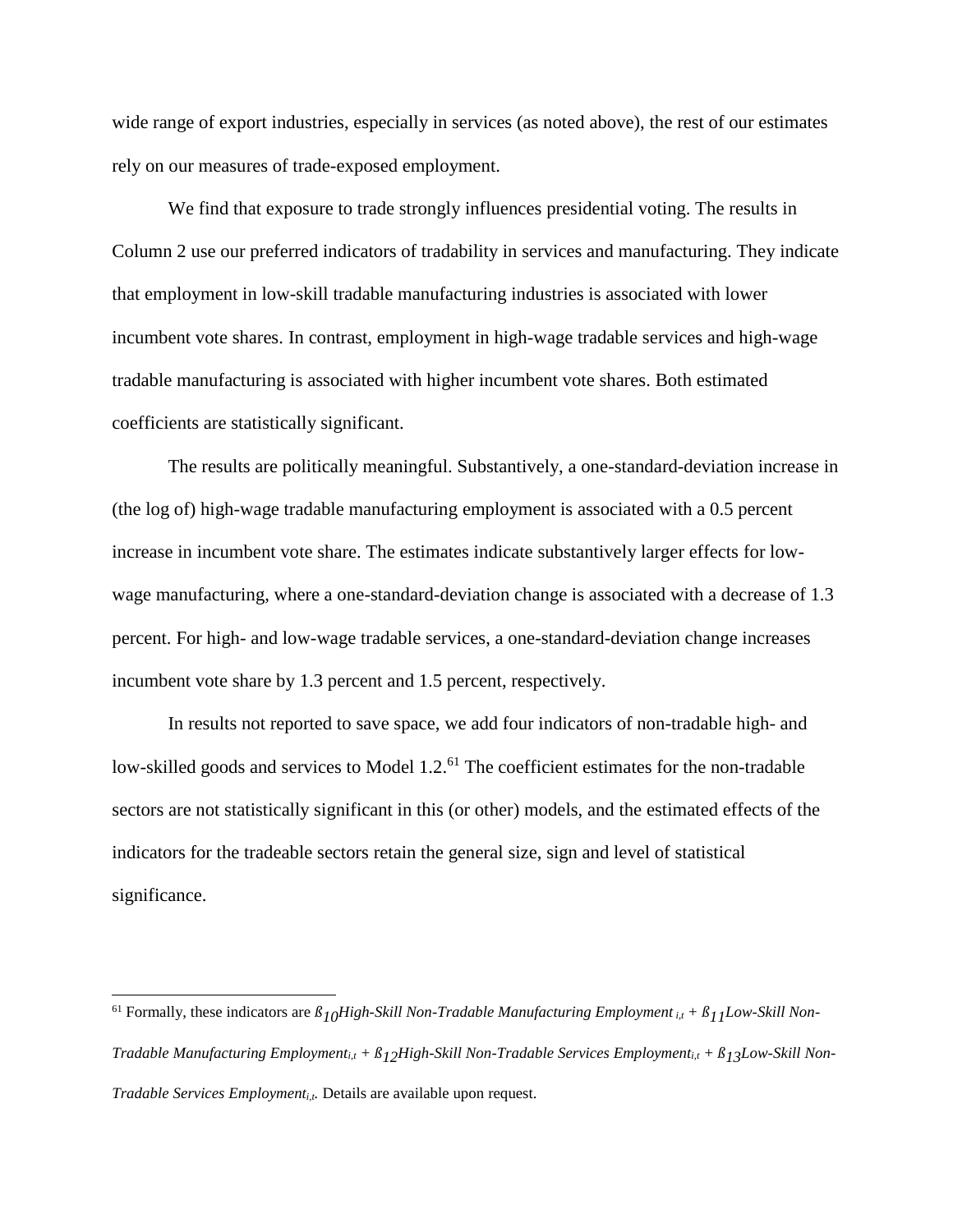Column 3 reports the regression results without population weights. Compared to the baseline (weighted) results, the unweighted results are qualitatively similar for our main variables of interest, with the exception of high-skill tradable manufacturing employment, which is no longer statistically significant. However, the number of workers in tradable low-wage manufacturing is negatively associated with incumbent vote shares, and the number of workers in tradable services (both high and low wage) is associated with increasing incumbent vote shares.

Column 4 reports the results for swing states, which display a few notable differences from the baseline results. The coefficient estimate for low-wage tradable manufacturing employment is larger than the baseline (approximately double) and statistically significant. Highwage tradable manufacturing and service employment are not statistically significant in the swing states subsample.

Column 5 reports the results for non-swing states. The coefficient estimate for tradable, low-wage manufacturing employment is about a third of the size in non-swing states compared to swing states. In addition, the tradable, high-wage manufacturing and service employment measures are positively and statistically significantly associated with incumbent vote share.

Column 6 reports the baseline specification plus county-level demographic controls for the full sample of counties. The baseline coefficient estimates are quantitatively very similar to the baseline specifications.

We provide the results of a number of robustness tests designed to subject our analysis to prior findings. To save space, these model estimates appear in Appendix B. Table B1 demonstrates that TAA is negatively associated with incumbent votes shares, a result that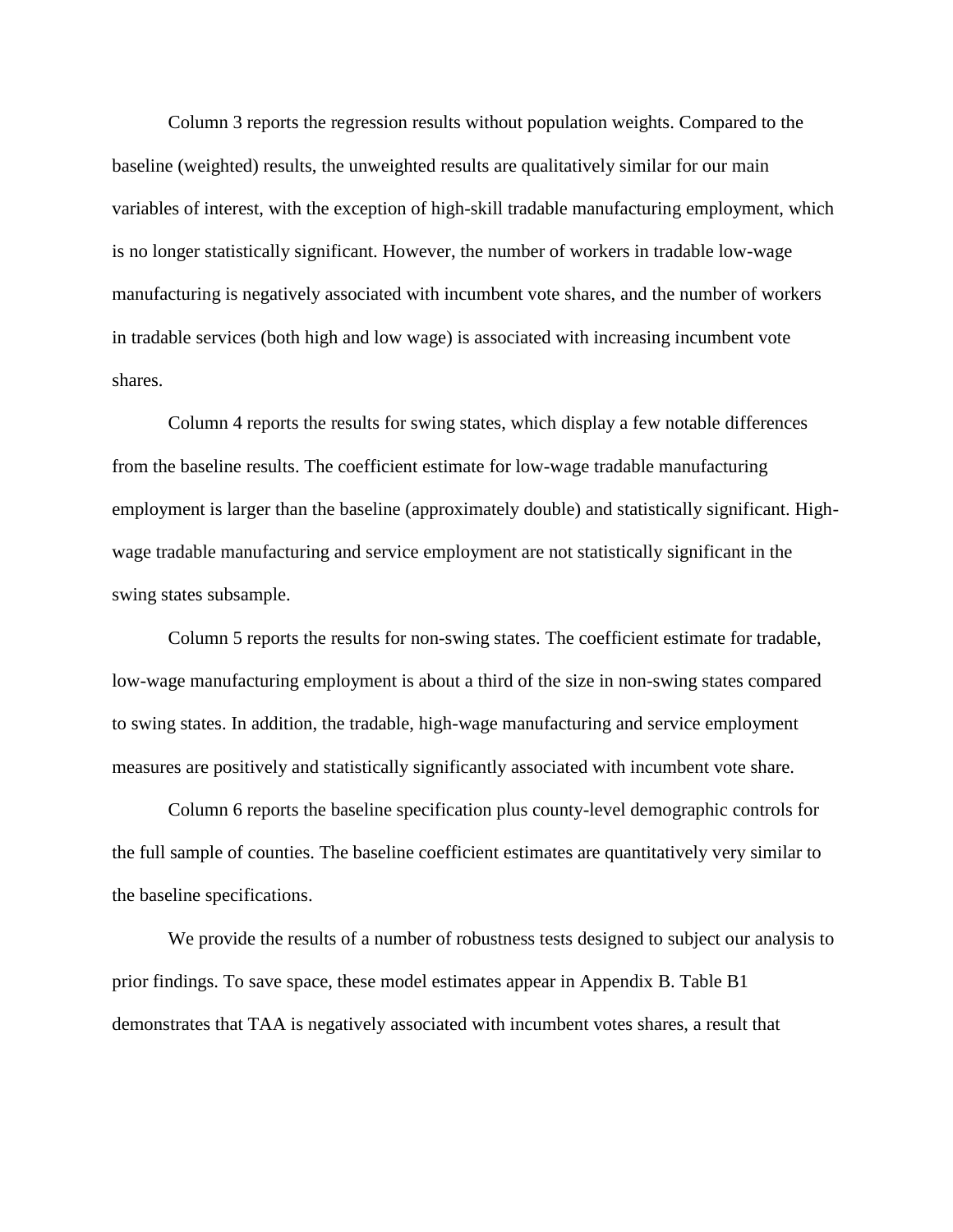confirms Margalit's finding from the 2004 presidential election.<sup>62</sup> Our measures of exposure to trade retain statistical significance to the inclusion of TAA, with the exception of low-wage tradable manufacturing. This is not surprising, given that TAA is largely designed to address dislocations in that sector.

To examine partisan effects established in the literature, in Table B2, following Wright, we account for the established argument that unemployment is a partisan issue by including a *Democratic Incumbent* indicator variable interacted with unemployment (both in levels and changes).<sup>63</sup> The results strongly support Wright's argument that higher unemployment is associated with increasing vote shares for Democrats. Including this interaction term (and its constitutive terms) does not affect our main results.

Our results from the county-level analysis can be summarized as follows. Employment volatility and unemployment vary substantially across the United States, and we find strong evidence that both outcomes significantly reduce support for the incumbent. Counties with more workers in trade-exposed industries that are inconsistent with U.S. comparative advantage (that is, tradable low-wage manufacturing) are less likely to vote for the incumbent. Counties with more workers in tradable, high-wage manufacturing and tradable services are more likely to vote for the incumbent. The larger coefficient estimate for tradable, low-wage manufacturing employment and the lack of statistical significance of high-wage manufacturing and high-wage services employment in swing states might explain the persistence of policy attention to the manufacturing sector in spite of its declining share of the labor force.

 $62$  Margalit 2011.

<sup>63</sup> Wright 2012.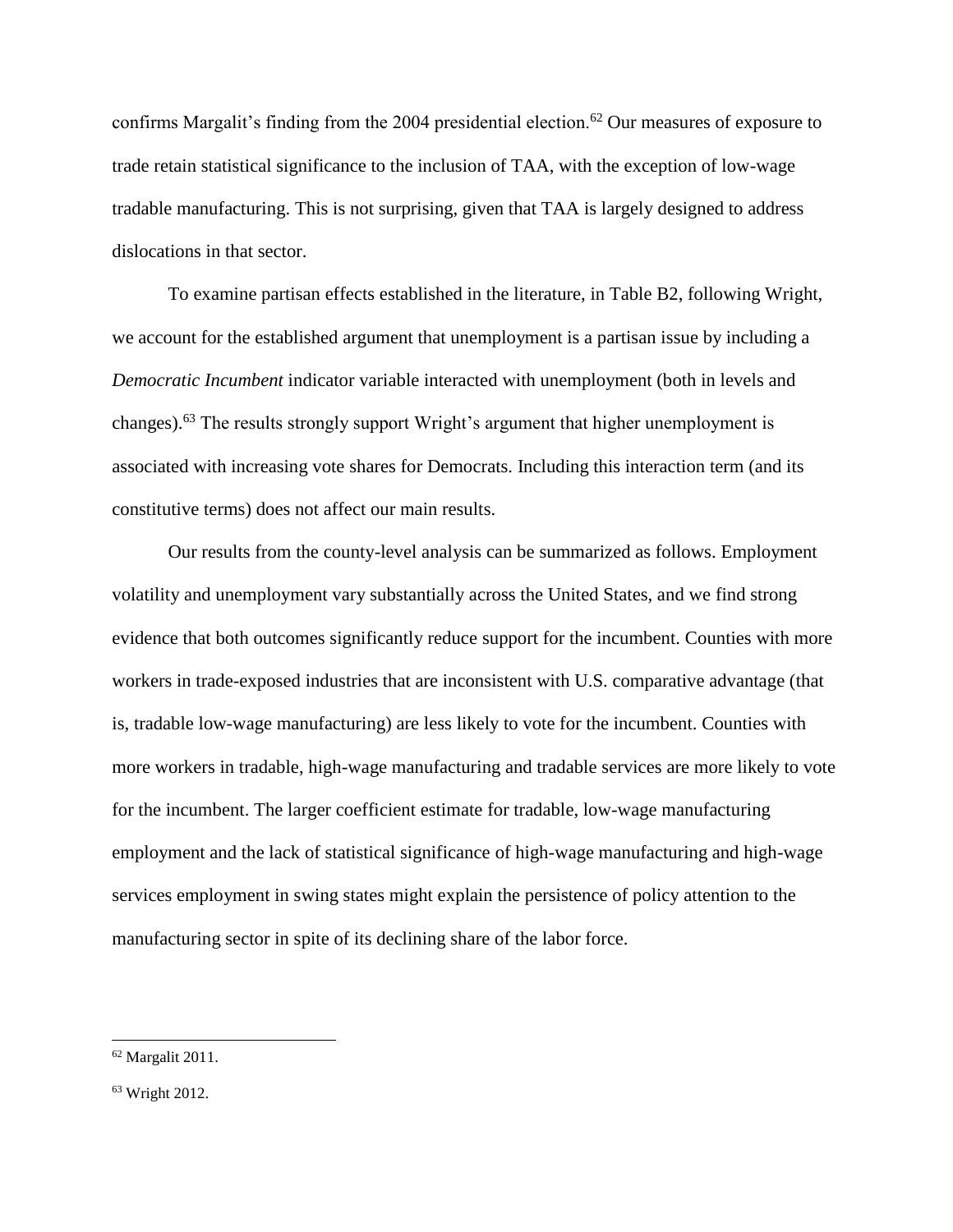#### **Imports, Exports and National-level U.S. Presidential Voting**

We now turn to examine the implications of our framework for national-level economic voting models from the American politics literature. Our theory predicts that trade should have an independent, direct effect – above and beyond trade's potential indirect effects on national economic performance per se – on voting in U.S. presidential elections. In this section, we examine this conjecture using national election data covering an extended period.

The standard approach in the national-level economic voting literature has been to estimate OLS time-series models of incumbent party presidential two-party vote shares with a necessarily parsimonious set of explanatory variables. While investigators differ in specifications, the most commonly used approach contains measure(s) of economic performance, voter sentiment, and either prior incumbent terms or vote share. We adapt these core models and methods from the literature to examine our argument at the macro (national) level.<sup>64</sup> We add changes to the U.S. trade balance as a variable of interest to national-level voting models. Our analysis indicates that trade contains information that is different from measures of growth and employment. Figure A2 displays the time series of the key dependent and independent trade variables.

Because the list of plausible measures of the explanatory variables of *Incumbent Vote Share<sup>t</sup>* exceeds the plausible degrees of freedom given at most 20 observations, there is a risk of omitted variable bias in the estimations. As noted above, prior incumbent vote share (*IncVoteShare t-1*) is a plausible correlate of current vote share, and is entered to attenuate this

l

<sup>&</sup>lt;sup>64</sup> We do not seek to identify a single "right" model of economic voting. Rather, we assume that each of the main scholarly models of economic voting has merit, but that much can be gained from examining the role of international trade and considering subnational variation in exposure to trade.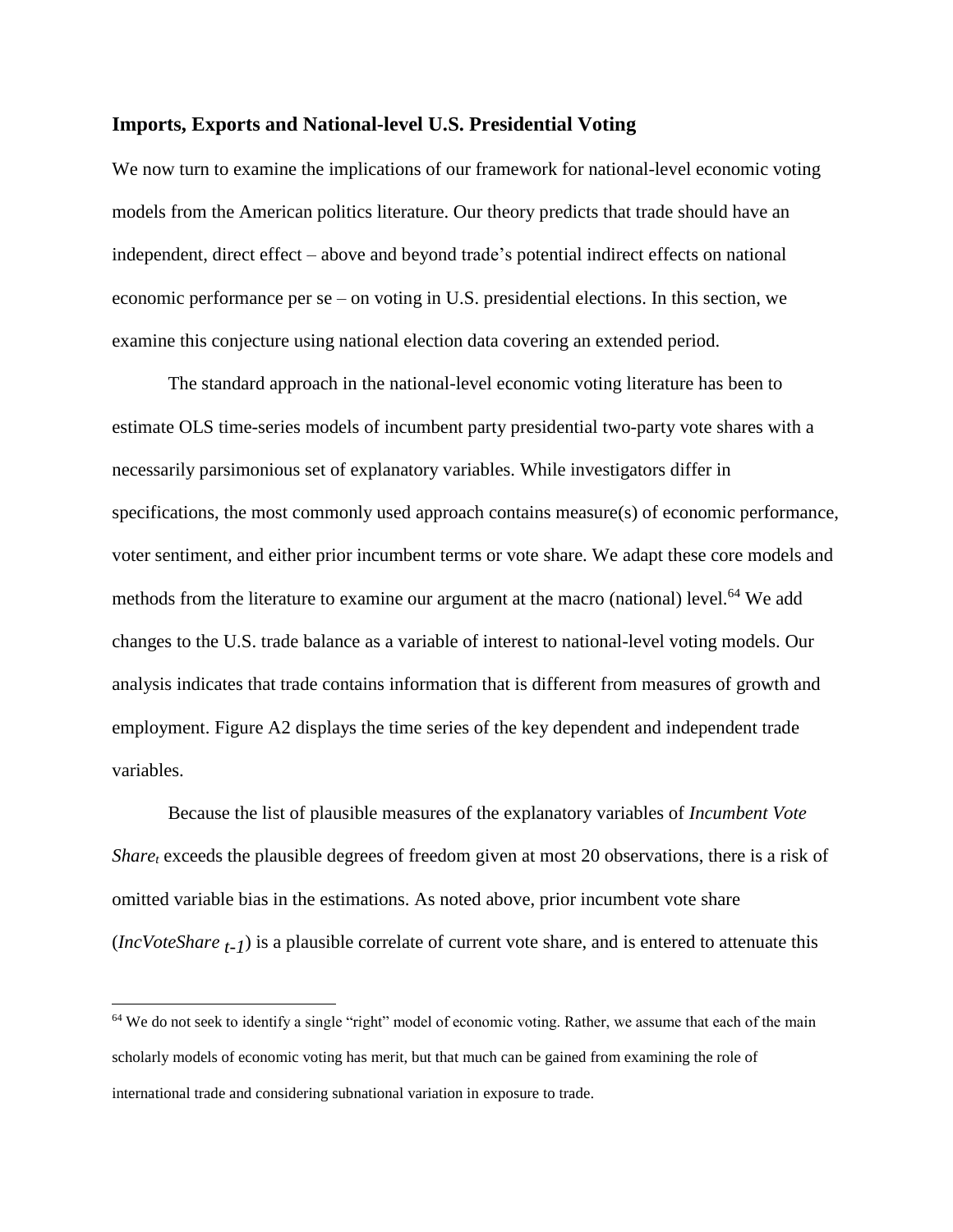possible bias.<sup>65</sup> The timing of the variables is such that monthly data (when available) after the presidential elections in November are excluded. In most of our models, the investigation starts with the 1952 data.

Additional independent variables used in prior studies include retrospective indicators of economic performance: per capita real economic growth, changes in personal disposable income, job growth during a presidential term,<sup>66</sup> inflation during the 12 months prior to the election and changes in unemployment. Common variables for representing voter sentiment are perceived business confidence in quarter  $15$ ,  $67$  net candidate advantage $68$  and presidential approval in the election-year July Gallup poll.<sup>69</sup> We also examine the valence vs. partisan effects of economic conditions, as suggested by Wright.<sup>70</sup> Abramowitz also incorporates how long a party has governed (*Duration*), which captures the "costs of governing." <sup>71</sup> As we do not take a stand on the "right" macro model, we present many variants of the models with these regressors.

The dependent variable is the post-war incumbent party's share of the two main party presidential votes (*Incumbent 2-Party Vote Sharet*) from 1952 to 2012. The sample is determined

<sup>&</sup>lt;sup>65</sup> The absence of a cross-sectional dimension to the data precludes the use of unit fixed effects.

<sup>66</sup> Lewis-Beck and Tien 2004.

<sup>67</sup> Erikson 2009.

<sup>&</sup>lt;sup>68</sup> Erikson 1989. Net candidate advantage is given by subtracting 'unfavorable' from 'favorable' in Gallup surveys. <sup>69</sup> Abramowitz 2008, Lewis-Beck and Tien 2004.

<sup>70</sup> Wright 2012.

 $71$  Abramowitz 1988, 2008. Abramowitz's argument is that "the longer a party has been in power, the more likely the public is to feel that "it's time for a change."" (1988, 844). (Quotes in the original.)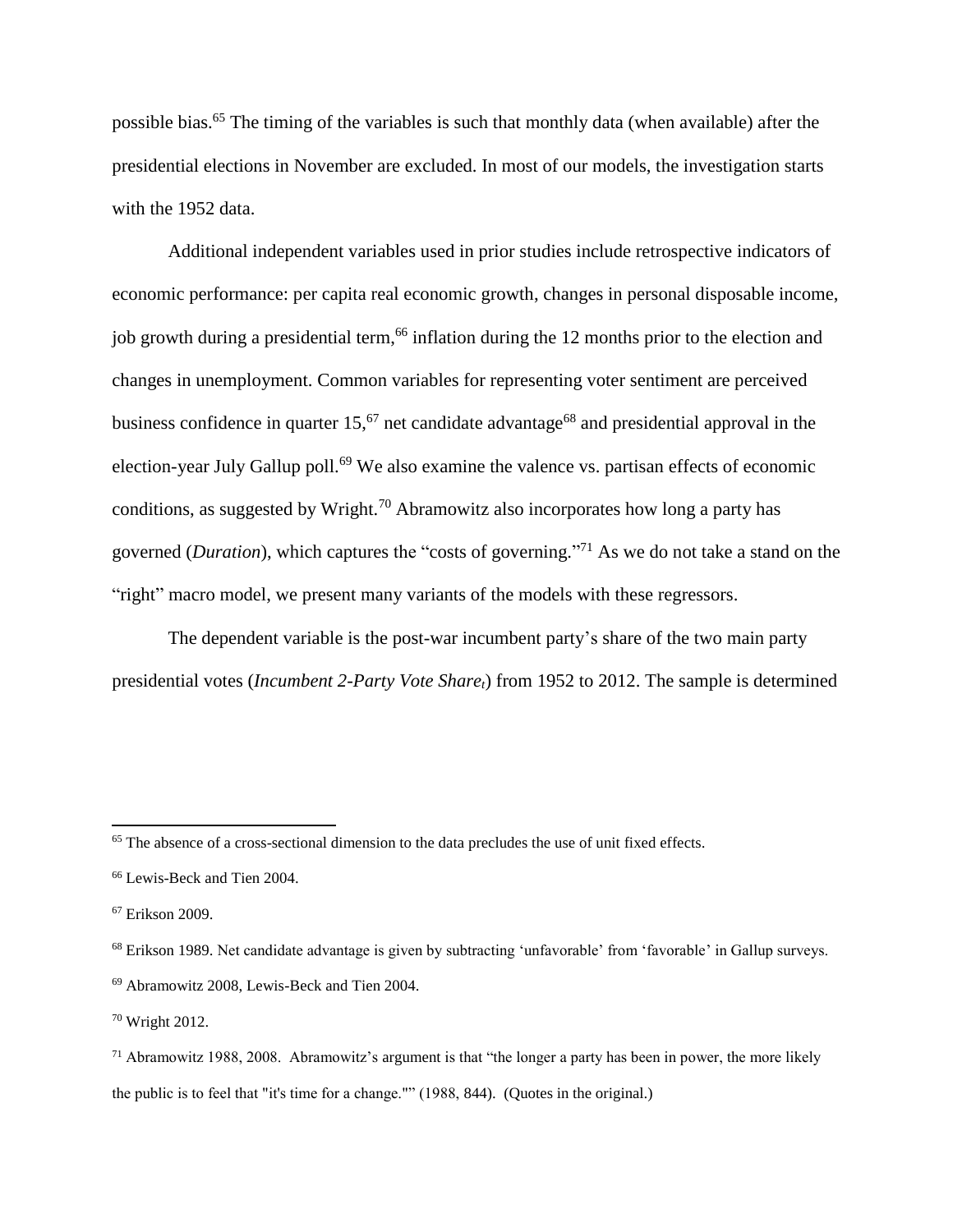by the availability of quarterly data on economic growth.<sup>72</sup> We also estimate a model, 1936– 2012, using data from Fair.<sup>73</sup> The passage of the Reciprocal Trade Agreements Act (RTAA) of 1934 repealed the Smoot-Hawley Tariff, and is widely seen as marking the modern era of U.S. trade integration.<sup>74</sup>

In light of prior theory and statistical testing, our base time-series OLS macro model is: *Incumbent 2-Party Vote Share* $_1 = \beta_0 + \beta_1$ (Incumbent Vote Share<sub>t-1</sub>) +  $\beta_2$ (Economic Growth  $_{t-1}$ )

$$
+ \varepsilon_t t = 1952 - 2012 \tag{2}
$$

To this model will be added change in the trade indicators:

either *ß3(ΔTradeBal/GDPt-1 )* or *ß3′(*Δ*Import/GDPt-1) and ß4′ (*Δ*Exports/GDPt-1)*, plus an indicator of either *Business Sentiment* or *July Approval:*  $\beta$ <sub>5</sub>(Sentiment/Approval<sub>t-1</sub>). A model that replaces prior incumbent vote share with prior incumbent terms (*Duration*) will also be estimated*.* 75

Omitted variable bias is possible in the macro models, given the few degrees of freedom. We therefore also estimate and report instrumental variable models using two-stage least squares

election depending on the date of the election in a particular year.

<sup>&</sup>lt;sup>72</sup> Quarterly data for the four quarters prior to the election Q12 through Q15 are used rather than annual growth data Q13 through Q16. The latter indicator includes information for the 53 to 59 days of economic activity after the

<sup>73</sup> Fair 2009.

<sup>74</sup> See Bailey, Goldstein and Weingast 1997 and Hiscox 1999 for discussions of the RTAA. As Goldstein 1994 notes, U.S. trade policy post-RTAA contained important legacies of prior protectionist policies and programs, which attenuated slowly over time. Therefore, we expect and find weaker estimated effects in earlier periods. Results are available from the authors.

<sup>&</sup>lt;sup>75</sup> We also estimate a "least absolute deviations" or quartile regression as a robustness check alternative to the main time-series OLS models. OLS can magnify the influence of outliers, in contrast to quartile regressions.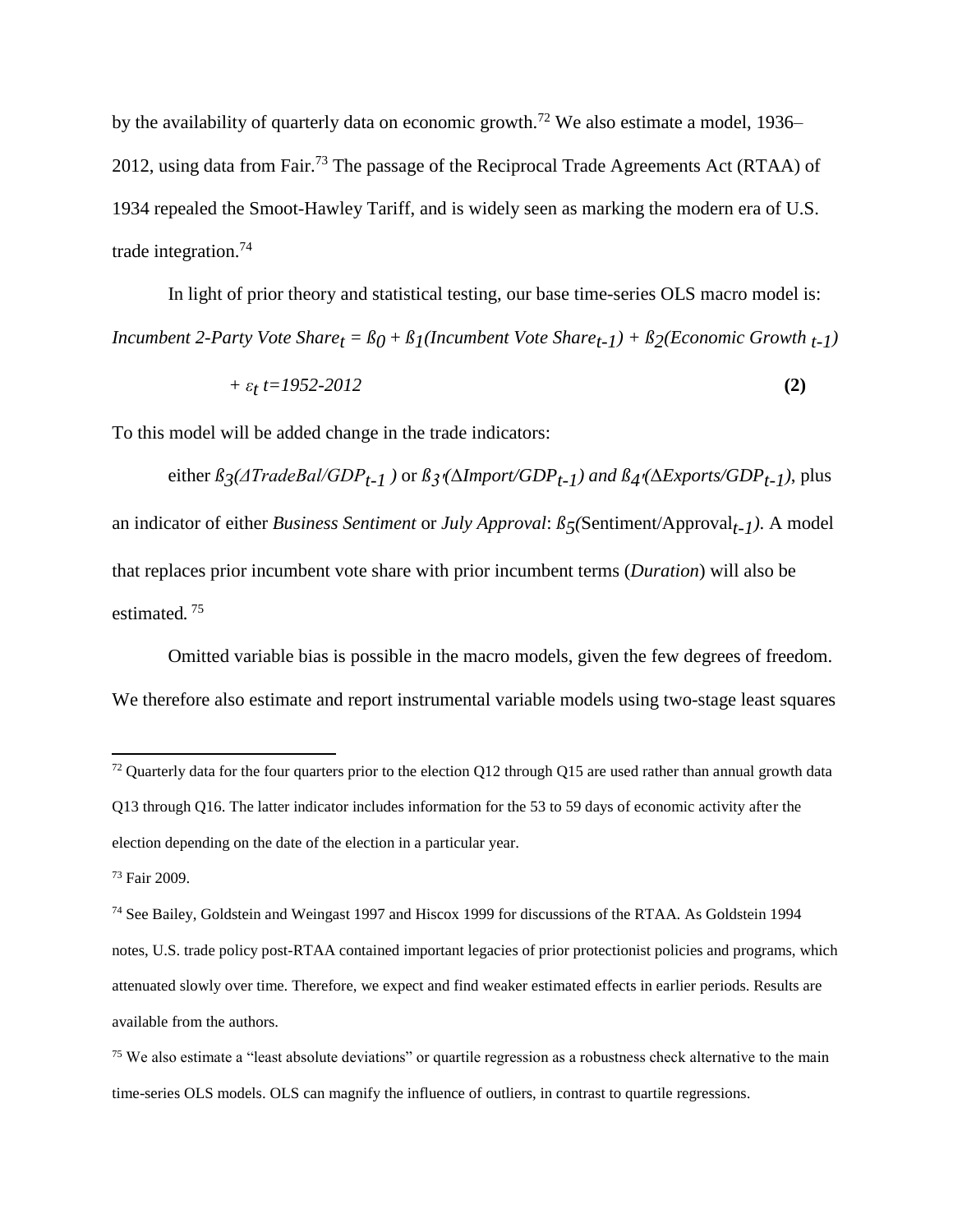(2SLS) estimators. The instruments for changes in U.S. trade flows are the global averages of the subcomponents of a liberalization index of restrictions on payments and receipts of international trade and finance transactions for all countries except the United States lagged by two periods, and used previously as instruments for trade flows by Owen and Quinn.<sup>76</sup>

To assess the statistical adequacy of the OLS time-series models, a number of diagnostic tests are reported. This is especially important in the context of a small number of observations with potentially correlated errors.<sup>77</sup> Our county-level indicators show modest levels of intercorrelation. The macro-level variables, however, contain overlapping information, and cannot all be entered in any event owing to limited degrees of freedom.

To explore both the identifying and common-pool variances contained in the explanatory variables, we undertake factor analysis. Given the need to avoid omitted variable bias while

 $\overline{\phantom{a}}$ 

 $77$  See Grant and Lebo 2016. Because the models include some form of lagged endogenous variable, the classical Durbin-Watson statistic is replaced with a Lagrange-multiplier test for first- and second-order residual autocorrelation—the AR 1-2 test. To account for possible error correlation and heteroskedasticity, which can bias standard errors, Newey-West heteroskedasticity and autocorrelation consistent standard errors are reported. A normality test for residuals, based on Jarque-Bera with the Doornik-Hansen small-sample correction, is also reported. Finally, an ARCH test for conditional first-order heteroscedasticity is reported. Statistically significant pvalues signify assumption violations. Unit root tests indicate that the null of a unit root can be rejected for the key regressors with a high level of confidence.

 $76$  Owen and Quinn 2016. The intuition is that the ability of foreigners to export to the United States and U.S. firms to export abroad is limited by the ability of foreign nationals to make payments for U.S. goods or to receive payments for their exports to the United States. The instruments are plausibly theoretically exogenous, as global averages of financial restrictions several years in advance of an election are theoretically unlikely to respond to expectations about incumbent party vote shares. In any event, the instruments satisfy the exogeneity tests; the first stages are highly significantly significant.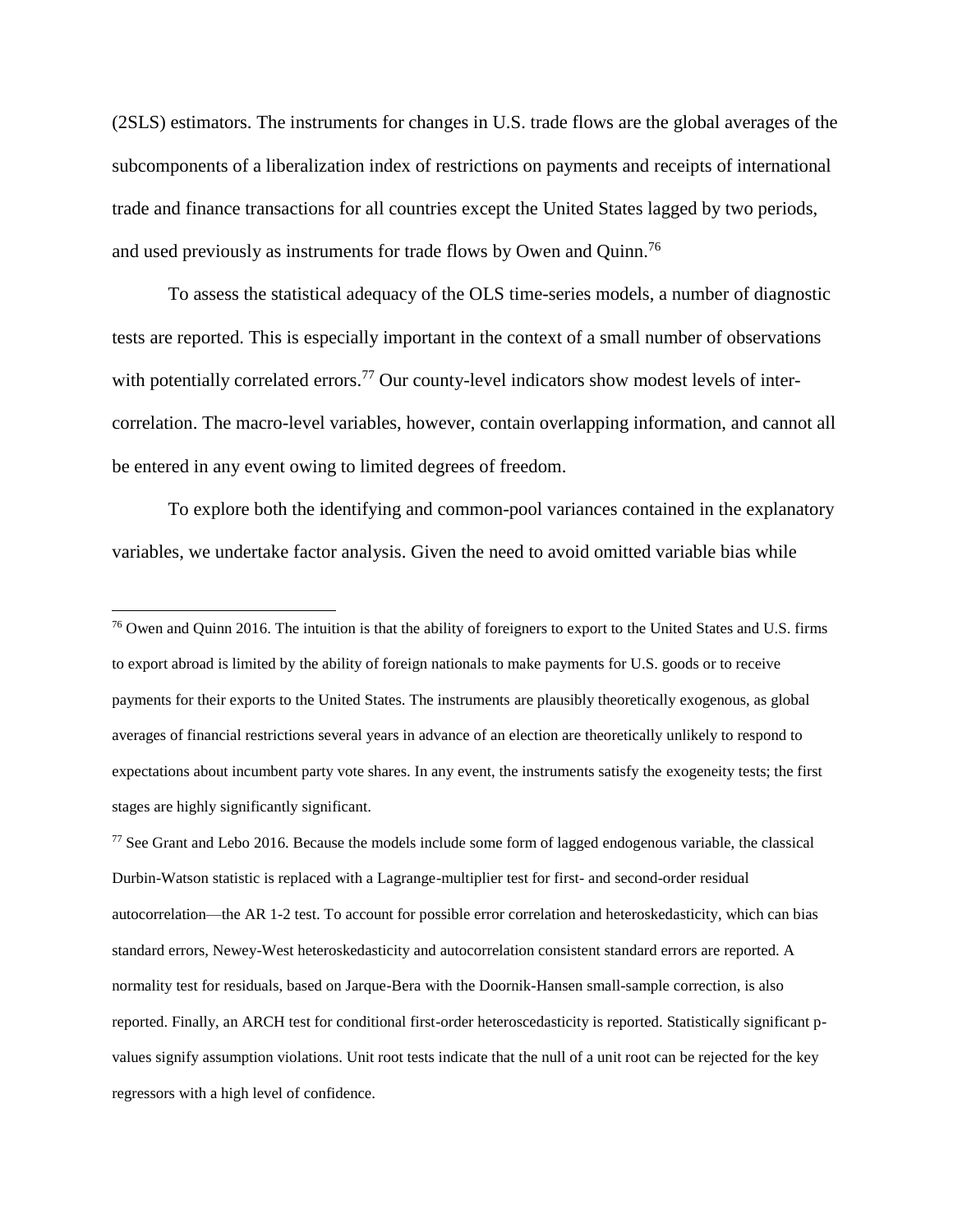maintaining a parsimonious model, factor analysis can help determine which measures of the baseline model provide unique identifying variances. The details of the factor analysis are described in Appendix A. At the national level, most of the various economic growth indicators and business sentiment/presidential approval ratings show extensive inter-correlations. In contrast, the evidence suggests that *ΔImports/GDP* is not subsumed in the other factors, and, as indicated by its "uniqueness score," contains useful identifying variance. The *ΔExports/GDP*  indicator, by contrast, is likely to overlap in information with the economic performance and voter sentiment variables. (The *ΔTrade Balance/GDP* does not load on any factor.) Hence, the trade variables partly contain independent information.<sup>78</sup>

#### *National-level Election Results*

 $\overline{\phantom{a}}$ 

Table 3 reports the main results. In column, prior incumbent vote share and economic growth are entered. The estimation properties of the model are good, and the results are consistent with prior findings. In all models reported, economic growth has an estimated coefficient that is positive, significant and substantively large. The lagged endogenous variable has a negative and significant coefficient, which is consistent with the theories regarding the "costs of governing" and the standard findings of a decline in incumbent vote margins in subsequent elections. Taking the mean of two-party *Incumbent Vote Share<sub>t-1</sub>* (53.7 percent for the 1948–2008 elections), multiplying it by the parameter estimate, and adding the estimate of the constant to its product produces an estimate of *Incumbent Vote Share<sub>t</sub>* of 46.8 percent, or a -6.9 percent change from the prior election, assuming a zero increase in economic growth. Multiplying the estimated

 $78$  As expected, the county-level factor analysis shows far less information overlap. Details available upon request.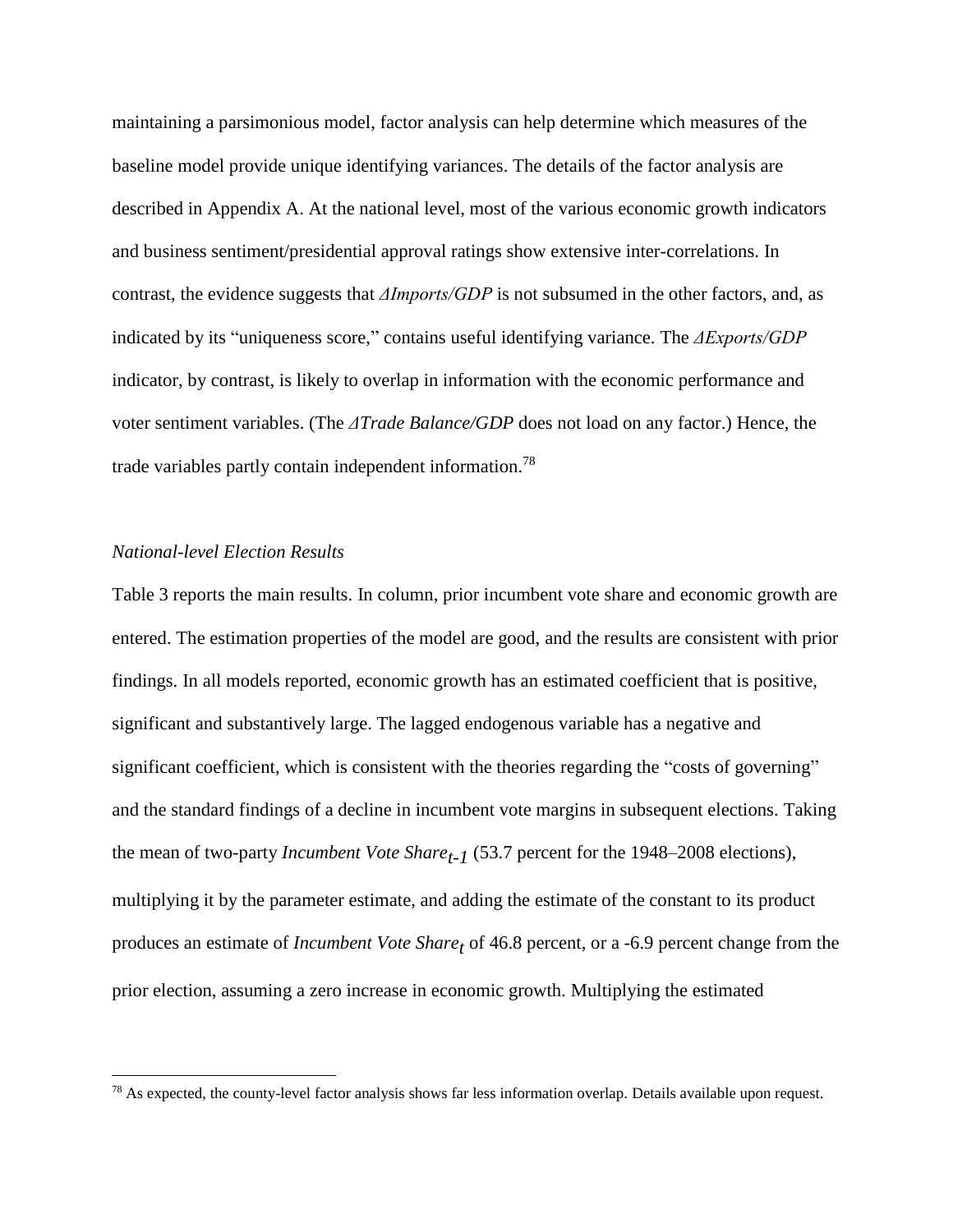coefficient of growth by the sample mean (a growth rate of 2.2 percent) and adding it to the above calculation produces an estimate for *Incumbent Vote Share<sub>t</sub>* of 52 percent. A growth rate of 1.25 percent or lower brings the estimate for *Incumbent Vote Share<sub>t</sub>* below 50 percent. The adjusted R-squared is 0.61.

In column 2, change in the trade balance has a statistically significant positive coefficient that is substantively large and consistent with the theory developed above. A one-unit increase (decrease) in the U.S. trade balance as a percentage of GDP is associated with a 4 percent estimated increase (decrease) in incumbent vote shares.<sup>79</sup> Column 3 substitutes prior incumbent terms from the time for change model<sup>80</sup> for incumbent vote shares: a one-unit increase (decrease) in the U.S. trade balance as a percentage of GDP is associated with a 3 percent estimated increase (decrease) in incumbent vote shares. Change in imports (column 4) has a statistically significant negative coefficient, which is substantively large and also consistent with our theory. A one-unit increase (decrease) in imports as a percentage of GDP is associated with a 4 percent decrease (increase) in incumbent vote shares. Change in exports as a percentage of GDP has a positive and statistically significant coefficient that is substantively large; a one-unit increase is associated with a 6 percent increase in presidential vote shares. The explanatory power of the

 $79$  Using a quantile estimator for Model 3.2 produces identical signs on the coefficient estimates and similar levels of statistical significance. The coefficient estimates are modestly smaller than the estimates using OLS time-series methods.

<sup>80</sup> Abramowitz 1988. The OLS version of this model shows strong evidence of serial correlation. We therefore estimate and report the results of a Prais-Winsten AR1 regression with a correction for serial correlation.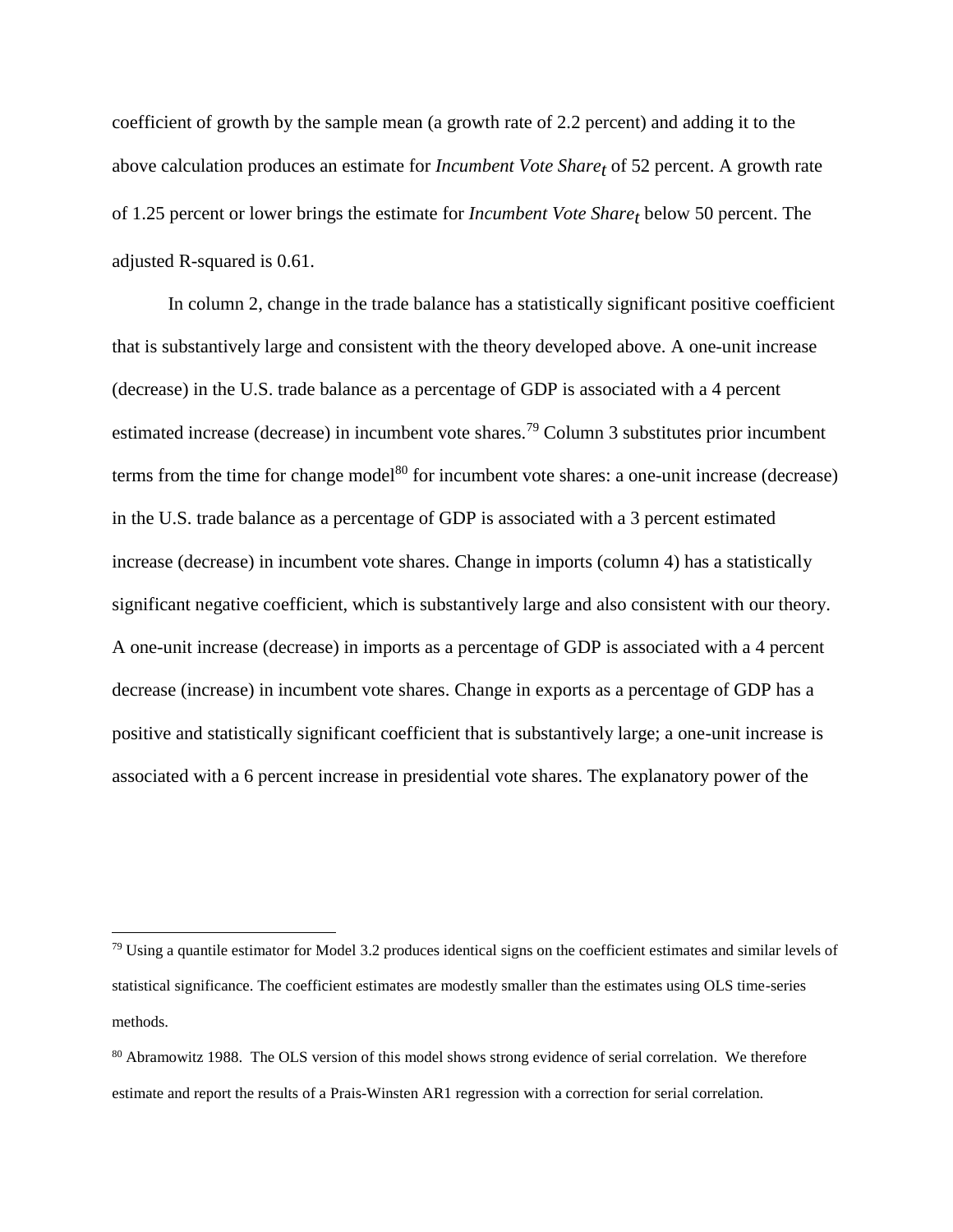models, judged via adjusted R-squared indicators, rises 19 points with the inclusion of the trade variables.<sup>81</sup>

Models 3.5 and 3.6 are 2SLS models (described earlier). The estimated coefficients for the trade variables are similar in size, sign and level of statistical significance to their OLS counterparts. The levels of statistical significance of the models (given as the generalized adjusted  $\mathbb{R}^2$  for instrumental variable (IV) models from Pesaran and Smith)<sup>82</sup> are similar to their OLS counterparts.

In columns 7 and 8, using *ΔImport/GDPt-1* and *ΔExports/GDPt-1*, we add *Business Sentiment Q15* and *July Gallup*, respectively. The models have good estimation properties and explanatory power. Both *Business Sentiment Q15* and *July Gallup* have positive, statistically significant, and substantively large estimated coefficients that are consistent with prior theory and findings.<sup>83</sup> The estimated coefficient of  $\Delta$ *Import/GDP<sub>t-1</sub>* remains negative and highly statistically significant, and the estimated coefficient of *ΔExport/GDPt-1* remains positive and statistically significant.

As a further test, we extend the sample back to the 1936 election, which is post-RTAA, using data and models from Fair.<sup>84</sup> Column 9 enters changes in the trade balance, and column 10

<sup>&</sup>lt;sup>81</sup> Change in exports loads on Factor 1 Table A3a along with the growth indicators. The variable therefore contains overlapping information with the indicators of economic growth.

<sup>82</sup> Pesaran and Smith 1994.

<sup>83</sup> The *Business Sentiment Q15* data are available only from 1954 onward, making the 1956 election the first election in the sample. The *July Gallup* variable is available from the 1940s onward. In order to compare the estimated effects of changes in imports across the different specifications, the 1956–2012 sample is used. The results for the models with *July Gallup* in the 1952–2012 sample are nearly identical to the models reported. <sup>84</sup> Fair 2009.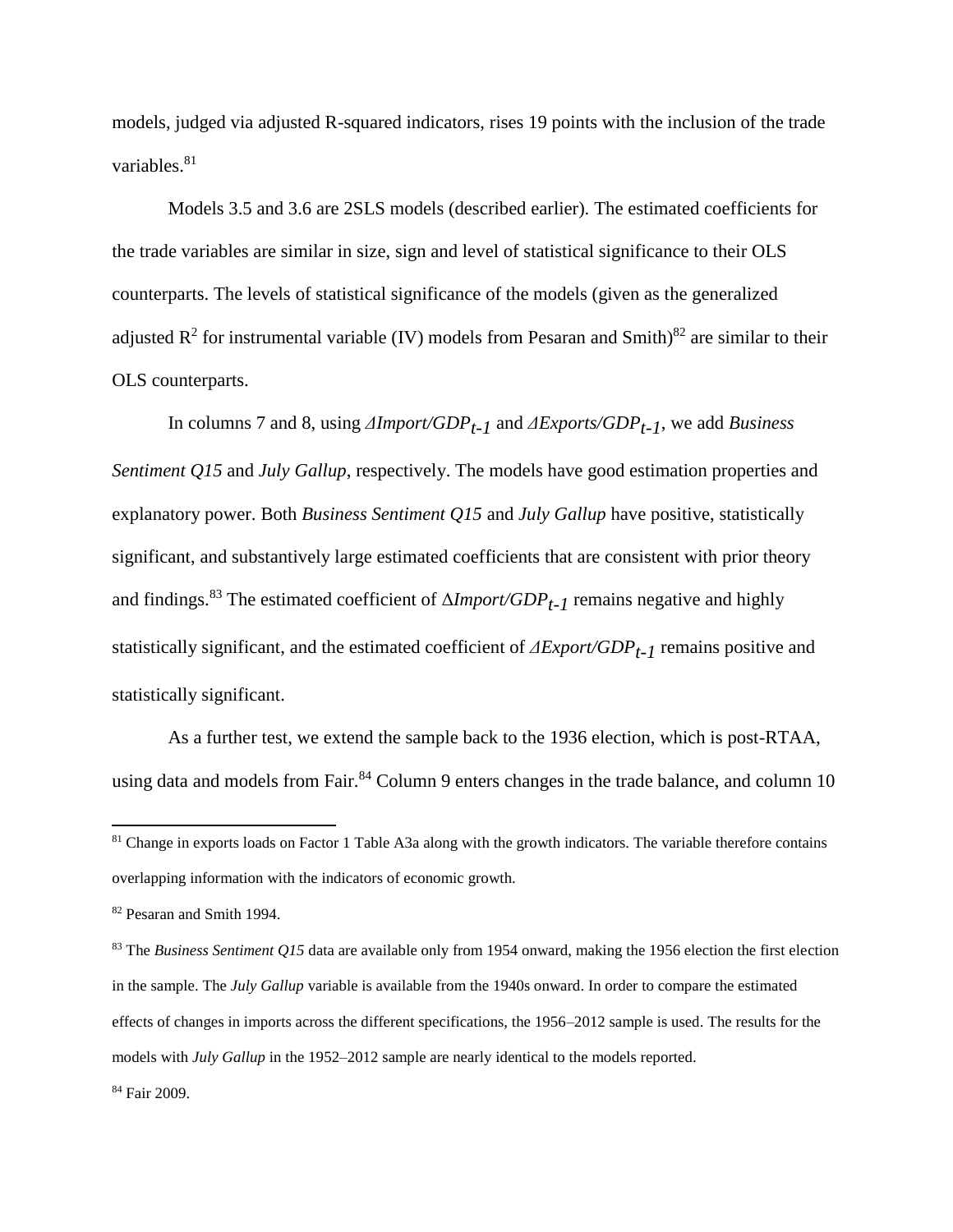enters changes in imports and exports. The coefficient estimates retain similar signs and levels of statistical significance.

Other variables are not the main focus, but the estimated coefficient of economic growth, while always positive and statistically significant beyond the 0.01 confidence level, is diminished in size with the inclusion of either *Business Sentiment Q15* or *July Gallup*. The coefficient estimates for both are always positive, statistically significant and substantively important.<sup>85</sup>

In Appendix Table A4, we use Model 3.4 as the base model and add additional indicators proposed by other investigators, including changes in Multifactor Productivity to measure technological innovation, changes in the unemployment rate, changes in inflation and a time trend. (The time trend is included in light of observation in Abramowitz that U.S. presidential elections have become increasingly competitive over time.<sup>86</sup>) The magnitudes, directions and statistical significances of the trade results are strongly robust to including these other regressors. In all cases, the export and import coefficient estimates retain the expected sign, and the estimated coefficients are statistically significant at the 0.05 level or better.

We note here several significant results from the robustness checks. First, the change in manufacturing jobs has a highly statistically significant estimated coefficient, consistent with Lewis-Beck and Tien.<sup>87</sup> Second, when we distinguish between trade in goods and trade in services, the estimated coefficients for trade in goods are highly statistically significant and in

<sup>85</sup> Models that include both *Business Sentiment Q15* and *July Gallup* leave neither with statistically significant estimated coefficients, though the trade variable estimates are substantively similar. Details are available upon request.

<sup>86</sup> Abramowitz 2014.

<sup>87</sup> Lewis-Beck and Tien 2004.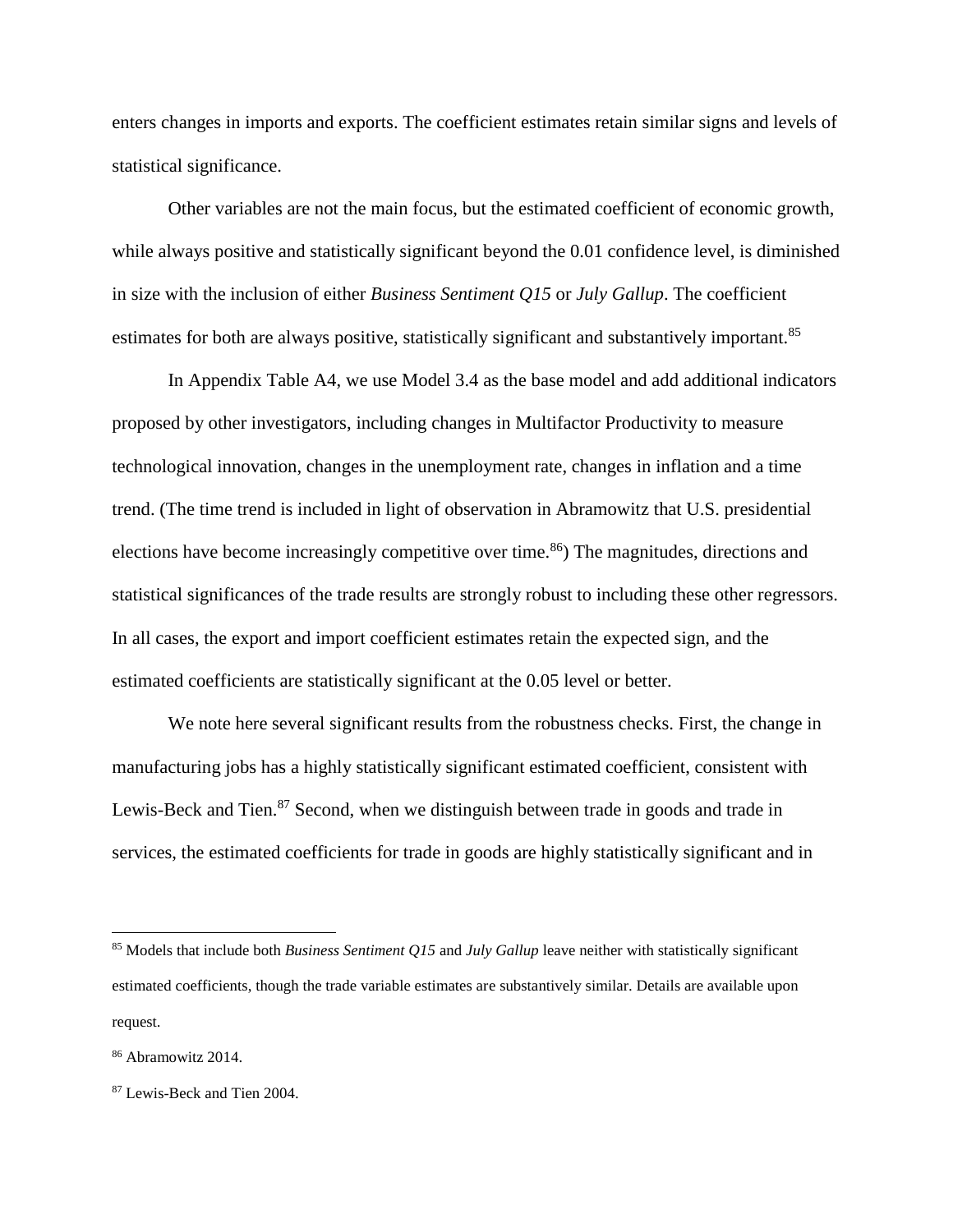the expected direction. The evidence is that trade in goods is largely responsible for the national results found here. Finally, in unreported models, we serially interact the independent regressors from the main table and the Appendix table with a *Democratic Party Incumbent* dummy variable to explore possible partisanship effects, but find no interaction effects remotely close to statistical significance.<sup>88</sup>

#### **Conclusion**

l

Prior academic research indicates that globalization – characterized by increases in financial integration, rising exports and import competition, and the offshoring of production – shapes politics through its effects on employment, wages and economic insecurity. Our paper demonstrates that changes in trade flows and changes in the concentration of employment in firms in winning and losing service and manufacturing industries are unique contributors to explaining presidential voting.

One novel contribution is that we have shown that rising employment in high-skilled service exports – concentrated winners from trade – is associated with increasing incumbent vote shares. Rising employment in high-skilled tradable manufacturing is also associated with increasing incumbent vote shares, although the magnitude of the estimated effects is much smaller than for high-skilled tradable services. In line with other studies, we find strong evidence that the concentration of economic activity in low-skilled tradable manufacturing diminishes incumbent vote shares. At the national level, using standard models plus IV models, we report

<sup>&</sup>lt;sup>88</sup> Details available from the authors. One possibility is that the Democratic Party has only recently emerged as the less "liberalizing" party, and we therefore experiment with a *Democratic Party Incumbency* dummy variable from 1992 onward, but find no statistically significant effects. We thank Prof. X for the suggestion.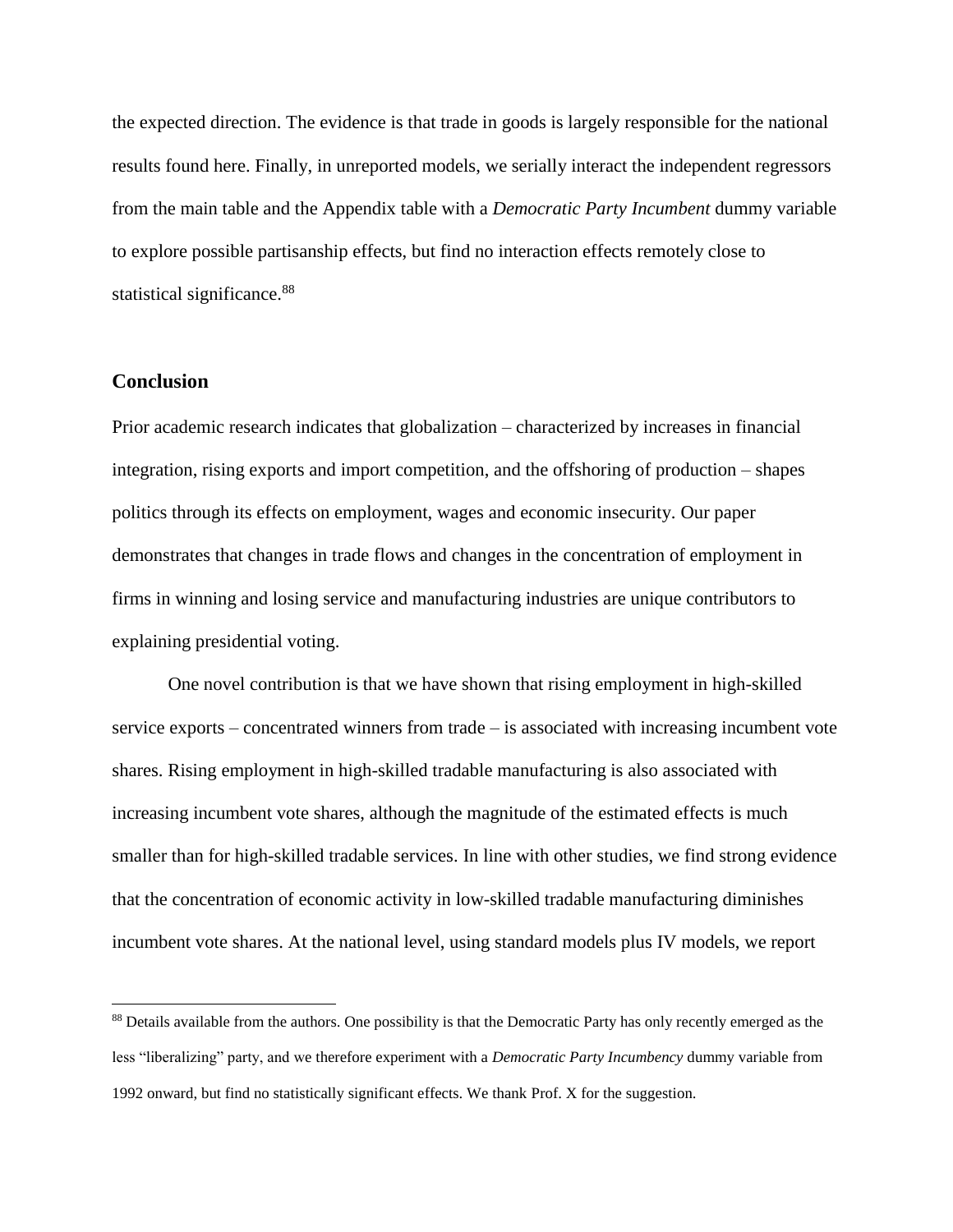the novel finding that rising exports (imports) are associated with rising (declining) incumbent vote shares.

We find some evidence that Electoral College considerations provide an incentive against the further liberalization of trade. The estimated negative effects of low-skilled manufacturing are largely found in the swing states. In contrast, the estimated effects of the concentrations of both high-skilled services and high-skilled manufacturing are found only in non-swing states. The extent to which the contestability of employment and economic insecurity from trade, rather than purely domestic economic concerns, shapes presidential election outcomes suggests a necessary coupling of previously isolated research streams in American politics and international political economy.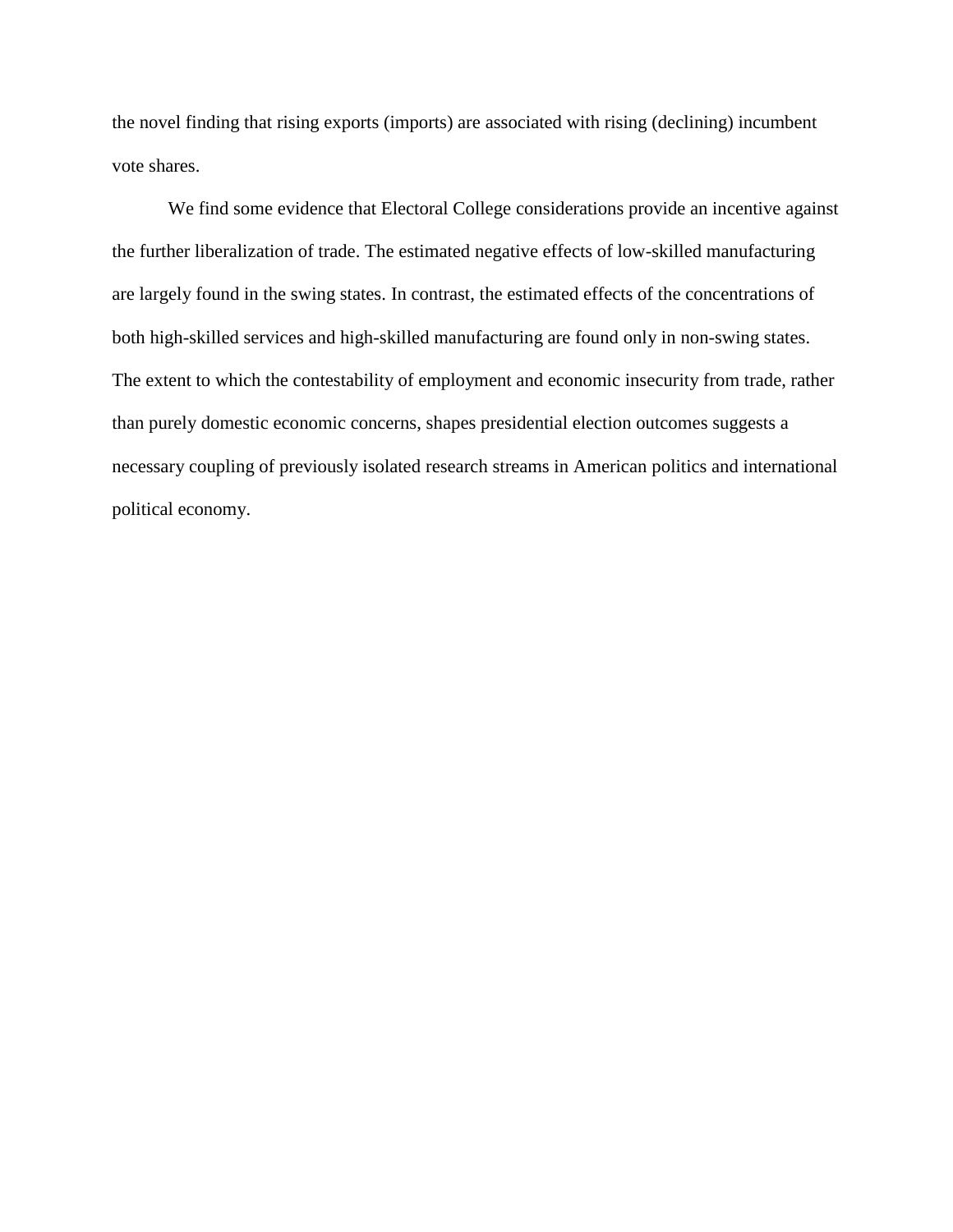

**FIGURE 1.** *Changing Composition of U.S. Employment, 1990-2016*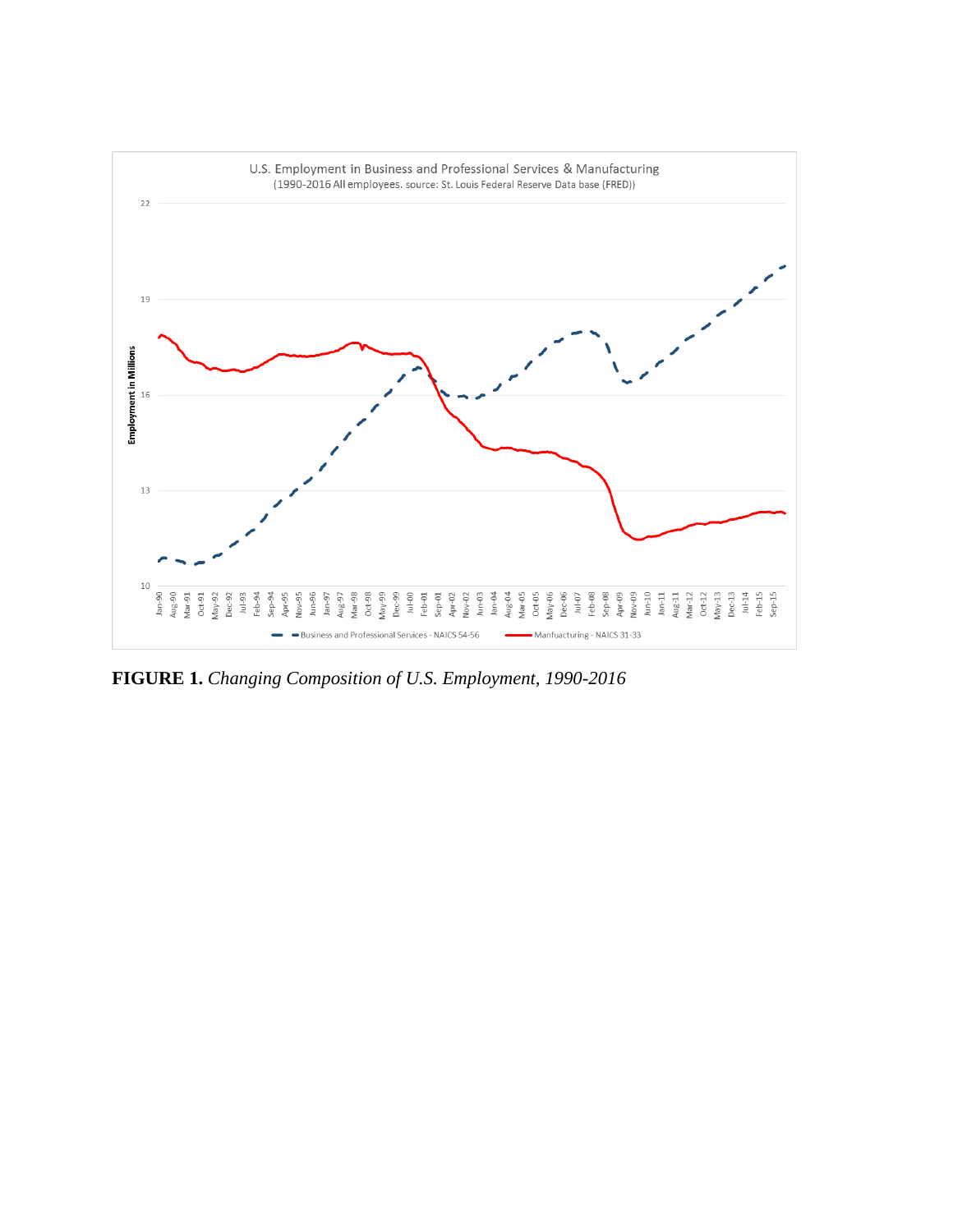|  | TABLE 1. Industry Classifications by Tradability, Product, and Skill |  |
|--|----------------------------------------------------------------------|--|
|  |                                                                      |  |

| <b>Tradable High-skill Manufacturing</b><br>Automobile Manufacturing (336111)<br>Breakfast Cereal Manufacturing (311230)<br>Petrochemical Manufacturing (325110) | <b>Tradable High-skill Services</b><br>Computer System Design Services (541512)<br><b>Investment Banking and Securities Dealing</b><br>(523110)<br>Software Publishing (511210) |
|------------------------------------------------------------------------------------------------------------------------------------------------------------------|---------------------------------------------------------------------------------------------------------------------------------------------------------------------------------|
| <b>Tradable Low-skill Manufacturing</b><br>Carpet and Rug Mills (314110)<br>Yarn Spinning Mills (313111)                                                         | <b>Tradable Low-skill Services</b><br>Amusement and Theme Parks (713110)<br>Credit Card Issuing (522210)                                                                        |
| any industry in 313, 314 and most in 315, 316                                                                                                                    | Limousine Services (485320)                                                                                                                                                     |
| <b>Non-Tradable Manufacturing</b>                                                                                                                                | <b>Non-Tradable Services</b>                                                                                                                                                    |
| Corrugated and Solid Fiber Boxes (322211)                                                                                                                        | Dentist Offices (621210)                                                                                                                                                        |
| Ready-Mix Concrete Manufacturing (327320)                                                                                                                        | Full Service Restaurants (722110)                                                                                                                                               |
| Quick Printing (323114)                                                                                                                                          | Grocery Stores (445110)                                                                                                                                                         |

*Notes*: Authors' Calculations using Economic Census data.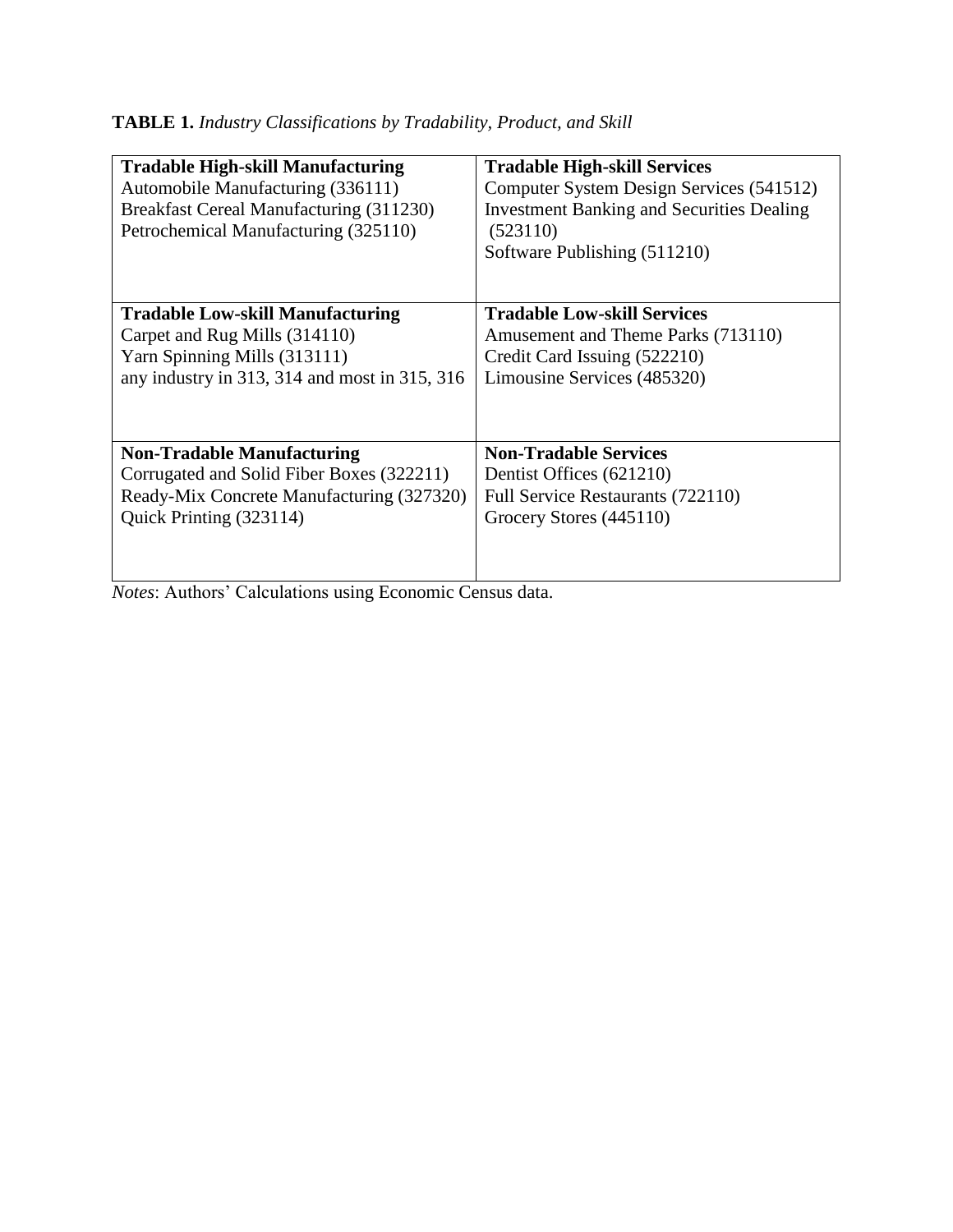|                                        | (1)         | (2)          | (3)          | (4)                 | (5)                        | (6)                    |
|----------------------------------------|-------------|--------------|--------------|---------------------|----------------------------|------------------------|
|                                        |             |              | Unweighted   | <b>Swing States</b> | Non-Swing<br><b>States</b> | Additional<br>Controls |
| Unemployment                           | $-0.002**$  | $-0.0014**$  | $-0.0022***$ | $-0.0046***$        | $-0.0007$                  | $-0.0015**$            |
|                                        | (0.001)     | (0.0068)     | (0.0037)     | (0.001)             | (0.0008)                   | (0.0007)               |
| Change in Unemployment (1 year)        | $-0.002$    | $-0.0017$    | 0.0004       | $-0.0002$           | $-0.0021$                  | $-0.0015$              |
|                                        | (0.001)     | (0.0012)     | (0.0004)     | (0.0011)            | (0.0014)                   | (0.0011)               |
| <b>Unemployment Volatility</b>         | $-0.017***$ | $-0.0172***$ | $-0.0072***$ | $-0.0121***$        | $-0.0182***$               | $-0.0174***$           |
|                                        | (0.002)     | (0.0023)     | (0.0008)     | (0.002)             | (0.0027)                   | (0.0021)               |
| Average Pay                            | 0.020       | 0.0137       | $-0.0155**$  | $-0.0317$           | $0.0284*$                  | 0.0190                 |
|                                        | (0.014)     | (0.014)      | (0.0062)     | (0.021)             | (0.0157)                   | (0.0144)               |
| Change in Avg. Pay (1 year)            | $0.103***$  | $0.0992***$  | 0.0065       | 0.0399              | $0.1088***$                | $0.0915***$            |
|                                        | (0.021)     | (0.021)      | (0.011)      | (0.0352)            | (0.0248)                   | (0.0206)               |
| Empl. High-wage Manuf. Exporters       | 0.000       |              |              |                     |                            |                        |
|                                        | (0.0004)    |              |              |                     |                            |                        |
| Empl. Low-Wage Manuf. Exporters        | $-0.001*$   |              |              |                     |                            |                        |
|                                        | (0.001)     |              |              |                     |                            |                        |
| High-wage Tradable Manufacturing Empl. |             | $0.001***$   | $-0.000$     | $-0.000$            | $0.002***$                 | $0.001**$              |
|                                        |             | (0.000)      | (0.000)      | (0.001)             | (0.001)                    | (0.001)                |
| High-wage Tradable Service Empl.       |             | $0.005***$   | $0.0019***$  | 0.002               | $0.006***$                 | $0.005***$             |
|                                        |             | (0.001)      | (0.0005)     | (0.001)             | (0.001)                    | (0.001)                |
| Low-wage Tradable Manufacturing Empl.  |             | $-0.006***$  | $-0.005***$  | $-0.012***$         | $-0.004**$                 | $-0.006***$            |
|                                        |             | (0.002)      | (0.001)      | (0.003)             | (0.002)                    | (0.001)                |
| Low-wage Tradable Service Empl.        |             | $0.007***$   | $0.003***$   | $0.007***$          | $0.007***$                 | $0.006***$             |
|                                        |             | (0.0012)     | (0.001)      | (0.003)             | (0.002)                    | (0.002)                |
| Retired                                |             |              |              |                     |                            | $-0.1513**$            |
|                                        |             |              |              |                     |                            | (0.064)                |
| Female                                 |             |              |              |                     |                            | $0.5222***$            |
|                                        |             |              |              |                     |                            | (0.1413)               |
| African American                       |             |              |              |                     |                            | 0.0360                 |

**TABLE 2.** *County-level Determinants of Incumbent Two-Party Vote Shares, 1992–2012 Presidential Elections*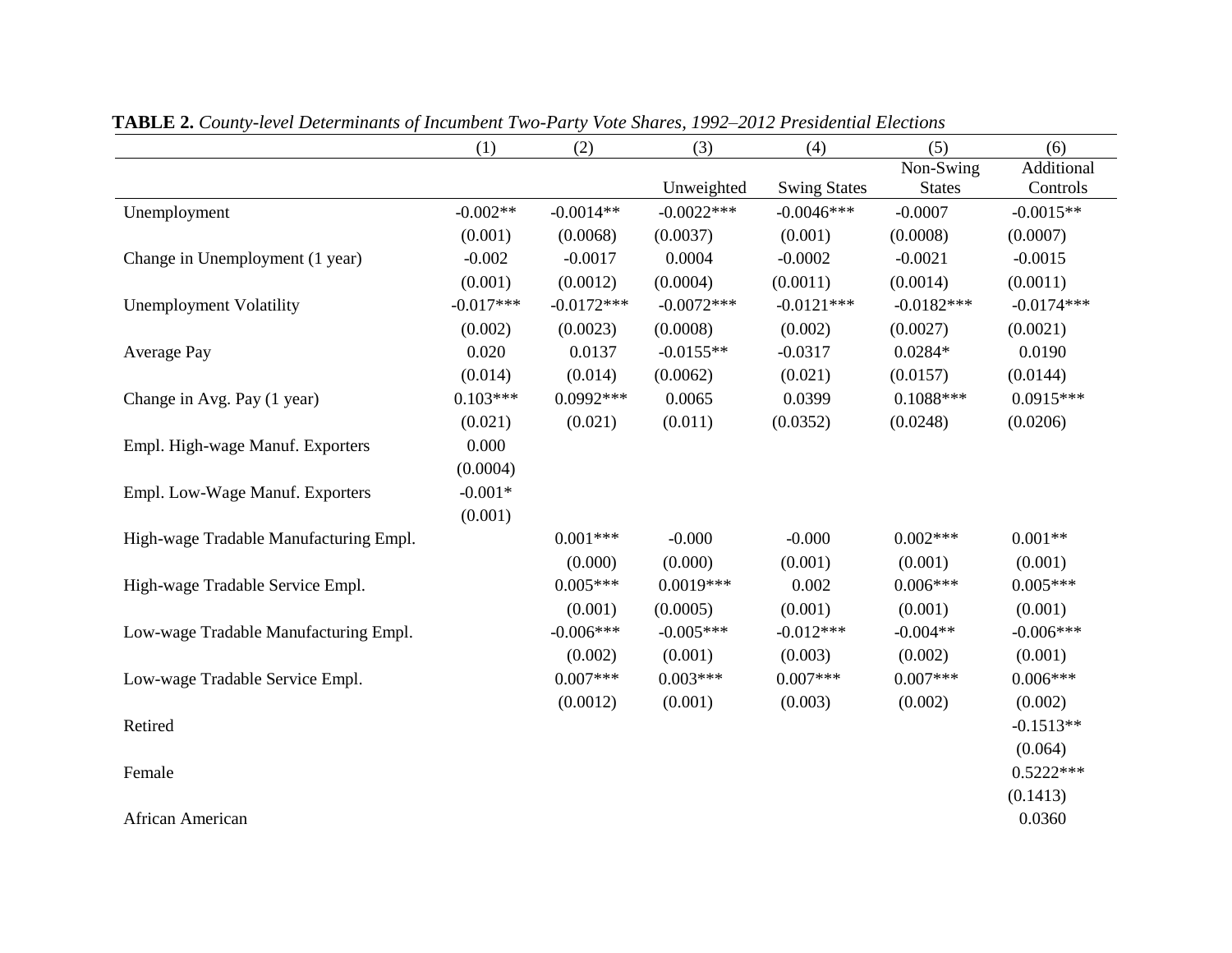|                                                                                                                                                                      |        |            |           |          |              | (0.0395)     |
|----------------------------------------------------------------------------------------------------------------------------------------------------------------------|--------|------------|-----------|----------|--------------|--------------|
| Hispanic Latino                                                                                                                                                      |        |            |           |          |              | $-0.0182$    |
|                                                                                                                                                                      |        |            |           |          |              | (0.0332)     |
| <b>Bachelor's Degree</b>                                                                                                                                             |        |            |           |          |              | $-0.1156**$  |
|                                                                                                                                                                      |        |            |           |          |              | (0.0559)     |
| Population                                                                                                                                                           |        |            |           |          |              | 0.0040       |
|                                                                                                                                                                      |        |            |           |          |              | (0.0081)     |
| Constant                                                                                                                                                             |        | $-0.2482*$ | $0.1170*$ | 0.3090   | $-0.4282***$ | $-0.5707***$ |
|                                                                                                                                                                      |        | (0.1387)   | (0.0599)  | (0.2003) | (0.1578)     | (0.1635)     |
| <b>Observations</b>                                                                                                                                                  | 18,623 | 18,623     | 18,623    | 4,282    | 14,341       | 18,623       |
| Adj. R-squared                                                                                                                                                       | 0.546  | 0.550      | 0.436     | 0.554    | 0.556        | 0.552        |
| <b>Counties</b>                                                                                                                                                      | 3,105  | 3,105      | 3,105     | 714      | 2,391        | 3,105        |
| <i>Notes</i> : The dependent variable is the change in the incumbent two-party vote share. All models include county and year fixed effects. The 10 swing states are |        |            |           |          |              |              |

Colorado, Florida, Iowa, North Carolina, New Hampshire, Ohio, Pennsylvania, Virginia, Nevada and Wisconsin. The trade exposure measures are log (relevant employment measure + 1) from the Census LBD. All estimates (except Column 2) are weighted by population size in 1990. The robust standard errors (reported in parentheses) are adjusted for clustering at the county level. \*  $p < 0.1$ ; \*\*  $p < 0.05$ ; \*\*\*  $p < 0.01$ . Source: confidential plant-level employment data from the U.S. Census Bureau.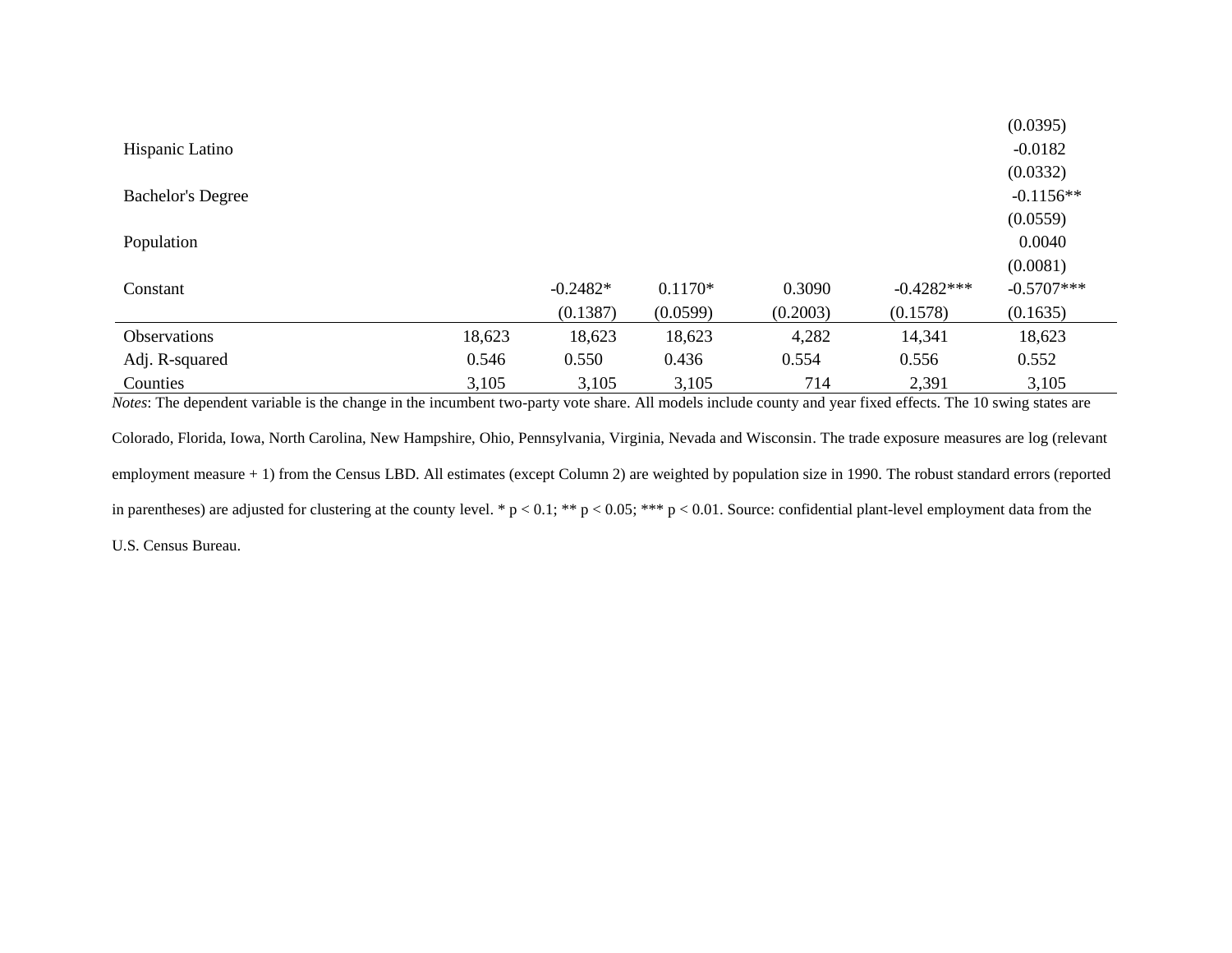|                                    |            |             |            |             | Model 5      | Model 6      |             |            | Model 9    | 10         |
|------------------------------------|------------|-------------|------------|-------------|--------------|--------------|-------------|------------|------------|------------|
|                                    | Model 1    | Model 2     | Model 3    | Model 4     | IV           | IV           | Model 7     | Model 8    | $(1936-)$  | $(1936-)$  |
| Prior Incumbent Vote t-1           | $-0.74***$ | $-0.773***$ |            | $-0.764***$ | $-0.775***$  | $-0.743***$  | $-0.746***$ | $-.542***$ | $-0.443$   | $-0.441$   |
|                                    | (0.216)    | (0.155)     |            | (0.152)     | (0.144)      | (0.176)      | (0.122)     | (0.157)    | (0.255)    | (0.265)    |
| Duration (prior                    |            |             | $-0.01*$   |             |              |              |             |            |            |            |
| incumbent terms)                   |            |             | (0.006)    |             |              |              |             |            |            |            |
| Growth Q12_15                      | $0.022***$ | $0.031***$  | $0.018***$ | $0.032***$  | $0.031***$   | $0.034***$   | $0.018**$   | $0.023***$ | $0.018***$ | $0.018***$ |
|                                    | (0.005)    | (0.004)     | (0.005)    | (0.004)     | (0.004)      | (0.004)      | (0.006)     | (0.005)    | (0.004)    | ((0.004)   |
| ∆TradeBal Q12_15                   |            | $0.045***$  | $0.033***$ |             | $0.048***$   |              |             |            | $0.026**$  |            |
|                                    |            | (0.012)     | (0.011)    |             | (0.016)      |              |             |            | (0.01)     |            |
| ΔImportsQ12_15                     |            |             |            | $-0.04**$   |              | $-0.043**$   | $-0.036***$ | $-0.028**$ |            | $-0.025*$  |
|                                    |            |             |            | (0.013)     |              | (0.017)      | (0.011)     | (0.012)    |            | (0.015)    |
| $\Delta$ ExportsQ12_15             |            |             |            | $0.06***$   |              | $0.073***$   | $0.038*$    | $0.044**$  |            | $0.028*$   |
|                                    |            |             |            | (0.018)     |              | (0.02)       | (0.019)     | (0.017)    |            | (0.014)    |
| BusSentimentQ15                    |            |             |            |             |              |              | $0.001**$   |            |            |            |
|                                    |            |             |            |             |              |              | (0.0002)    |            |            |            |
| July Gallup                        |            |             |            |             |              |              |             | $0.0014**$ |            |            |
|                                    |            |             |            |             |              |              |             | (0.0005)   |            |            |
| War                                |            |             |            |             |              |              |             |            | 0.007      | 0.009      |
|                                    |            |             |            |             |              |              |             |            | (0.034)    | (0.02)     |
| Constant                           | $0.865***$ | $0.869***$  | $0.502***$ | $0.853***$  | $0.869***$   | $0.846***$   | $0.817***$  | $0.69***$  | $0.722***$ | $0.719***$ |
|                                    | (0.113)    | (0.081)     | (0.018)    | (0.081)     | (0.076)      | (0.094)      | (0.069)     | (0.095)    | (0.139)    | (0.144)    |
| Obs.                               | 16         | 16          | 16         | 16          | 16           | 16           | 15          | 16         | 20         | 20         |
| Adj. $R^2$                         | 0.61       | 0.798       |            | 0.802       | 0.81         | 0.81         | 0.915       | 0.91       | 0.41       | 0.44       |
| AR 1-2 test [p-value]              | [0.87]     | [0.37]      |            | [0.94]      |              |              | [0.42]      | [0.92]     | [0.25]     | [0.28]     |
| ARCH 1-1 test [p-value]            | [0.51]     | [0.85]      |            | [0.96]      |              |              | [0.98]      | [0.16]     | [0.93]     | [0.99]     |
| Normality test [p-value]           | [0.85]     | [0.53]      |            | [0.85]      |              |              | [0.85]      | [0.88]     | [0.40]     | [0.38]     |
| AR1 $\rho$ or $[1st Stage F-test]$ |            |             | $-0.42$    |             | $[15.33***]$ | $[75.14***]$ |             |            |            |            |

**TABLE 3**. *Base Models – Dependent Variable is National Incumbent Party (Two-Party) Vote Shares (1952–2012, 1936–2012)* Model

*Notes:* Model 3 omits the lagged dependent variable, and reports a Prais-Winsten AR1 regression with a correction for serial correlation. Data for the 1936, 1940, 1944 and 1948 elections are from Fair (2009) and the BEA. The standard errors for the IV models (5 and 6) are robust standard errors corrected for small sample bias. The IV Adj.  $R^2$  is the Generalized Adj.  $R^2$  from Pesaran and Smith 1994 for IV models. \*  $p < 0.1$ ; \*\*  $p < 0.05$ ; \*\*\*  $p < 0.01$ .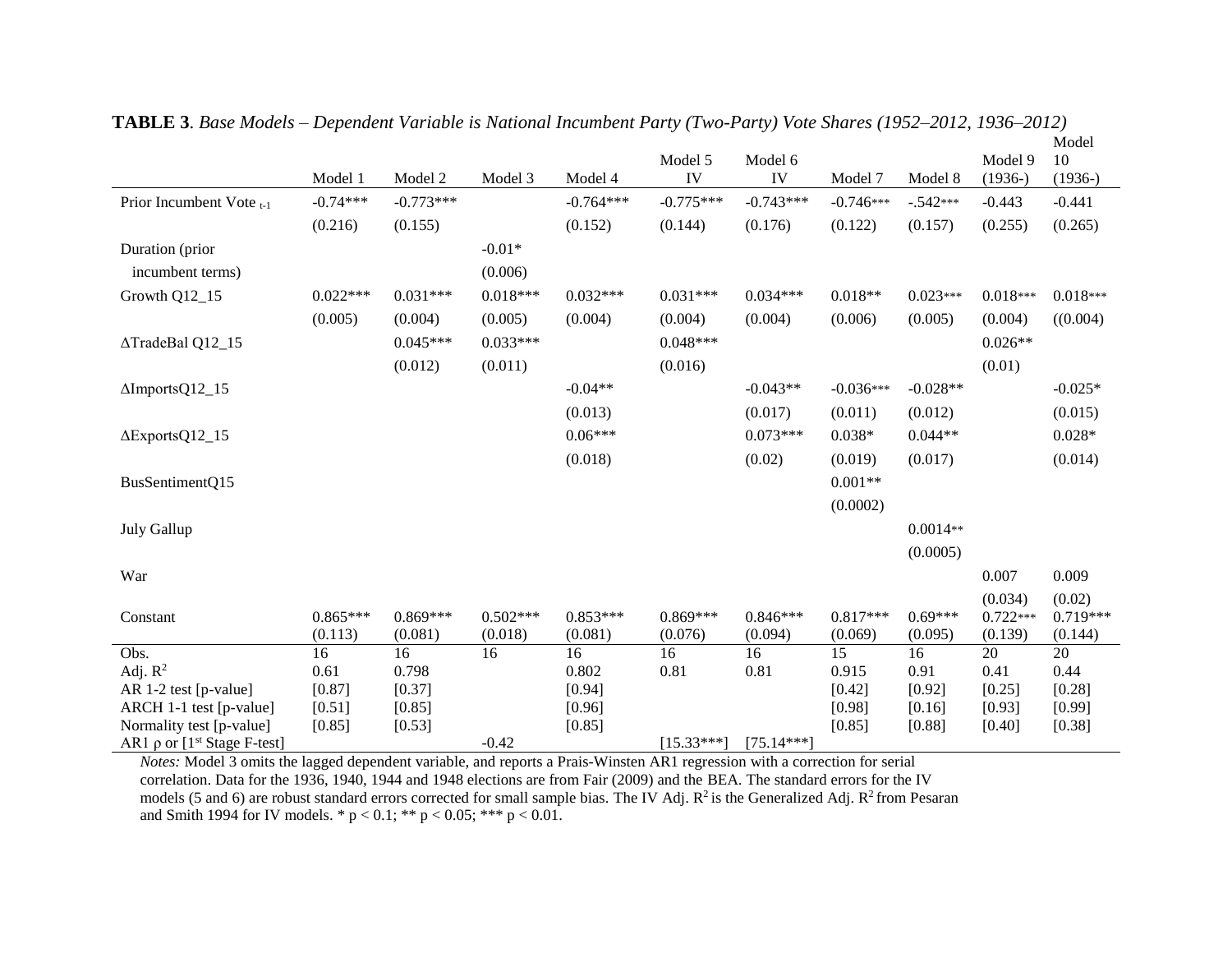### **References**

- Abramowitz, Alan I. 1988. An Improved Model for Predicting Presidential-Election Outcomes. *PS: Political Science & Politics* 21 (4):843–7.
- Abramowitz, Alan I. 2008. It's about Time: Forecasting the 2008 Presidential Election with the Time-for-Change Model. *International Journal of Forecasting* 24 (2):209–17.
- Abramowitz, Alan I. 2014. Long-Term Trends and Short-Term Forecasts: The Transformation of U.S. Presidential Elections in an Age of Polarization. *PS: Political Science & Politics* 47 (2):289-292.
- Antoniades, Alexis, and Charles W. Calomiris. 2015. Mortgage Market Credit Conditions and U.S. Presidential Elections. Paper presented at the Mortara Political Economy Seminar Luncheon Series, February. Washington D.C.
- Autor, David H., David Dorn, and Gordon H. Hanson. 2013. The China Syndrome: Local Labor Market Effects of Import Competition in the United States. *American Economic Review* 103 (6):2121–68.
- Autor, David H., David Dorn, Gordon H. Hanson, and Kaveh Majlesi. 2016. Importing Political Polarization? The Electoral Consequences of Rising Trade Exposure. MIT Working paper
- Bailey, Michael A., Judith Goldstein, and Barry R. Weingast. 1997. The Institutional Roots of American Trade Policy. *World Politics* 49 (3):309–38.
- Bernard, Andrew, J. Bradford Jensen and Peter K. Schott. 2006. Survival of the Best Fit: Exposure to Low-Wage Countries and the (Uneven) Growth of U.S. Manufacturing Plants. *Journal of International Economics* 68 (1):219–37.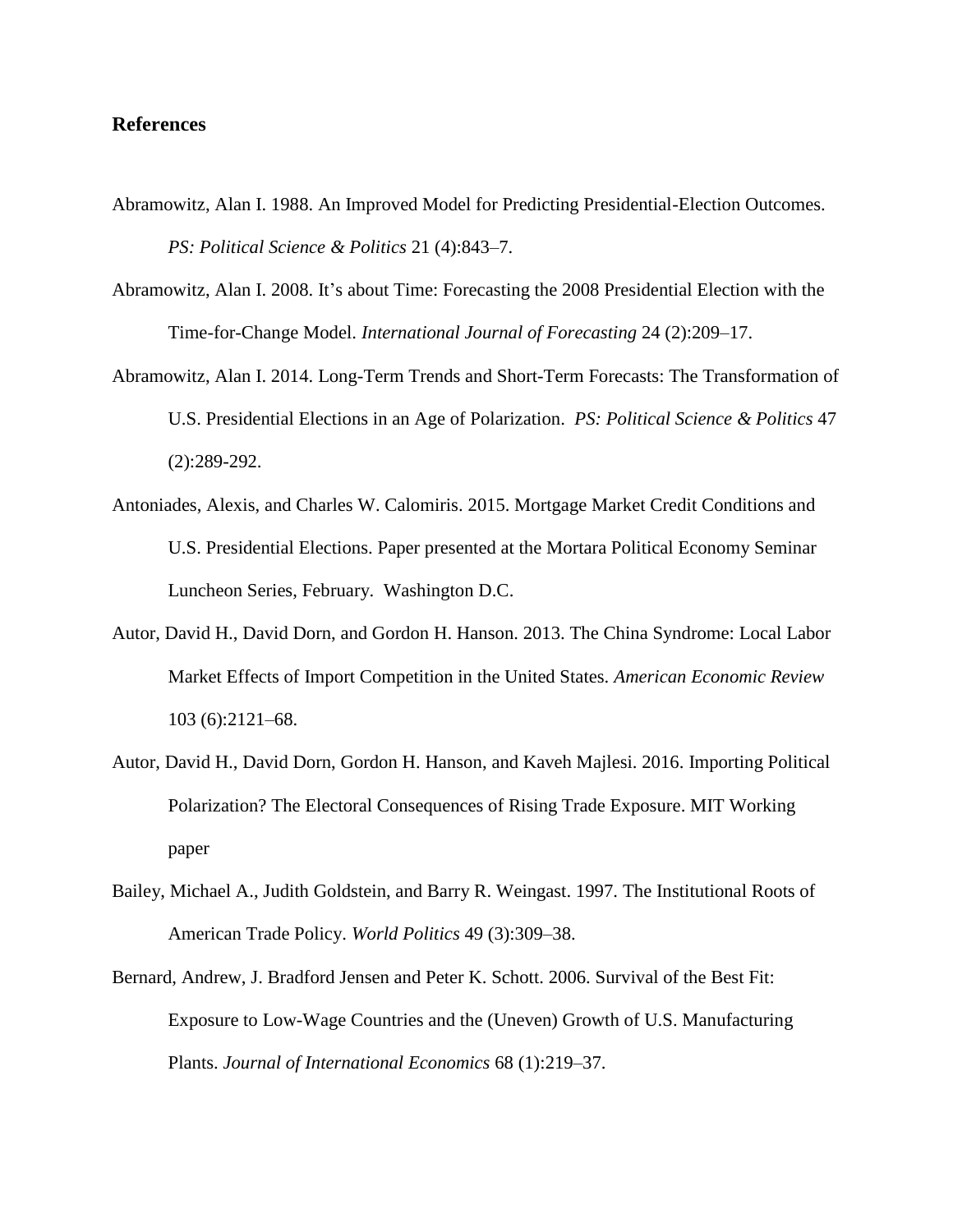- Broz, J. Lawrence, and Steven H. Werfel, 2014. Exchange rates and industry demands for trade protection. *International Organization*, 68 (2):393-416.
- Campbell, James E., and Michael S. Lewis-Beck. 2008. US Presidential Election Forecasting: An Introduction. *International Journal of Forecasting* 24 (2):189–92.
- Che, Yi, Yi Lu, Justin Pierce, Peter Schott, and Zhigang Tao. 2016. Does Trade Liberalization with China affect U.S. Elections? Working Paper 22178. Cambridge, MA: National Bureau of Economic Research.
- Chase, Kerry A., 2003. Economic interests and regional trading arrangements: The case of NAFTA. *International Organization*, 57 (1):137-174.
- Crino, R. 2010. Service Offshoring and White-collar Employment. *The Review of Economic Studies* 77 (2):595–632.
- Erikson, Robert S. 1989. Economic Conditions and the Presidential Vote. *American Political Science Review* 83 (2):567–73.
- Erikson, Robert S. 2009. The American Voter and the Economy, 2008. *PS: Political Science & Politics* 42 (3):467–71.
- Fair, Ray C. 1978. Effect of Economic Events on Votes for President. *Review of Economics and Statistics* 60 (2):159–73.
- Fair, Ray C. 2009. Presidential and Congressional Vote-Share Equations. *American Journal of Political Science* 53 (1):55–72.
- Feigenbaum, James J. and Andrew B. Hall. 2015. How Legislators Respond to Localized Economic Shocks: Evidence from Chinese Import Competition. *Journal of Politics* 77 (4):1012–30.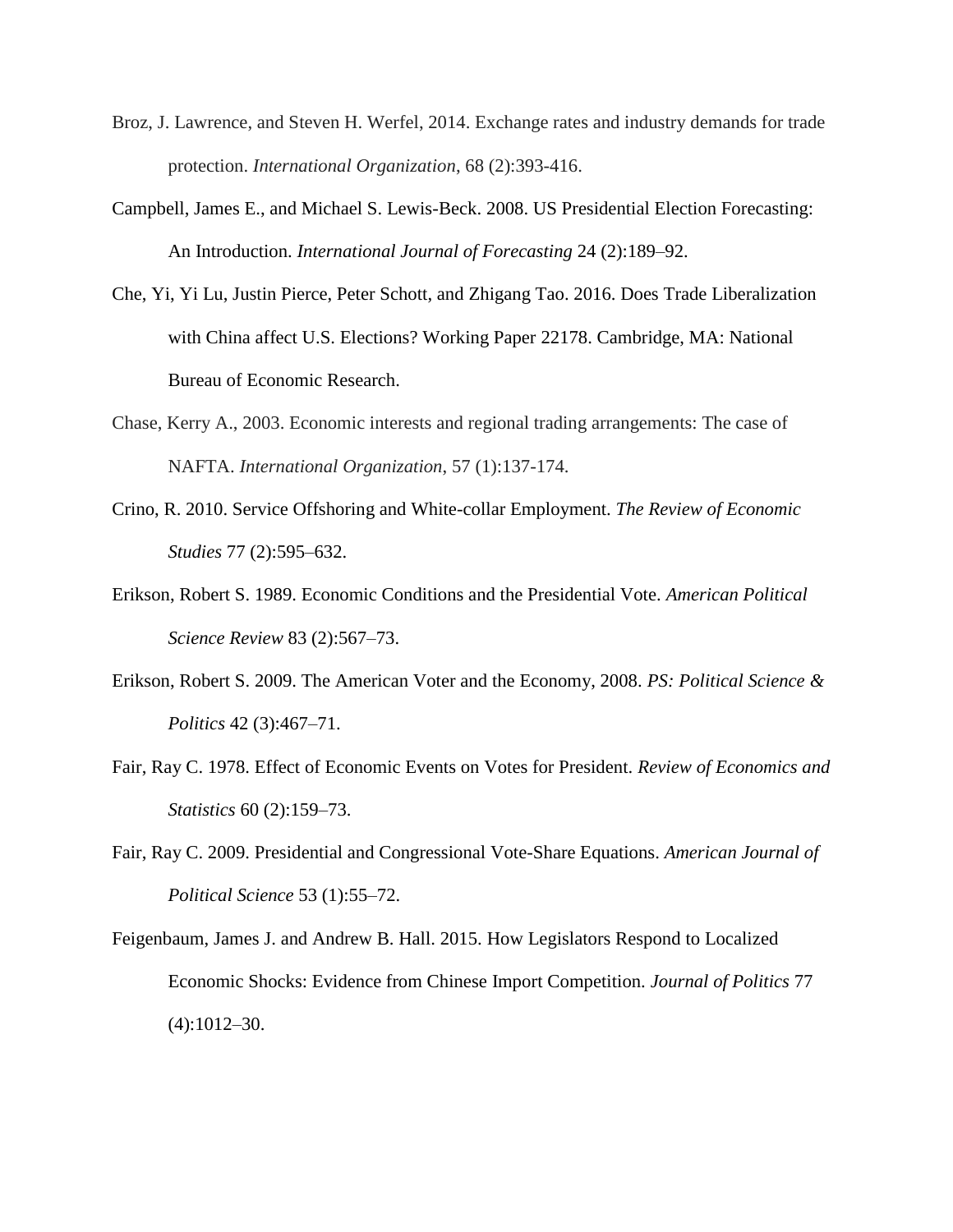- Gervais, Antoine, and J. Bradford Jensen. 2013. The Tradability of Services: Geographic Concentration and Trade Costs. Working Paper 19759. Cambridge, MA: National Bureau of Economic Research.
- Goldstein, Judith. 1994. *Ideas, Interests, and American Trade Policy.* Ithaca, NY: Cornell University Press.
- Grant, Taylor, and Matthew J. Lebo. 2016. Error Correction Methods with Political Time Series. *Political Analysis* 24 (1):3-30.
- Hibbs, Douglas A., Jr. 2000. Bread and Peace Voting in U.S. Presidential Elections. *Public Choice* 104 (1/2):149–80.
- Hiscox, Michael J. 1999. The Magic Bullet? The RTAA, Institutional Reform, and Trade Liberalization. *International Organization* 53 (4):669–98.
- Jarmin, R.S., and J. Miranda. 2002. The Longitudinal Business Database, <http://ideas.repec.org/s/cen/wpaper.html> Working paper 02-17. Washington, DC: Center for Economic Studies, U.S. Census Bureau.
- Jensen, J. Bradford. 2011. *Global Trade in Services: Fear, Facts, and Offshoring.* Washington, DC: Peterson Institute for International Economics.
- Jensen, J. Bradford, and Lori G. Kletzer. 2006. Tradable Services: Understanding the Scope and Impact of Services Offshoring. In *Brookings Trade Forum 2005, Offshoring White-Collar Work*, edited by Susan M. Collins and Lael Brainard, 75–134. Washington, DC: Brookings Institution.
- Jensen, J. Bradford, and Lori G. Kletzer. 2010. Measuring Tradable Services and the Task Content of Offshorable Services Jobs. In *Labor in the New Economy*, edited by Katharine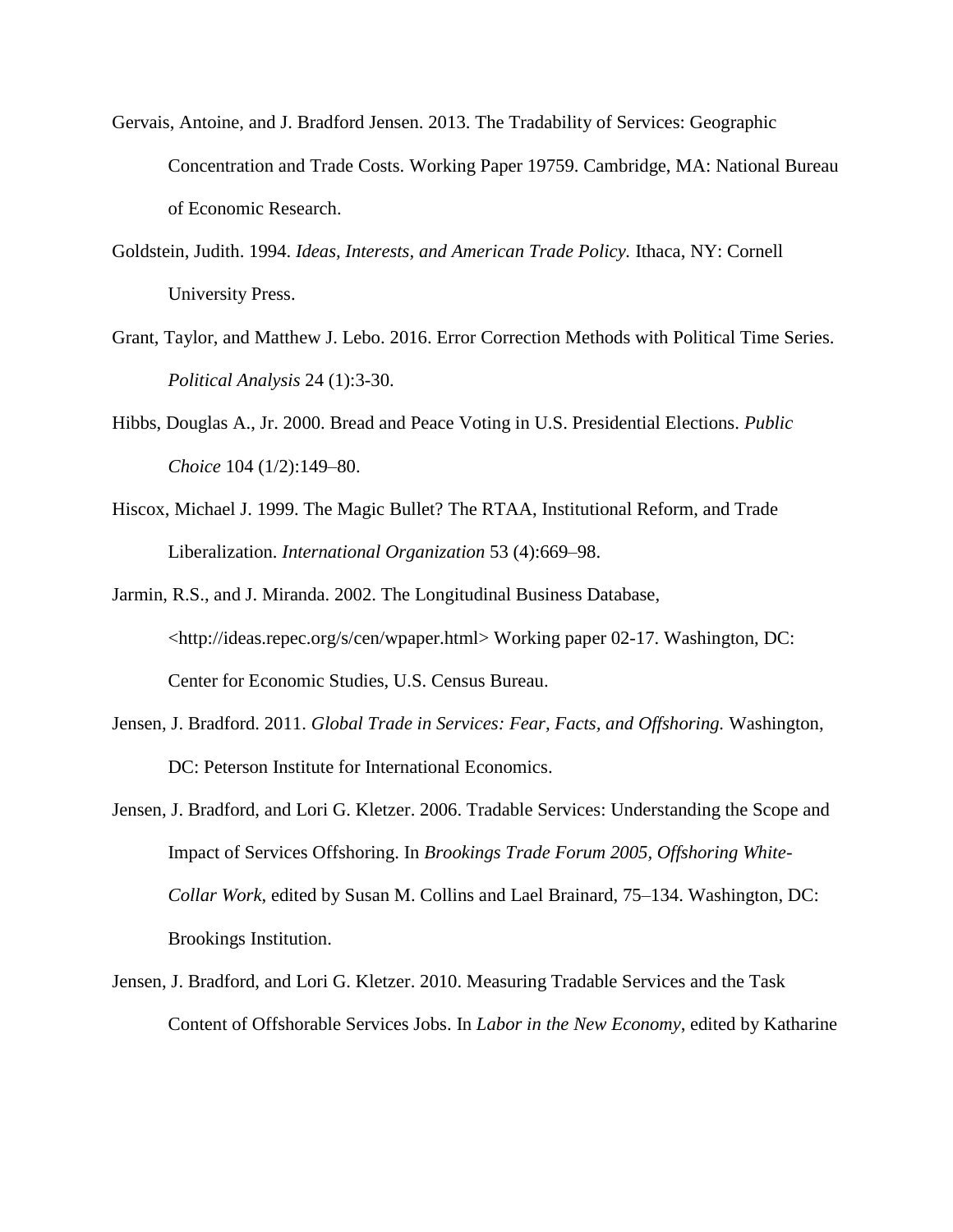Abraham, Mike Harper and James Spletzer, 309–35. Chicago: University of Chicago Press.

- Jensen, J. Bradford, Dennis P. Quinn, and Stephen Weymouth. 2015. The Influence of Firm Global Supply Chains and Foreign Currency Undervaluations on U.S. Trade Disputes. *International Organization* 69 (4):913–47.
- Kayser, Mark A., and Arndt Leininger. 2015. Vintage Errors: Do Real-Time Economic Data Improve Election Forecasts? *Research and Politics.* doi: 10.1177/2053168015589624.
- Krueger, Alan B., and Lawrence H. Summers. 1988. Efficiency Wages and the Inter-Industry Wage Structure. *Econometrica* 56 (2):259–93.
- Leamer, Edward E. 2007. A Flat World, a Level Playing Field, a Small World After All, or None of the Above? A Review of Thomas L. Friedman's *The World is Flat. Journal of Economic Literature* 45 (1):83–126.
- Lewis-Beck, Michael S., and Richard Nadeau. 2011. Economic Voting Theory: Testing New Dimensions. *Electoral Studies* 30 (2):288–94.
- Lewis-Beck, Michael S., and Mary Stegmaier. 2000. Economic Determinants of Electoral Outcomes. *Annual Review of Political Science* 3:183–219.
- Lewis-Beck, Michael S. and Charles Tien. 2004. Jobs and the Job of the President: A Forecast for 2004. *PS: Political Science and Politics* 37 (4):753–58.
- Lewis-Beck, Michael S., and Charles Tien. 2008. Forecasting Presidential Elections: When to Change the Model. *International Journal of Forecasting* 24 (2):227–36.
- Mano, Rui C., and Morola Castillo. 2015. The Level of Productivity in Traded and Non-Traded Sectors for a Large Panel of Countries. Working Paper WP/15/48. Washington, DC: International Monetary Fund.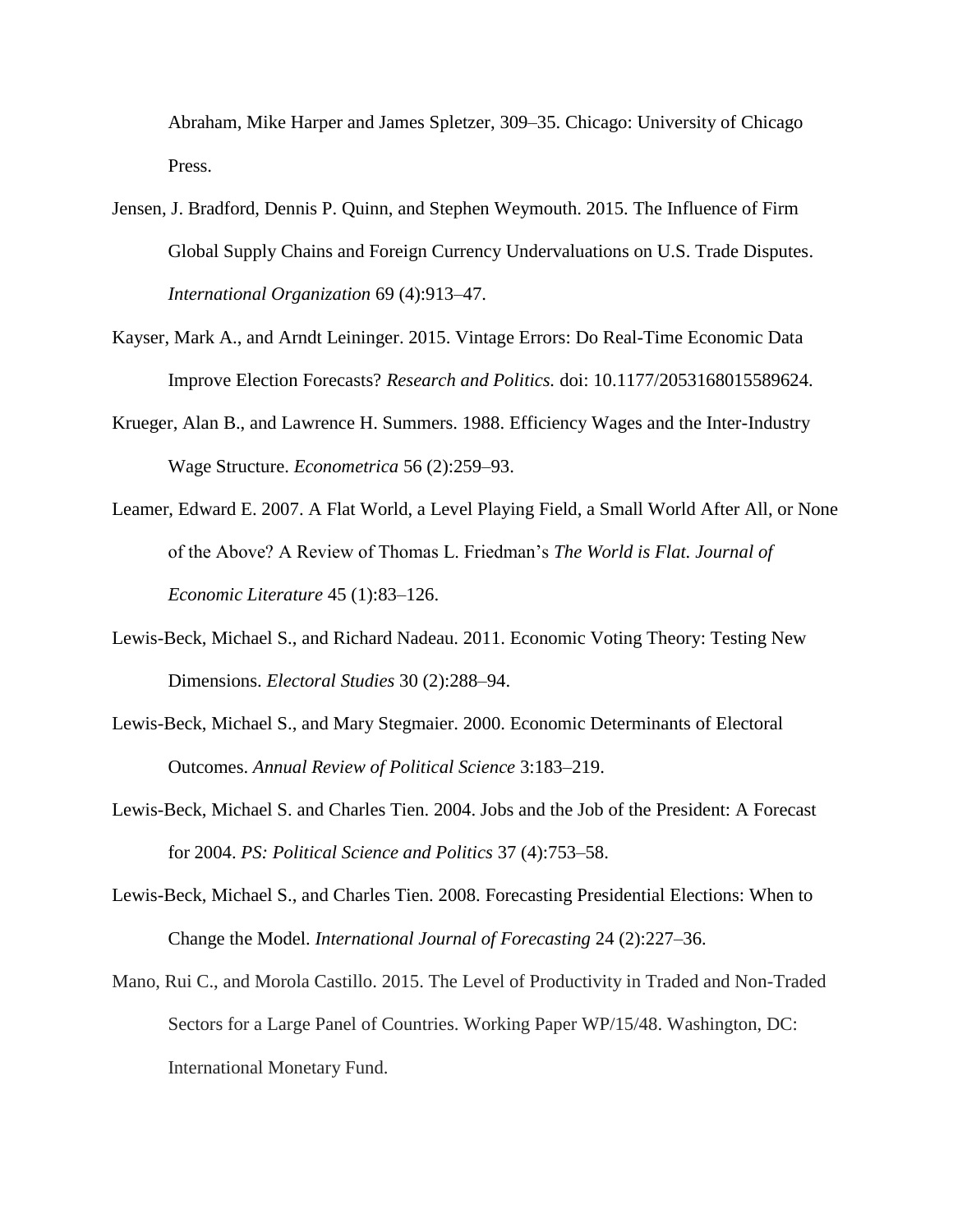- Manger, Mark S. *Investing in protection: The politics of preferential trade agreements between north and south*. Cambridge University Press, 2009.
- Mansfield, Edward D. and Diana C. Mutz. 2013. US versus Them: Mass Attitudes toward Offshore Outsourcing. *World Politics* 65 (4):571–608.
- Margalit, Yotam. 2011. Costly Jobs: Trade-Related Layoffs, Government Compensation, and Voting in U.S. Elections. *American Political Science Review* 105 (1):166–88.
- Oldenski, Lindsay. 2014. Offshoring and the Polarization of the U.S. Labor Market. *Industrial and Labor Relations Review* 67 (3):734–61.
- Owen, Erica. 2015. Exposure to Offshoring and the Politics of Trade Liberalization: Debates and Votes on Free Trade in the 108<sup>th</sup> Congress. Paper Presented at the 2015 American Political Science Association Convention, August, San Francisco, CA.
- Owen, Erica, and Noel Johnston. 2016. Occupation and the Political Economy of Trade: Job Routineness, Offshorability and Protectionist Sentiment. Texas A&M working paper.
- Owen, Erica, and Dennis P. Quinn. 2016. Does Economic Globalization Influence the U.S. Policy Mood?: A Study of U.S. Public Sentiment, 1954-2011. *British Journal of Political Science* 49 (1)*:*95-125.
- Pesaran, M. Hashem, and Richard J. Smith. 1994. A Generalize  $R^2$ Criterion for Regression Models Estimated by the Instrumental Variables Method. *Econometrica* 62 (3):705–10.
- Pew Research. 2004. *The Internet and Democratic Debate: Pew Internet & American Life Project*. Washington, DC: Pew Research.
- Powell, G. Bingham, and Guy D. Whitten. 1993. A Cross-National Analysis of Economic Voting – Taking Account of the Political Context. *American Journal of Political Science* 37 (2):391–414.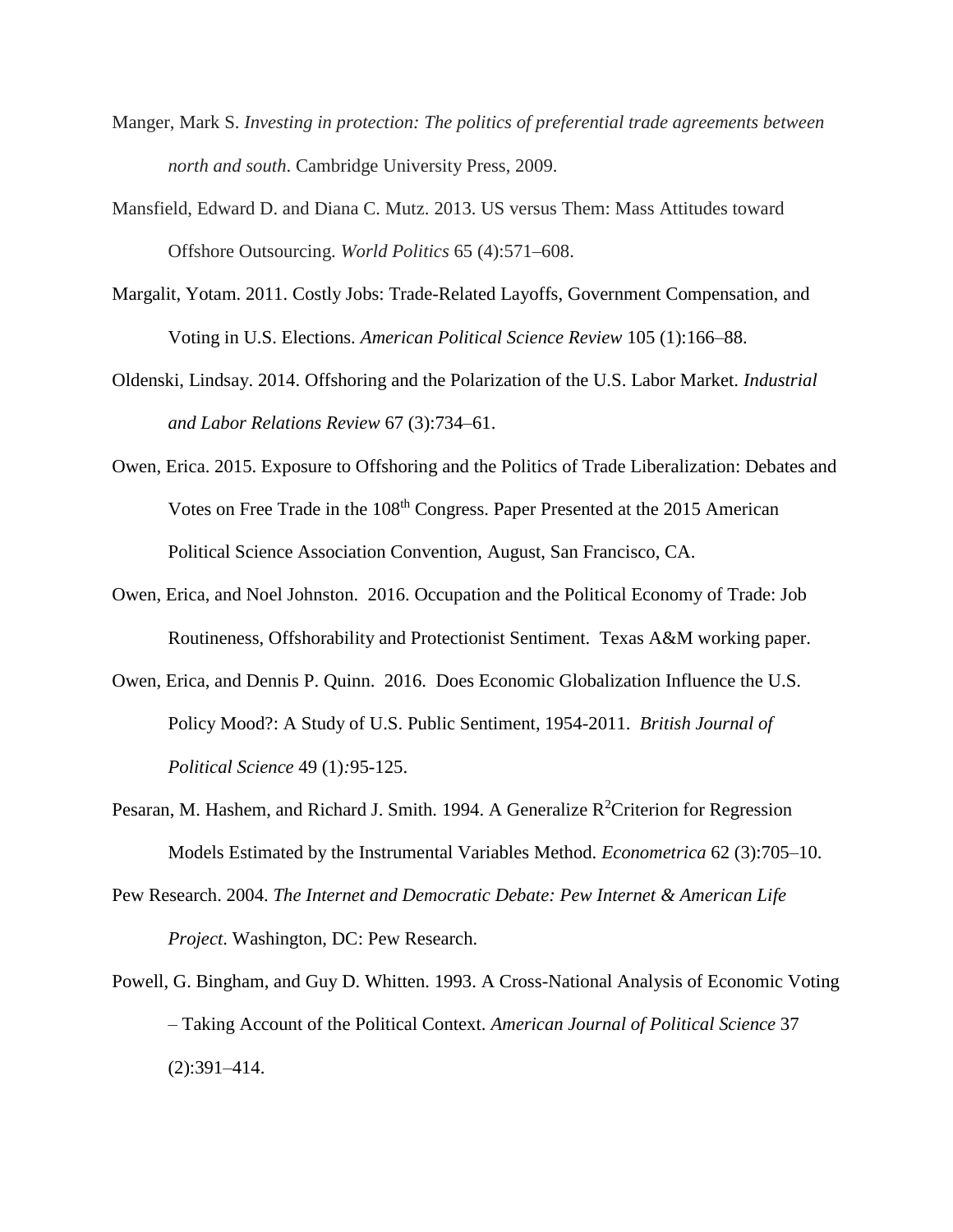- Quinn, Dennis P., and John T. Woolley. 2001. Democracy and National Economic Performance: The Preference for Stability. *American Journal of Political Science* 45 (3):634–57.
- Rickard, Stephanie J. 2015. Compensating the Losers: An Examination of Congressional Votes on Trade Adjustment Assistance. *International Interactions* 41 (1):46–60.
- Rho, Sungmin, and Michael Tomz. Forthcoming. Why Don't Trade Preferences Reflect Economic Self-Interest? *International Organization.*
- Scheve, Kenneth, and Matthew J. Slaughter. 2004. Economic Insecurity and the Globalization of Production. *American Journal of Political Science* 48 (4):662–74.
- Sturgeon, Timothy, Frank Levy, Claire Brown, J. Bradford Jensen, and David Weil. 2006. Services Offshoring Working Group Final Report. MIT IPC Working Paper Series 06-006. Cambridge, MA. Available at:

[https://ipc.mit.edu/sites/default/files/documents/IPC\\_Offshoring\\_Report.pdf](https://ipc.mit.edu/sites/default/files/documents/IPC_Offshoring_Report.pdf)

- Tufte, Edward R. 1978. *Political Control of the Economy*. Princeton, NJ: Princeton University Press.
- Walter, Stefanie. 2010. Globalization and the Welfare State: Testing the Microfoundations of the Compensation Hypothesis. *International Studies Quarterly* 54 (2):403–26.
- Walter, Stefanie. 2016. Globalization and the Demand-Side of Politics. How Globalization Shapes Labor Market Risk Perceptions and Policy Preferences. *Political Science Research and Methods.* http://dx.doi.org/10.1017/psrm.2015.64.
- Wright, John R. 2012. Unemployment and the Democratic Electoral Advantage. *American Political Science Review* 106 (4):685–702.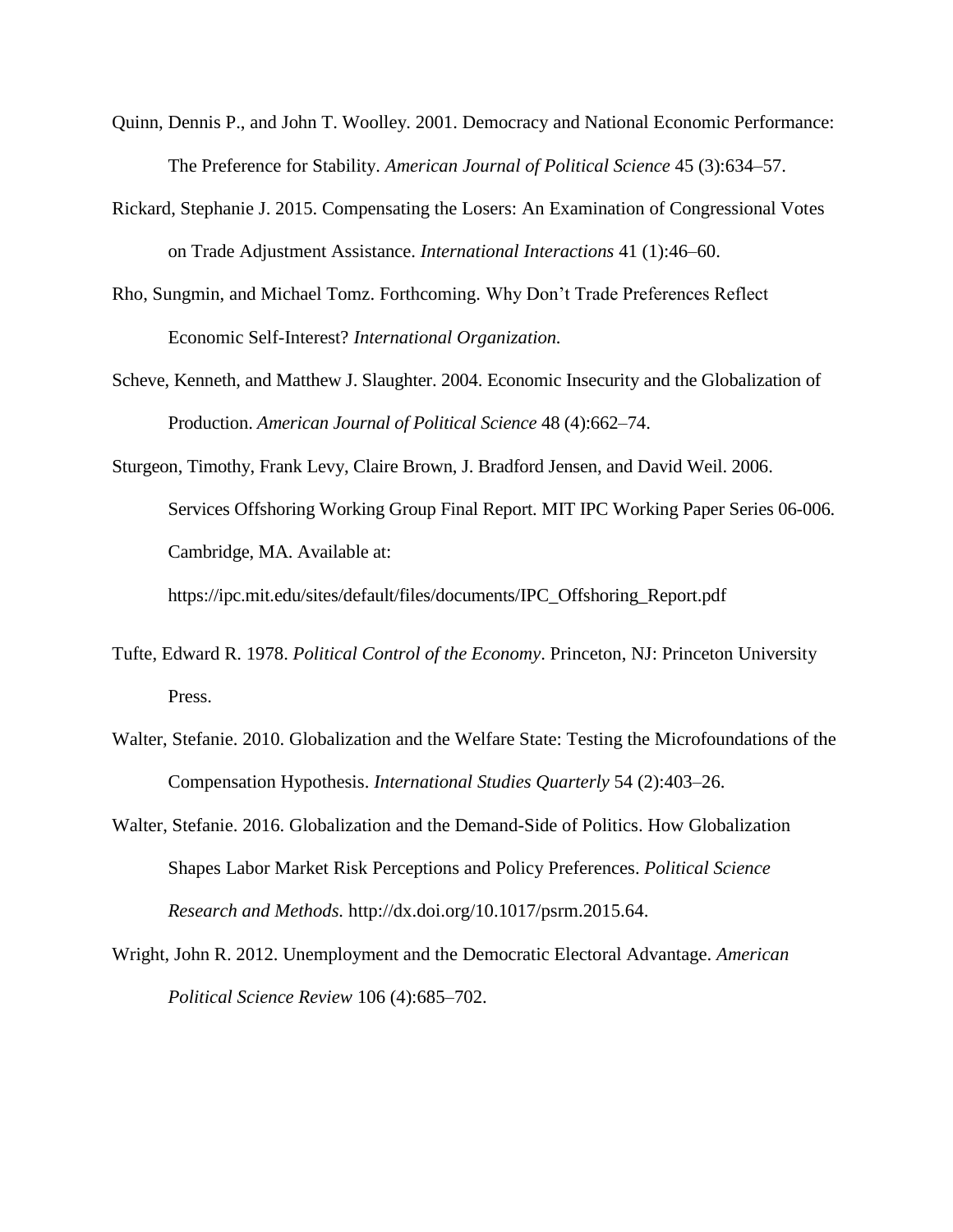### **Appendix A**

#### *Correlations and Descriptive Statistics*

The pairwise correlations among the dependent and independent macro variables are presented in Appendix Table A1. The descriptive statistics are reported in Tables A2a and A2b (macro and county levels, respectively).

#### *Factor Analysis*

 $\overline{\phantom{a}}$ 

Factor analysis examines the inter-correlations among the variables and assesses whether an underlying or latent variable nests the explanatory variables. At the macro level, the principal factor analysis shows that three latent variables undergird the macro data, accounting for 85 percent of the variance in the data. *Business Sentiment Q15, July Gallup Presidential Approval*, change in unemployment, economic growth and change in exports all load strongly on the first factor.<sup>90</sup> Two variables (*Change in Consumer Prices* and *Job Growth*: *ΔJobs*) load on multiple dimensions. *Incumbent Party Terms* and *Incumbent Prior Votes* load on separate factors. Only  $\Delta$ *Imports/GDP* fails to load on a factor: it consequently has a high uniqueness score.<sup>91</sup>

 $90$  As noted above, Campbell (2008) used the Gallup polls in early September of the election year instead of the July Gallup; Abramowitz (2008) used "net candidate advantage" derived from the June Gallup poll. Both variables load on the same first factor as *July Gallup* and other variables listed above.

<sup>&</sup>lt;sup>91</sup> "Uniqueness" refers to the information overlap between and among variables. In principal component analysis, the assumption is that variables have a high "communality" of information. Principal factor analysis, used here, tests that assumption. A higher 0–1 "unique" score indicates that the variable is measuring a phenomenon that is different from that measured by other variables. Scores above 0.6 are considered to be "high" and a sign that the variable is a reliably different measure from other variables.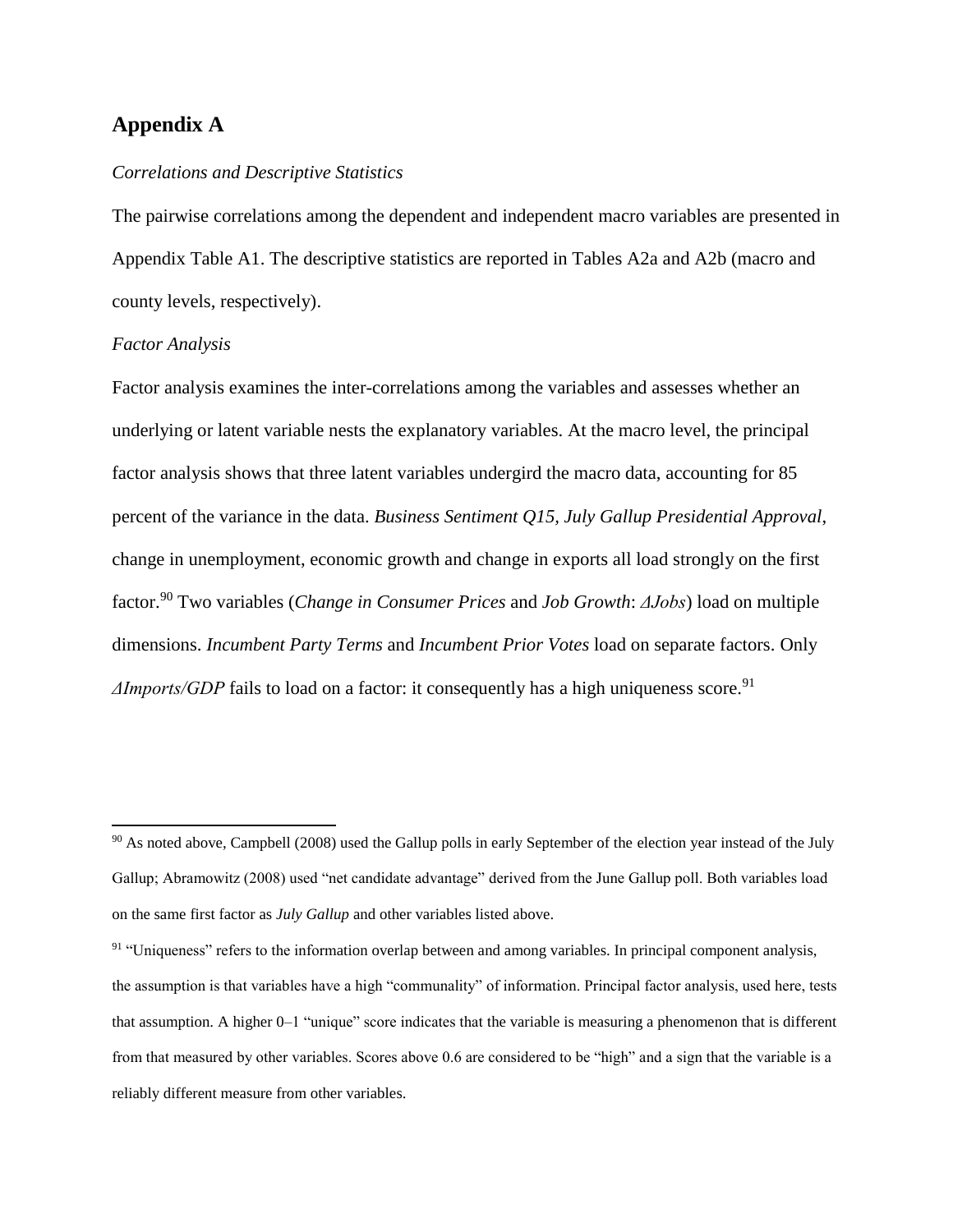By contrast, the inter-correlations among the county-level variables are modest. Only underlying factor is present (which is correlated with income). All other variables have high uniqueness scores, suggesting that the information overlap among them is very low.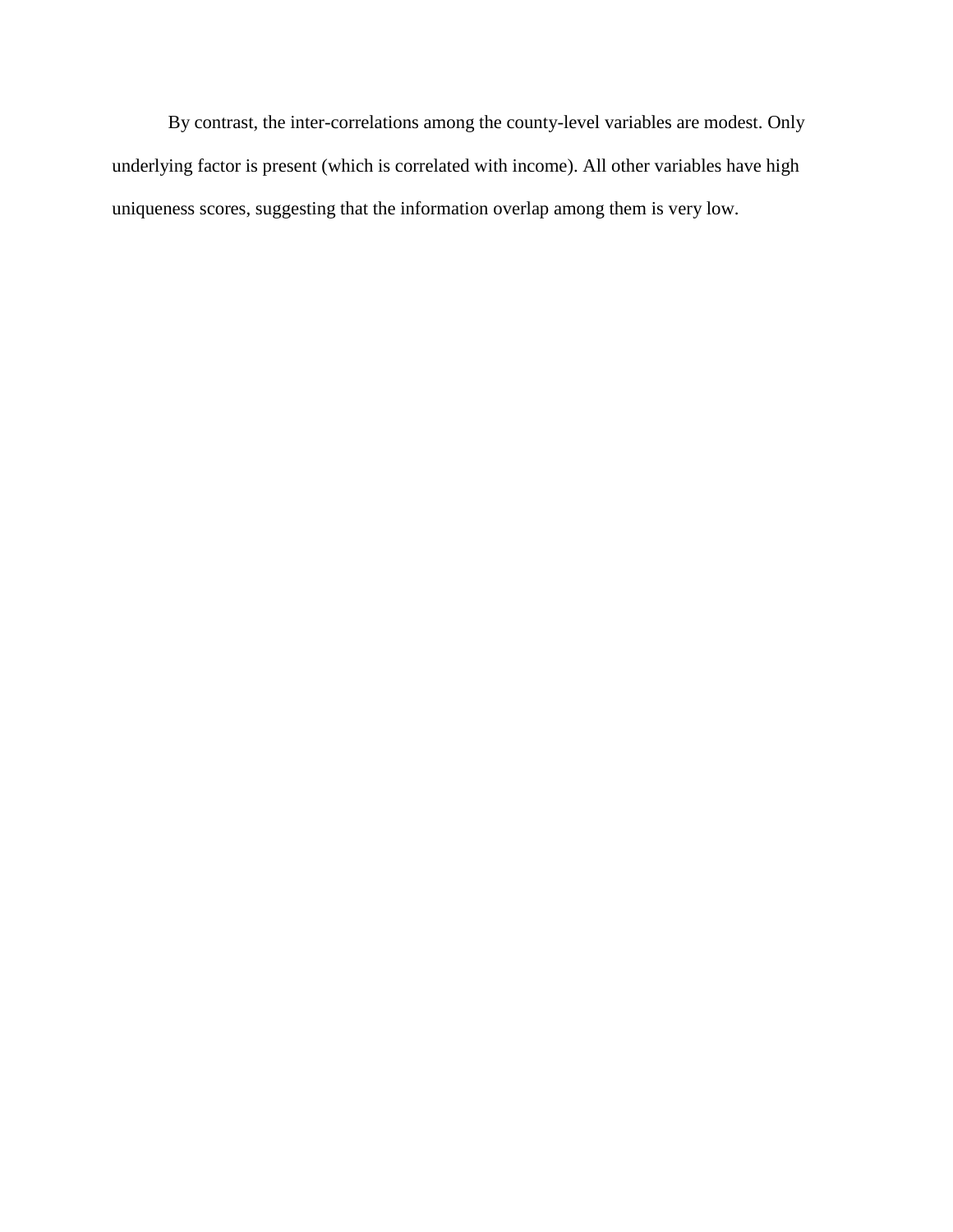

**FIGURE A1.** *Correlation between Education and Salary. Authors' Calculations from Census Data*



**FIGURE A2.** *Time Series of the Dependent and Key Independent Trade Variables*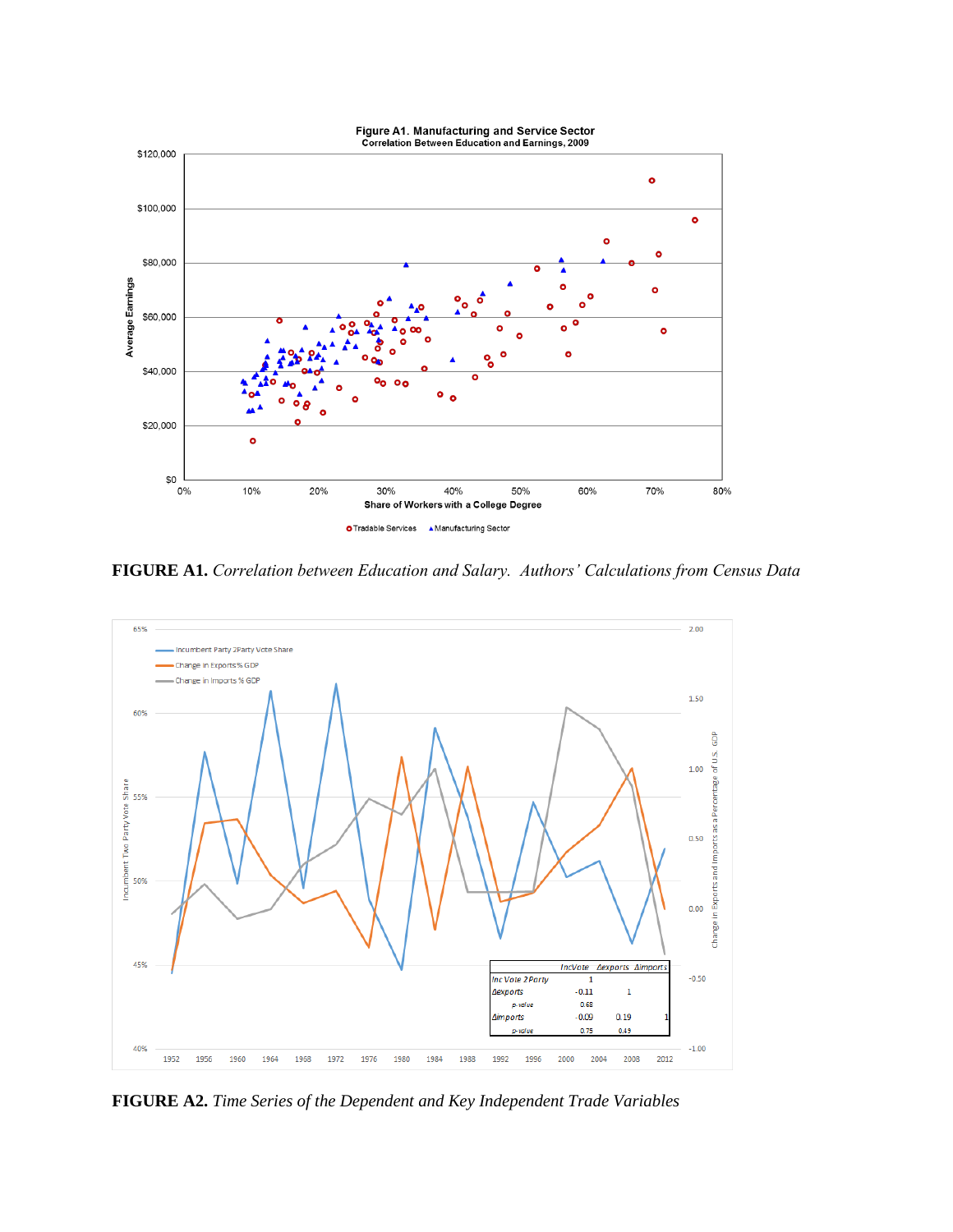|                   | Incumb. Growth |              |            | Bus Sent ΔTradeBal ΔImports ΔExports #IncumbenΔJobs |                         |            |           |          | Gallup    |
|-------------------|----------------|--------------|------------|-----------------------------------------------------|-------------------------|------------|-----------|----------|-----------|
|                   | Vote           | $Q12_Q15Q15$ |            | $Q12_Q15$                                           | Q12_Q15 Q12_Q15 t Party |            |           | $(Q15 -$ | (Q15)     |
|                   | <b>Share</b>   |              |            |                                                     |                         |            | Terms     | Q1)/Q1   |           |
| <b>Vote Share</b> |                |              |            |                                                     |                         |            |           |          |           |
| Growth            | $0.58***$      |              |            |                                                     |                         |            |           |          |           |
| Business Sent.    | $0.068***$     | $0.84***$    |            |                                                     |                         |            |           |          |           |
| $\Delta$ Tradebal | $-0.02$        | $-0.56***$   | $-0.43$    |                                                     |                         |            |           |          |           |
| $\Delta$ Imports  | $-0.09$        | 0.16         | 0.05       | $-0.53**$                                           |                         |            |           |          |           |
| $\Delta$ Exports  | $-0.08$        | $-0.55**$    | $-0.59**$  | $0.8***$                                            | 0.09                    |            |           |          |           |
| Inc. Terms        | $-0.48*$       | $-0.02$      | $-0.27$    | $-0.42^*$                                           | $-0.16$                 | $-0.61***$ |           |          |           |
| $\Delta$ Jobs     | 0.16           | 0.18         | 0.3        | 0.12                                                | $-0.1$                  | 0.05       | $-0.1$    |          |           |
| July_gallup       | $0.83***$      | $0.42^*$     | $0.73***$  | 0.1                                                 | $-0.09$                 | 0.05       | $-0.46^*$ | 0.06     |           |
| $\Delta$ Unemploy | $-0.57***$     | $-0.8***$    | $-0.84***$ | 0.4                                                 | $-0.01$                 | $0.53***$  | 0.14      | $-0.03$  | $-0.54**$ |

**TABLE A1.** *Pairwise Correlations among the Dependent and Publicly Available Independent Variables (Macro Data)*

**TABLE A2a**. *Descriptive Statistics – Macro Level*

|                              | Mean    | Std. Deviation | N  |  |
|------------------------------|---------|----------------|----|--|
| Vote Share                   | 0.52    | 0.06           | 16 |  |
| Growth $Q12_Q15$             | 2.08    | 2.44           | 16 |  |
| Business Sent. 015           | 103.3   | 37.9           | 15 |  |
| $\triangle$ Tradebal Q12 Q15 | $-0.12$ | 0.63           | 16 |  |
| $\Delta$ Imports Q12 Q15     | 0.48    | 0.52           | 16 |  |
| $\Delta$ Exports Q12 Q15     | 0.32    | 0.47           | 16 |  |
| Inc. Terms                   | 1.81    | 1.28           | 16 |  |
| $\Delta$ Jobs (Q15–Q1)/Q15   | 8.59    | 2.99           | 16 |  |
| July_Gallup Q15              | 47.6    | 14.17          | 16 |  |
| $\Delta$ Unemployment        | $-0.28$ | 0.81           | 16 |  |

## **TABLE A2b**. *Descriptive Statistics – County Level*

|                                         |            |          | Std.  |           |        |
|-----------------------------------------|------------|----------|-------|-----------|--------|
| Variable                                | <b>Obs</b> | Mean     | Dev.  | Min       | Max    |
| $\Delta$ Incumbent Two-Party Vote Share | 18,678     | $-0.031$ | 0.056 | $-0.345$  | 0.199  |
| Unemployment                            | 18,675     | 6.137    | 2.797 | 0.800     | 35.600 |
| Change in Unemployment (1 year)         | 18,675     | $-0.068$ | 1.211 | $-13.900$ | 12.700 |
| <b>Unemployment Volatility</b>          | 18,674     | 0.805    | 0.607 | 0.000     | 8.791  |
| <b>Average Pay</b>                      | 18,674     | 9.838    | 0.207 | 8.966     | 11.025 |
| Change in Avg. Pay (-year)              | 18,673     | 0.006    | 0.036 | $-1.762$  | 0.688  |
| <b>Tradable Services Concentration</b>  | 18,260     | 0.619    | 0.347 | 0.000     | 6.893  |
| <b>Manufacturing Concentration</b>      | 16,177     | 1.374    | 0.938 | 0.000     | 7.440  |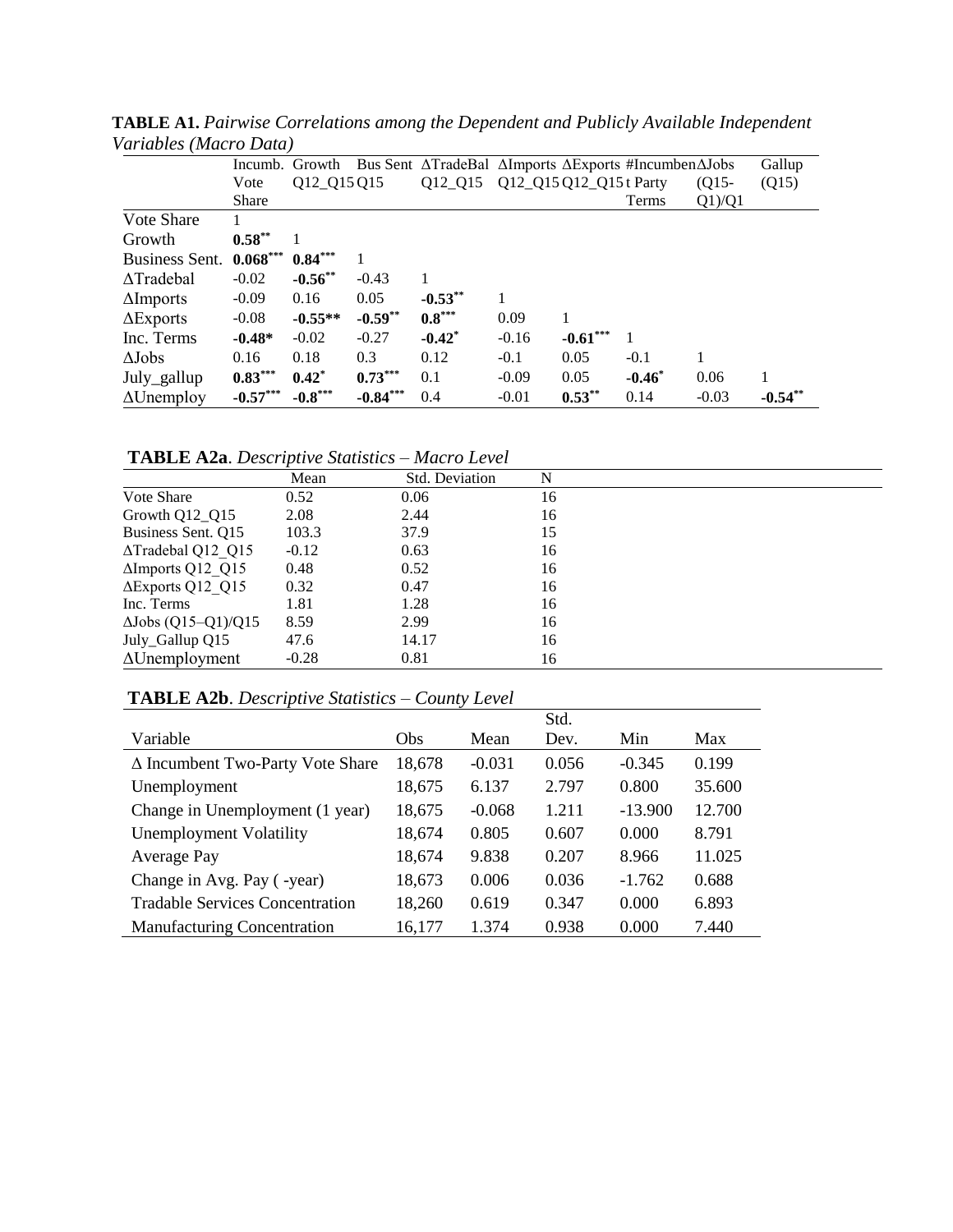|                              |         |                | Component |            |
|------------------------------|---------|----------------|-----------|------------|
| <b>VARIABLE</b>              | 1       | $\overline{2}$ | 3         | Uniqueness |
| Bus Sentiment Q15            | 0.95    |                |           | 0.06       |
| $\Delta$ Unemployment        | $-0.89$ |                |           | 0.20       |
| Growth Q12-Q15               | 0.87    |                |           | 0.16       |
| <b>July Gallup Approval</b>  | 0.74    |                |           | 0.18       |
| $\Delta$ Exports             | $-0.67$ |                |           | 0.46       |
| <b>CPI</b>                   | $-0.54$ | 0.52           | 0.56      | 0.13       |
| <b>Incumbent Prior Votes</b> |         | 0.84           |           | 0.15       |
| $\Delta$ Jobs                |         | 0.57           | 0.56      | 0.32       |
| <b>Incumbent Party Terms</b> |         |                | $-0.66$   | 0.31       |
| $\Delta$ Imports             |         |                |           | 0.95       |
|                              |         |                |           |            |
| TS Squared                   |         |                |           |            |
| Loadings                     | 3.89    | 1.88           | 1.32      |            |
|                              |         |                |           |            |
| % of Total Variance          | 47      | 23             | 16        |            |
| Cumulative % of<br>Variance  | 47      | 69             | 85        |            |

**TABLE A3a.** *Factor Analysis, Macro, National Data*

Note: Number of observations = 15. Unrotated matrix with Eigenvalues  $> 1.00$ . Principal factor analysis is used. The factor loading scores represent the correlation between the variable and the factor. Factor loading scores below 0.5 are considered substantively insignificant, and are thus omitted. The square of the factor loading score is the size of the variable's total variance represented by the factor. For example, *Business Sentiment Q15* loads roughly 90 percent on Factor 1.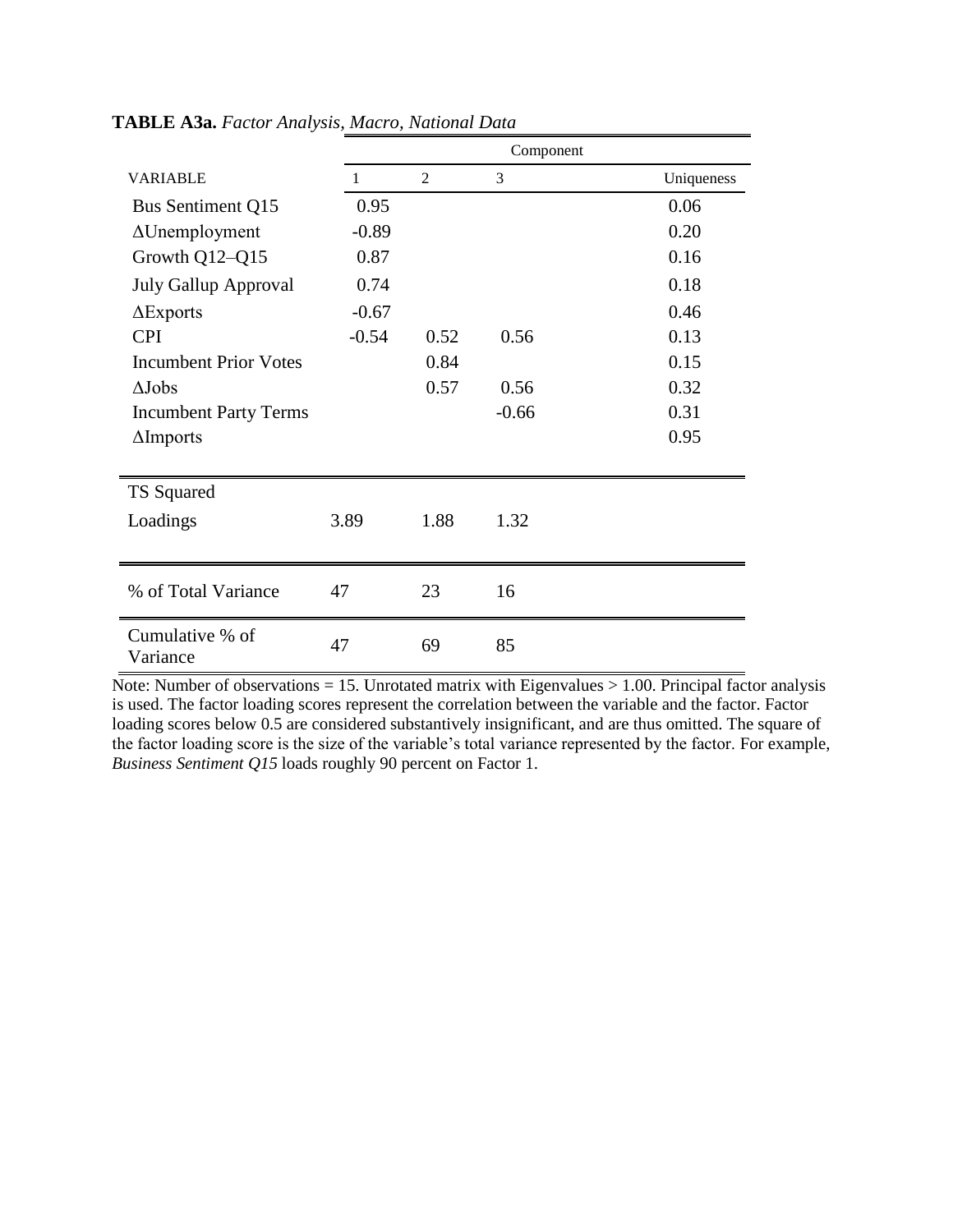|                                                  |             |            | Model 3     |             |             |             | Model 7     | Model 8     |
|--------------------------------------------------|-------------|------------|-------------|-------------|-------------|-------------|-------------|-------------|
|                                                  | Model 1     | Model 2    | Man. Jobs   | Model 4     | Model 5     | Model 6     | Goods       | Services    |
| Prior Incumbent Vote t-1                         | $-0.529***$ | $-0.831**$ | $-0.619**$  | $-0.745***$ | $-0.746***$ | $-0.752***$ | $-0.774***$ | $-0.876***$ |
|                                                  | (0.111)     | (0.163)    | (0.15)      | (0.159)     | (0.169)     | (0.015)     | (0.15)      | (0.204)     |
| Growth Q12_15                                    | $0.027***$  | $0.031***$ | $0.019***$  | $0.029***$  | $0.032***$  | $0.032***$  | $0.033***$  | $0.024***$  |
|                                                  | (0.006)     | (0.004)    | (0.007)     | (0.006)     | (0.004)     | (0.004)     | (0.004)     | (0.005)     |
| $\Delta$ ImportsQ12_15                           | $-0.036***$ | $-0.037**$ | $-0.037***$ | $-0.038***$ | $-0.038**$  | $-0.034**$  | $-0.045**$  | $-0.176**$  |
|                                                  | (0.012)     | (0.014)    | (0.012)     | (0.014)     | (0.015)     | (0.014)     | (0.015)     | (0.078)     |
| $\Delta$ ExportsQ12_15                           | $0.067**$   | $0.053**$  | $0.062***$  | $0.061***$  | $0.061***$  | $0.064***$  | $0.078***$  | 0.098       |
|                                                  | (0.014)     | (0.019)    | (0.015)     | (0.019)     | (0.019)     | (0.018)     | (0.021)     | (0.103)     |
| ∆Multifactor Productivity                        | 0.19        |            |             |             |             |             |             |             |
|                                                  | (1.007)     |            |             |             |             |             |             |             |
| $\Delta$ Jobs (Q15-Q1)/Q1                        |             | 0.003      | $0.008***$  |             |             |             |             |             |
|                                                  |             | (0.002)    | (0.002)     |             |             |             |             |             |
| $\Delta$ Unemployment                            |             |            |             | $-0.011$    |             |             |             |             |
|                                                  |             |            |             | (0.014)     |             |             |             |             |
| Inflation (CPI)                                  |             |            |             |             | $-0.001$    |             |             |             |
|                                                  |             |            |             |             | (0.003)     |             |             |             |
| Time Trend                                       |             |            |             |             |             | $-0.002$    |             |             |
|                                                  |             |            |             |             |             | (0.002)     |             |             |
| Constant                                         | $0.724***$  | $0.868***$ | $0.804***$  | $0.848***$  | $0.847***$  | $0.486***$  | $0.858***$  | $0.936***$  |
|                                                  | (0.065)     | (0.081)    | (0.074)     | (0.083)     | (0.087)     | (0.024)     | (0.079)     | (0.103)     |
| Obs.                                             | 16          | 16         | 16          | 16          | 16          | 16          | 16          | 16          |
| Adj. $R^2$                                       | 0.69        | 0.81       | 0.85        | 0.79        | 0.78        | 0.81        | 0.81        | 0.68        |
| AR 1-2 test [p-value]<br>ARCH 1-1 test [p-value] | [0.22]      | [0.67]     | [0.54]      | [0.96]      | [0.72]      | [0.6]       | [0.81]      | [0.78]      |
|                                                  | [0.33]      | [0.55]     | [0.88]      | [0.42]      | [0.65]      | [0.76]      | [0.65]      | [0.96]      |
| Normality test [p-value]                         | [0.47]      | [0.56]     | [0.27]      | [0.66]      | [0.64]      | [0.18]      | [0.34]      | $[0.03]**$  |

**TABLE A4.** *Alternative Measures of Trade, Incumbency, Growth, Sentiment and Trade (Macro Models, 1952–2012)*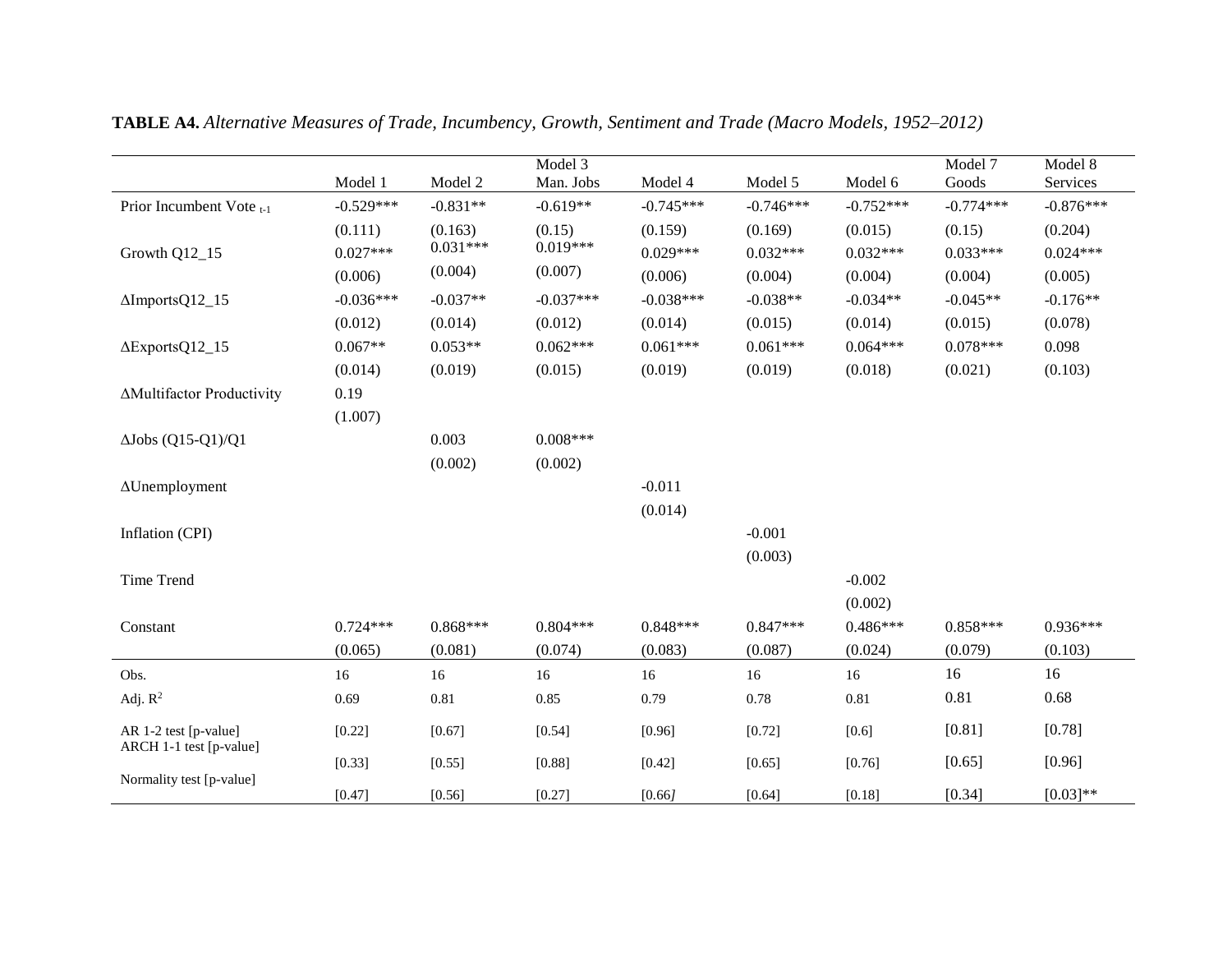## **Appendix B: Examining Alternative Hypotheses**

#### *Trade Adjustment Assistance (TAA)*

In Table B1, we estimate models that include the number of workers filing for TAA, which Margalit showed was negatively associated with changes in the incumbent's (George W. Bush) vote share between 2000 and 2004. TAA filings are measured as the number of workers filing for TAA in the four years leading up to and including the election year (as a share of the total workforce). Owing to TAA data limitations, we are unable to estimate our full period models, but the TAA models include all presidential elections between 1996 and 2012. The results confirm Margalit's finding over the longer period of our study: TAA is associated with decreases in incumbent vote shares. In Column B1, following Margalit, we model the change in incumbent vote shares, and include state (rather than county) fixed effects. Model 2 includes county fixed effects and county-level clustering, and the negative coefficient corresponding to TAA workers remains negative and statistically significant at the 90 percent level. We find that aggregate job losses associated with globalization, as captured by the TAA variable, reduce incumbent vote share, consistent with Margalit. $92$ 

The remaining columns incorporate our measures of trade exposure from the census data. Our results are broadly consistent with those reported in the paper. Low-wage tradable manufacturing is strongly associated with lower vote shares in swing states, while high-wage tradable services and manufacturing are strongly associated with increased vote shares in nonswing states.

<sup>92</sup> Margalit 2011.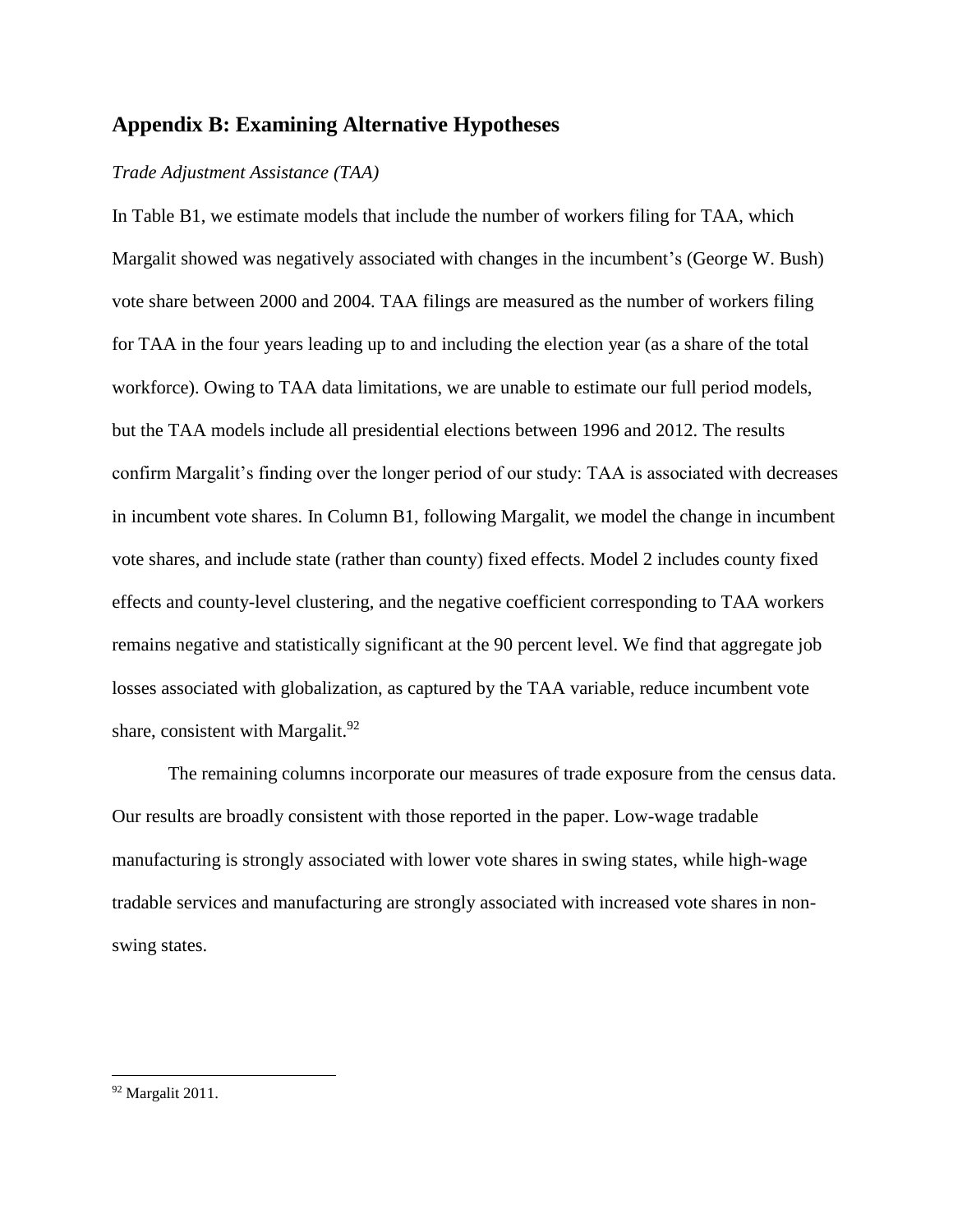|                                       | State FE   | <b>County FE</b> | County FE   | <b>Swing States</b> | Non-Swing<br><b>States</b> |
|---------------------------------------|------------|------------------|-------------|---------------------|----------------------------|
| <b>TAA Covered</b>                    | $-0.092**$ | $-0.074*$        | $-0.053$    | 0.062               | $-0.088*$                  |
|                                       | (0.043)    | (0.041)          | (0.041)     | (0.076)             | (0.045)                    |
| Unemployment                          | $0.001*$   | $-0.001*$        | 0.000       | $-0.002**$          | 0.000                      |
|                                       | (0.001)    | (0.001)          | (0.001)     | (0.001)             | (0.001)                    |
| Average Pay                           | $0.018***$ | $0.057***$       | 0.015       | $-0.063***$         | $0.037**$                  |
|                                       | (0.004)    | (0.014)          | (0.015)     | (0.023)             | (0.017)                    |
| Change in Unemployment (1 year)       |            |                  | $-0.001$    | $0.003**$           | $-0.003*$                  |
|                                       |            |                  | (0.001)     | (0.001)             | (0.001)                    |
| <b>Unemployment Volatility</b>        |            |                  | $-0.014***$ | $-0.009***$         | $-0.015***$                |
|                                       |            |                  | (0.002)     | (0.002)             | (0.002)                    |
| Change in Avg. Pay (1 year)           |            |                  | $0.155***$  | $0.152***$          | $0.154***$                 |
|                                       |            |                  | (0.029)     | (0.044)             | (0.034)                    |
| High-wage Tradable Manufacturing      |            |                  |             |                     |                            |
| Empl.                                 |            |                  | $0.003***$  | 0.001               | $0.004***$                 |
|                                       |            |                  | (0.001)     | (0.001)             | (0.001)                    |
| High-wage Tradable Service Empl.      |            |                  | $0.007***$  | 0.0004              | $0.009***$                 |
|                                       |            |                  | (0.001)     | (0.0004)            | (0.001)                    |
| Low-wage Tradable Manufacturing Empl. |            |                  | 0.001       | $-0.008***$         | $0.004*$                   |
|                                       |            |                  | (0.002)     | (0.003)             | (0.002)                    |
| Low-wage Tradable Service Empl.       |            |                  | $0.009***$  | 0.000               | $0.012***$                 |
|                                       |            |                  | (0.002)     | (0.003)             | (0.002)                    |
| Constant                              |            |                  | $-0.291$    | $0.711***$          | $-0.590***$                |
|                                       |            |                  | (0.151)     | (0.218)             | (0.175)                    |
| Observations                          | 15,554     | 15,554           | 15,519      | 3,569               | 11,950                     |
| R-squared                             | 0.485      | 0.456            | 0.483       | 0.500               | 0.491                      |
| Clusters                              | 50         | 3,111            | 3,105       | 714                 | 2,391                      |

**TABLE B1.** *County-level Determinants of Incumbent Two-Party Vote Shares (1996–2012 Presidential Elections)*

Note: The dependent variable is the change in the incumbent two-party vote share. The 1992 election is not included because TAA data are not available prior to 1994. TAA covered workers represents the total number of workers covered by TAA over the four-year period including the three years prior to the election and the election year, as the share of total employed workers in the county in the election year. Estimates are weighted by population size in 1990. \*  $p < 0.1$ ; \*\*  $p <$ 0.05; \*\*\* p < 0.01. Source: Margalit 2011.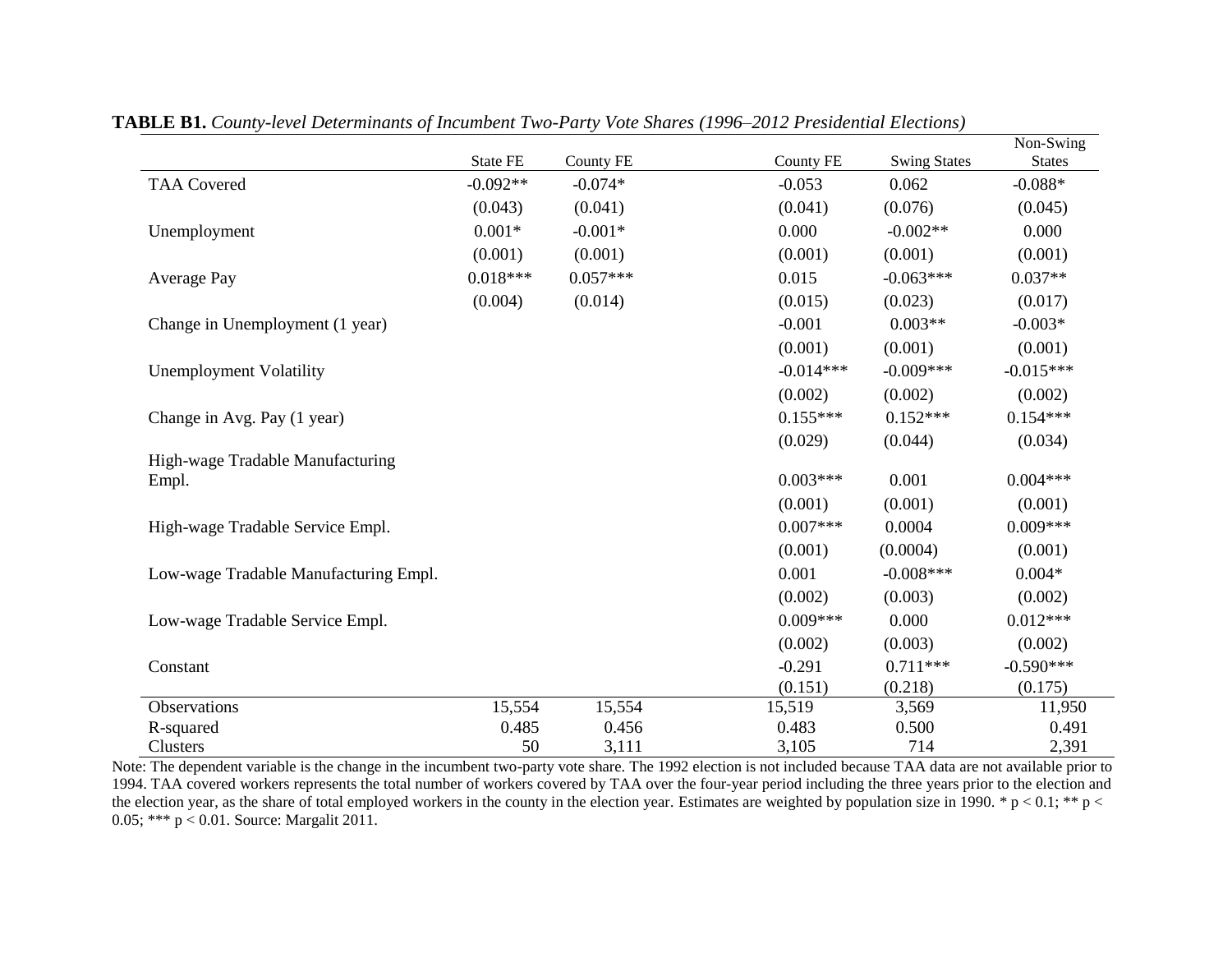### *Partisan Employment Effects*

In Table B2, following Wright, we allow unemployment to exert differential effects on incumbent vote shares depending on the incumbent's party.<sup>93</sup> Our main results are little changed with this alternative specification; the estimated interaction effects are consistent with Wright's.

|                                                        | (1)                      | (2)                            | (3)                 | (4)                        |
|--------------------------------------------------------|--------------------------|--------------------------------|---------------------|----------------------------|
|                                                        | Interact<br>Unemployment | Interact Delta<br>Unemployment | <b>Swing States</b> | Non-Swing<br><b>States</b> |
| Unemployment                                           | $-0.002**$               | $-0.002**$                     | $-0.005***$         | $-0.001$                   |
|                                                        | (0.001)                  | (0.001)                        | (0.001)             | (0.001)                    |
| <b>Unemployment Volatility</b>                         | $-0.015***$              | $-0.017***$                    | $-0.009***$         | $-0.016***$                |
|                                                        | (0.002)                  | (0.002)                        | (0.002)             | (0.003)                    |
| Average Pay                                            | 0.012                    | 0.016                          | $-0.036*$           | $0.027*$                   |
|                                                        | (0.014)                  | (0.014)                        | (0.021)             | (0.016)                    |
| Change in Avg. Pay (1 year)                            | $0.098***$               | $0.101***$                     | 0.038               | $0.108***$                 |
|                                                        | (0.021)                  | (0.021)                        | (0.035)             | (0.025)                    |
| Change in Unemployment (1 year)                        | $-0.004***$              | $-0.001$                       | $-0.004***$         | $-0.004**$                 |
|                                                        | (0.001)                  | (0.001)                        | (0.001)             | (0.002)                    |
| Democratic Incumbent x Unemployment                    |                          | $0.001*$                       |                     |                            |
|                                                        |                          | (.001)                         |                     |                            |
| Democratic Incumbent x Change in Unemployment (1 year) | $0.005***$               |                                | $0.007***$          | $0.004**$                  |
|                                                        | (0.002)                  |                                | (0.002)             | (0.002)                    |

**TABLE B2**. *County-level Determinants of Incumbent Two-Party Vote Shares (1992–2012 Presidential Elections)*

 $\overline{\phantom{a}}$ 93 Wright 2012.